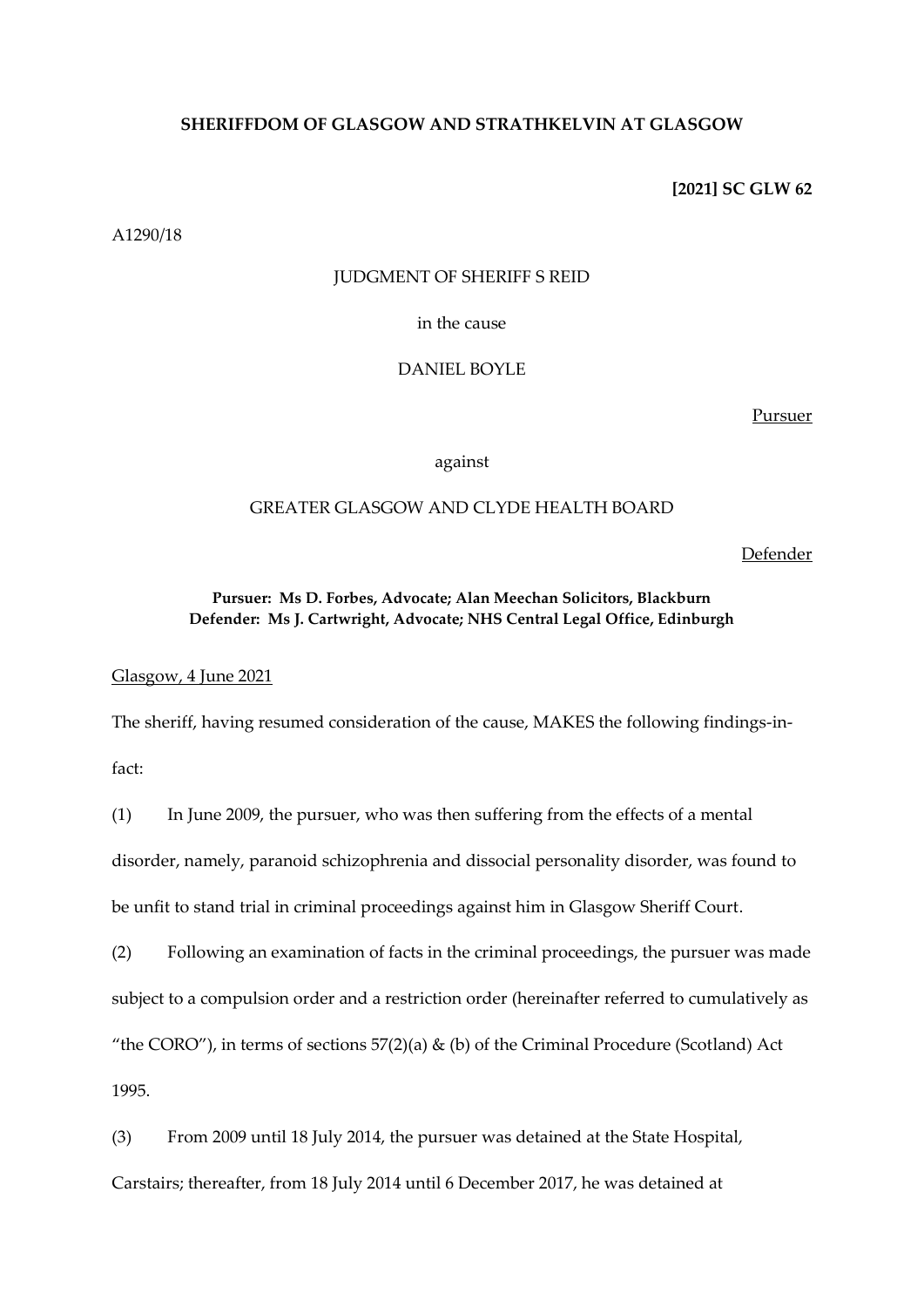Rowanbank Clinic, Stobhill; and thereafter, from 6 December 2017 to date, he has been detained at Leverndale Hospital, Glasgow, all by virtue of the CORO.

(4) The State Hospital, Carstairs is a psychiatric hospital designated as a high secure unit ("HSU"), it is operated by a special health board known as The State Hospitals for Scotland, and forms part of the National Health Service ("NHS").

(5) Rowanbank Clinic is a psychiatric hospital designated as a medium secure unit ("MSU"), and Leverndale Hospital, Glasgow, is a psychiatric hospital designated as a low secure unit ("LSU"), both of which are located in Glasgow, operated by a health board called Greater Glasgow & Clyde Health Board ("the defender"), and form part of the NHS.

(6) Woodland View is a psychiatric hospital designated as a LSU, it is located in Irvine in Ayrshire, it is operated by a health board called NHS Ayrshire & Arran, and it forms part of the NHS;

(7) Surehaven Glasgow is an independent psychiatric hospital designated as a LSU, it is located in Glasgow, it is privately owned and operated, and does not form part of the NHS.

(8) During the period of the pursuer's detention in Rowanbank Clinic (from 18 July 2014 until 6 December 2017), the pursuer's responsible medical officer ("RMO") was Dr Brian Gillatt.

(9) Overall, during his period of detention within Rowanbank Clinic, the pursuer made good progress in the treatment of his mental disorder; with the result that, in June 2016, with the agreement of his RMO, the pursuer was referred to Dr Craig Morrow, consultant forensic psychiatrist at Leverndale Hospital, for assessment as to his suitability for transfer to the LSU at Leverndale Hospital.

(10) On or about 27 July 2016, pending the outcome of Dr Morrow's formal assessment of the pursuer's suitability for transfer to the LSU at Leverndale Hospital, the pursuer's name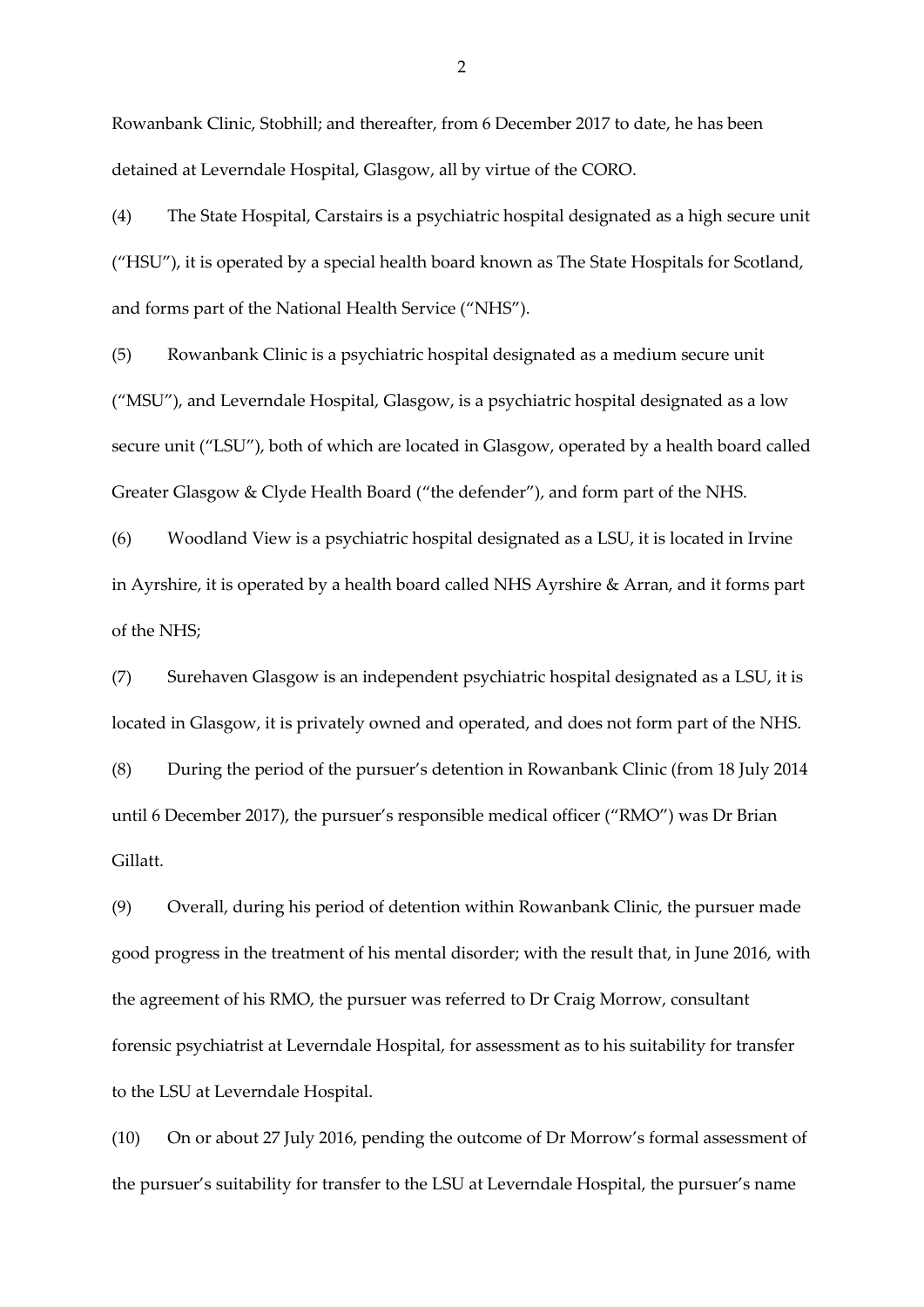was placed by the defender on a waiting list for a bed within Leverndale Hospital; that waiting list was maintained by the defender's staff within a department known as the Directorate of Forensic Mental Health and Learning Disabilities; and the defender's staff within that department were responsible for monitoring, identifying and notifying *inter alia* managers of the defender's psychiatric hospitals, and RMOs such as Dr Gillatt, of the availability of suitable accommodation within and outwith the defender's territorial area for patients such as the pursuer.

(11) As at 27 July 2016, according to the waiting list maintained by the defender's staff, thirteen patients were identified as waiting for a bed to become available within Leverndale Hospital, with the pursuer being last on the list.

(12) In or around August 2016, the pursuer applied to the Mental Health Tribunal for Scotland ("the Tribunal") for an order under section 268 of the Mental Health (Care and Treatment) Scotland) Act 2003 ("the 2003 Act") *inter alia* that he was then detained in conditions of excessive security.

(13) On 8 September 2016, following his assessment by Dr Morrow, the pursuer was accepted by Dr Morrow as suitable for transfer from Rowanbank Clinic to Leverndale Hospital, on which date the pursuer was likewise deemed by his RMO to be suitable for transfer to the low secure conditions at Leverndale Hospital.

(14) On 24 November 2016, the Tribunal issued an order ("the First Order") declaring that the pursuer was detained in conditions of excessive security and directing the defender to perform its statutory duties under section 268 of the 2003 Act within three months of the date of the First Order.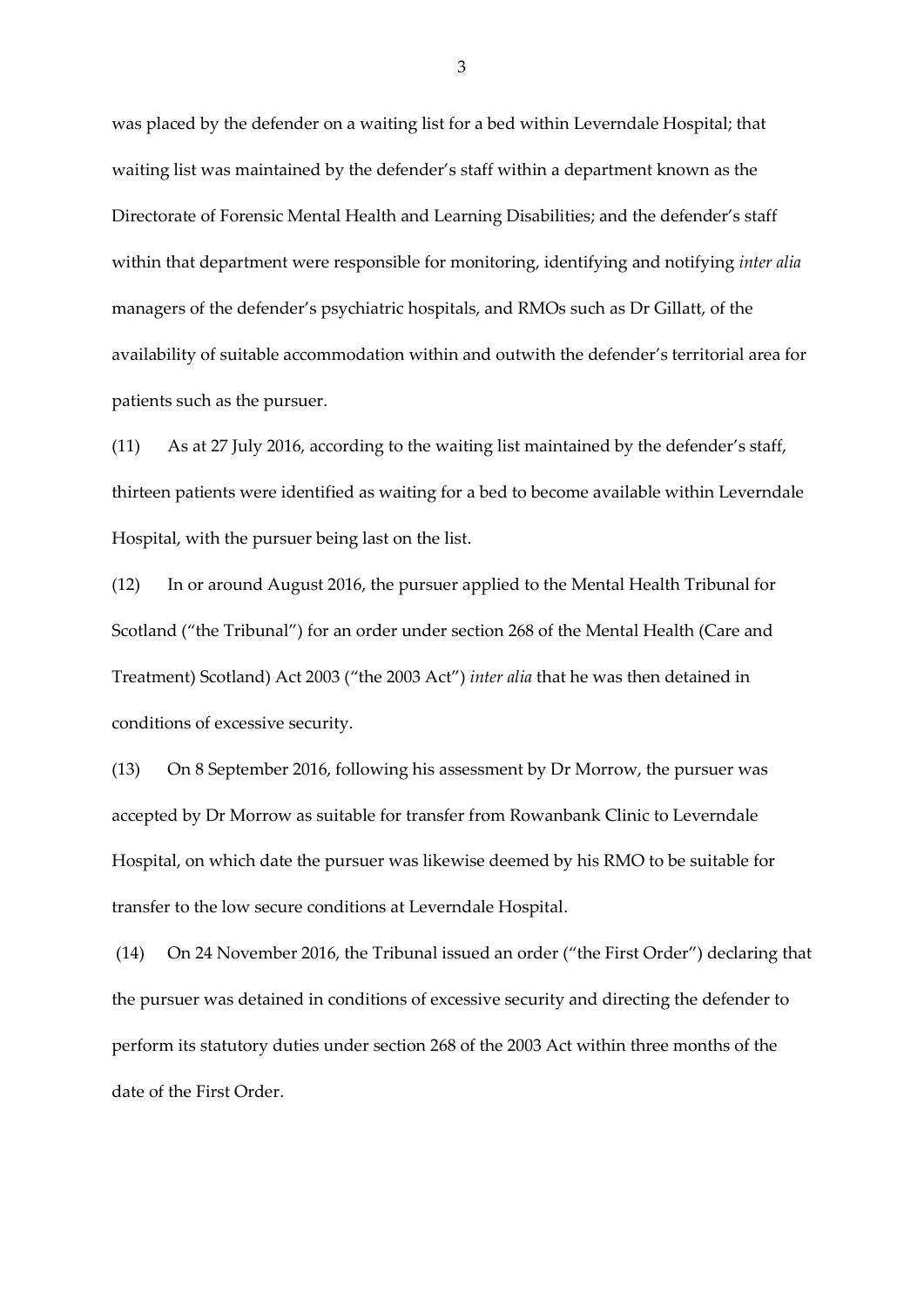(15) As at 24 November 2016, twelve patients were named on the defender's waiting list, all of whom were seeking transfer to the first available bed within the LSU at Leverndale Hospital, with the pursuer featuring as ninth on that list.

(16) By 24 February 2017, upon expiry of the three month time limit specified in the First Order, the defender had not identified a hospital (i) which the defender and the Scottish Ministers agreed was a hospital in which the pursuer could be detained in conditions that would not involve the pursuer being subject to a level of security that was excessive in the pursuer's case, and (ii) in which accommodation was available for the pursuer; nor had the defender given notice of the name of such a hospital to the managers of Rowanbank Clinic, being the hospital in which the pursuer was then detained; nor had the pursuer been transferred to any such hospital.

(17) Specifically, by 24 February 2017, no bed was yet available for the pursuer within the LSU at Leverndale Hospital.

(18) On 24 February 2017, Dr Fiona Cooper, a Higher Trainee in Forensic Psychiatry, to whom Dr Gillatt had delegated certain of his duties as RMO to the pursuer, discussed with the pursuer the possibility of the pursuer being transferred to the LSU at Woodland View, Irvine.

(19) In the course of this conversation with Dr Cooper, the pursuer clearly and firmly communicated to Dr Cooper that he did not want to be transferred to Woodland View.

(20) On 28 February 2017, the defender's staff within the Directorate of Forensic Mental Health and Learning Disabilities decided that, due to the lack of projected bed availability at Leverndale Hospital, the pursuer should be referred to Woodland View for assessment as to his suitability for transfer there; such a referral is known as an "out of area" referral; funding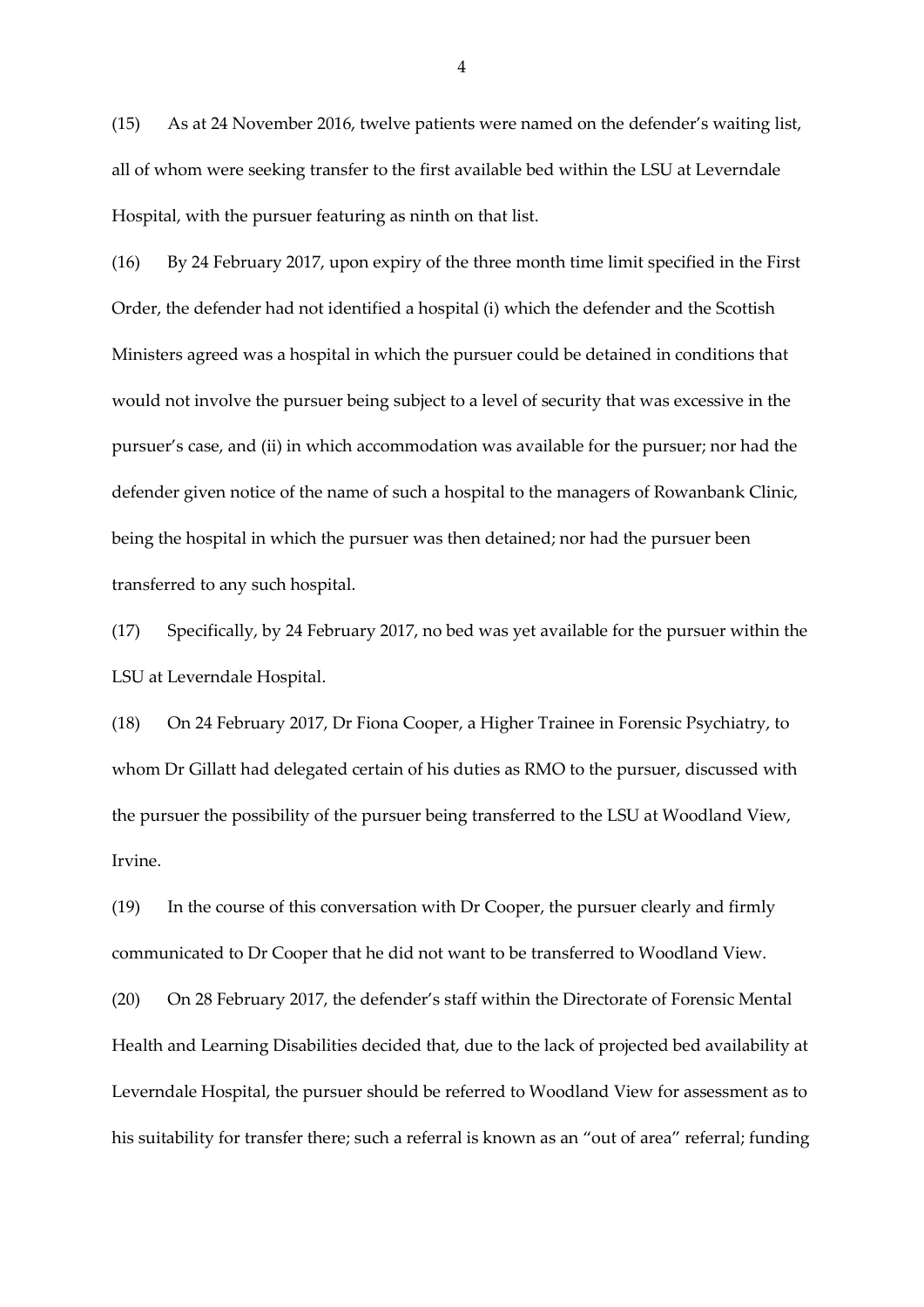to pay for the "out of area" referral was approved by the defender; and the pursuer's RMO was instructed to make that referral.

(21) On 3 March 2017, in compliance with the defender's instruction, Dr Fiona Cooper, as Dr Gillatt's delegate, duly referred the pursuer to Dr Dawn Carson, a consultant forensic psychiatrist at Woodland View for assessment as to the pursuer's suitability for transfer there.

(22) Item 6/1 of process is a true copy of the letter of referral dated 3 March 2017 sent by Dr Fiona Cooper to Dr Dawn Carson.

(23) On 16 March 2017, at a further hearing, the Tribunal issued an ("the Second Order") declaring that the pursuer continued to be detained in conditions of excessive security and directing the defender to perform its statutory duties under section 269 of the 2003 Act within a period of three months of the date of the Second Order, that is, by 16 June 2017.

(24) Item 5/1 of process is a true copy of the decision of the Tribunal dated 16 March 2017.

(25) On 20 March 2017, Dr Dawn Carson visited Rowanbank Clinic to meet with the pursuer for the purpose of assessing his suitability for transfer to Woodland View.

(26) Prior to his meeting with Dr Carson, the pursuer had clearly and firmly communicated to nursing staff at Rowanbank Clinic that he did not wish to be transferred Woodland View.

(27) At their meeting on 20 March 2017, Dr Carson having explained to the pursuer the purpose of her visit, the pursuer clearly and firmly communicated to Dr Carson that he did not wish to be transferred to Woodland View because he and his family considered that it was too far away for family visits to take place; he declined to be assessed for such a transfer; he explained to Dr Carson that he would prefer to wait for a bed to become available at Leverndale Hospital which he and his family considered to be more convenient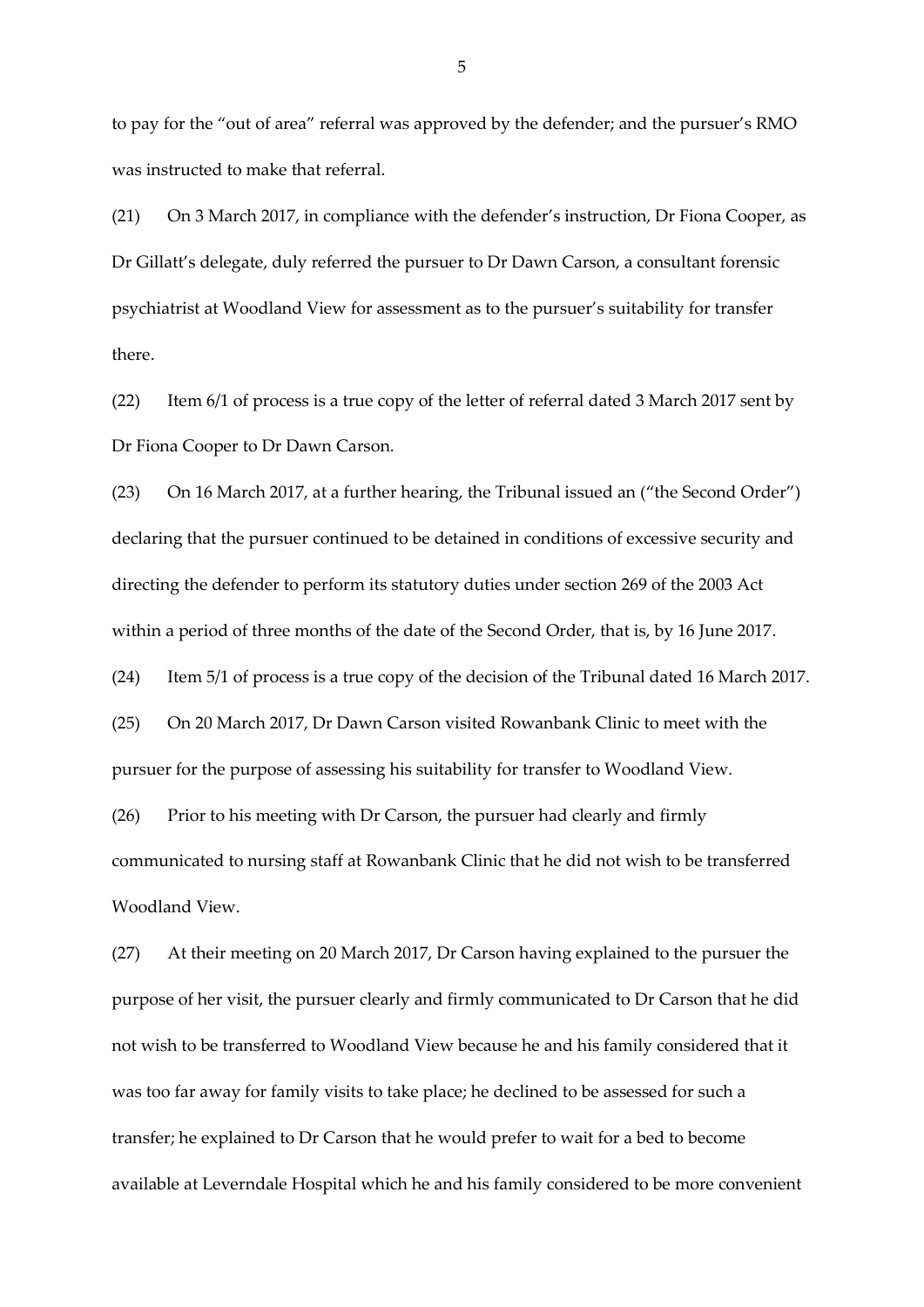for visits; he explained to Dr Carson that he knew that this decision by him would mean that he may remain detained within the LSU at Rowanbank Clinic for a longer period but considered that the delay would be worth it eventually; he acknowledged that his refusal to consider a transfer to Woodland View may impact upon his rehabilitation and recovery, and ultimately may delay his discharge into the community, but the pursuer was insistent that he was willing to accept this risk; and he adhered to his decision notwithstanding Dr Carson's offer to explore options to support family visits to the pursuer if he was transferred to Woodland View.

(28) The pursuer's decision to refuse the opportunity of a transfer to Woodland View was not an impulsive stance on the part of the pursuer, nor was it influenced by any form of mental illness impacting upon his judgment, but was instead a firmly-held view, expressed by him over a considerable period of time, and supported by his family.

(29) On 20 March 2017, Dr Carson advised the pursuer and medical staff within Rowanbank Clinic that she remained prepared to complete an assessment of the pursuer with a view to having him transferred to Woodland View should he change his mind; and she repeated her willingness to do so in a letter dated 12 June 2017 to Dr Gillatt, a true copy of which forms item 6/3 of process.

(30) On 21 March 2017, Dr Dawn Carson sent an email to Dr Gillatt at Rowanbank Clinic explaining the outcome of her meeting with the pursuer.

(31) As at March 2017, Woodland View was a new low security psychiatric hospital which had only just opened in January 2017; it was then only partially occupied; Dr Carson and her employer, NHS Ayrshire and Arran, being the health board that operated Woodland View, were then in the process of actively recruiting patients (including "out of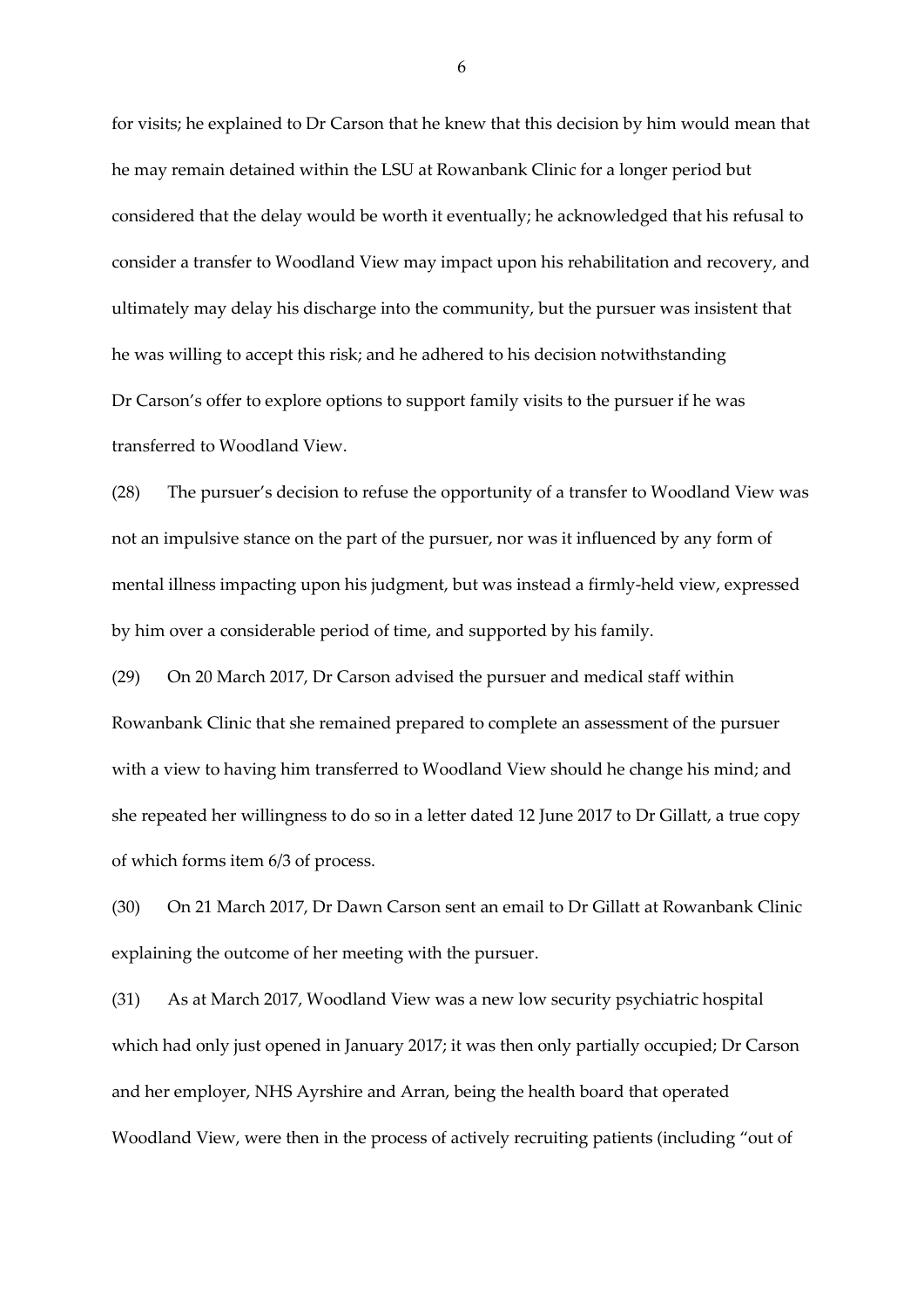area" patients, notably from the defender's territorial area) to fill the vacant accommodation that was then available there.

(32) But for the pursuer's refusal to countenance a transfer to Woodland View, the pursuer would have been assessed by Dr Carson as suitable for transfer there; accommodation there would have been identified as available for the pursuer; the defender would have agreed with the Scottish Ministers and the managers of Woodland View that Woodland View was identified as a hospital in which the pursuer could be detained in conditions that would not involve him being subject to a level of security that was excessive in the pursuer's case, and in which accommodation was available for the pursuer; the defender would have notified the managers of Rowanbank Clinic that Woodland View, Irvine had been so identified; and all of the foregoing would have occurred prior to 16 June 2017 (that is, prior to expiry of the deadline in the Second Order).

(33) *Separatim* but for the pursuer's refusal to countenance a transfer to Woodland View, Irvine, the pursuer would have been transferred to Woodland View, Irvine prior to 16 June 2017 (that is, prior to expiry of the deadline in the Second Order).

(34) In the event that the pursuer had been transferred to Woodland View, Irvine prior to 16 June 2017, he could subsequently have been transferred to Leverndale Hospital, if a bed had subsequently become available for him there, with minimal impact upon his rehabilitation or recovery plan.

(35) On 30 March 2017, in a discussion between the pursuer and his RMO, Dr Gillatt explained to the pursuer that a transfer to the LSU at Woodland View, Irvine was "likely to be the only option in the foreseeable future" given the continuing non-availability of a bed in at Leverndale, but the pursuer remained unwilling to consider a transfer to Woodland View.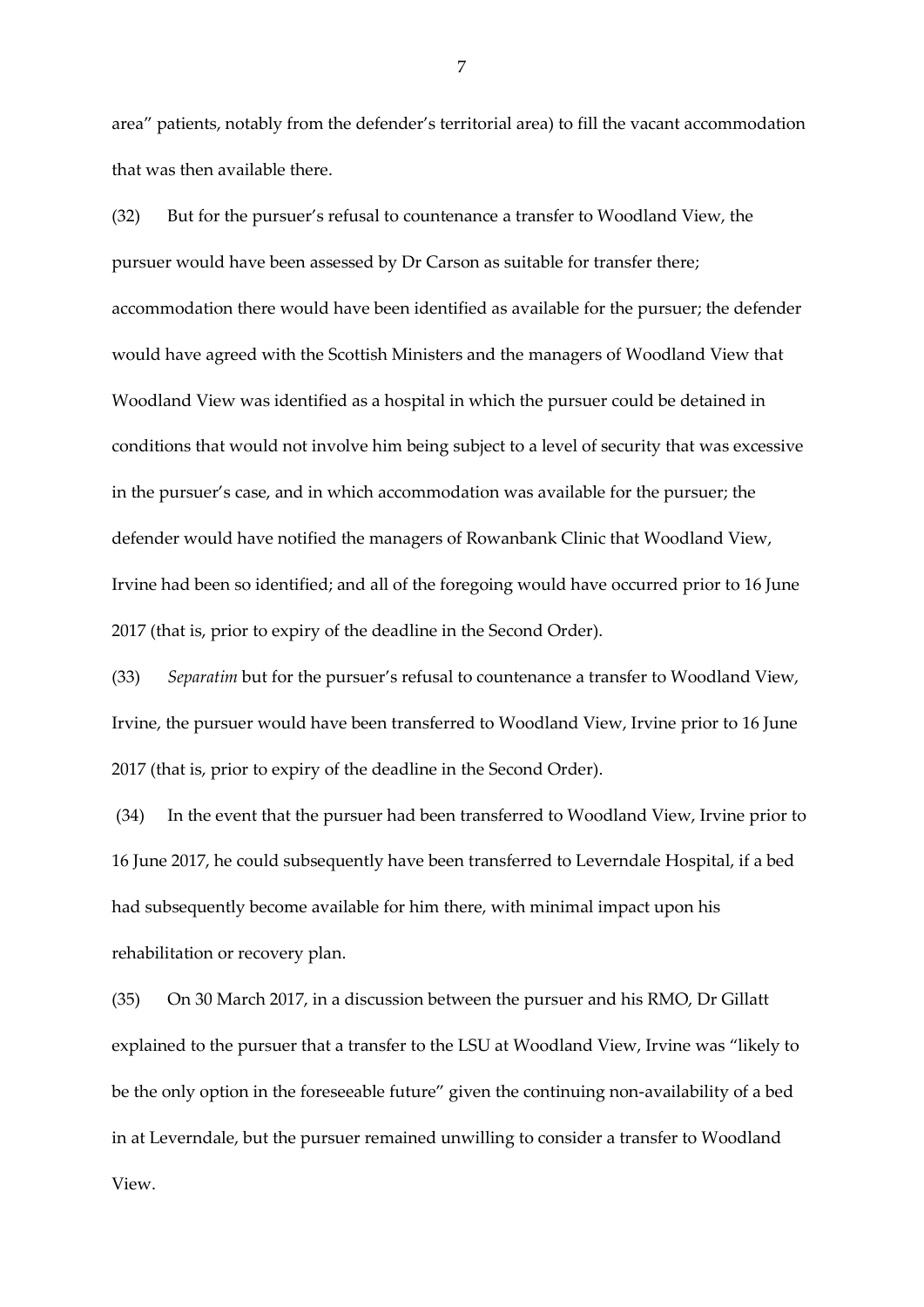(36) On multiple occasions thereafter, the pursuer advised his RMO (Dr Gillatt) and medical and nursing staff at Rowanbank Clinic of his firm view that he did not wish to be transferred out of the Glasgow area and, specifically, that he did not wish to be transferred to Woodland View.

(37) On 7 April 2017, in the course of a discussion with Dr Cooper, the pursuer advised Dr Cooper that he would be willing to consider a transfer to the privately-run LSU at Surehaven Glasgow in Drumchapel.

(38) On 10 April 2017, in a further discussion with Dr Cooper, the pursuer remained adamant that he did not wish to transfer to Woodland View.

(39) On 3 May 2017, the pursuer was advised by medical staff of the possibility of a bed becoming available in the privately-run LSU at Surehaven Glasgow, Drumchapel; with the pursuer's consent, a referral was sent by the medical staff of Rowanbank Clinic to Surehaven Glasgow requesting that the pursuer be assessed for suitability for a transfer there; on 31 May 2017, the assessment was duly carried out; on 8 June 2017, a letter from Surehaven Glasgow, confirming the pursuer's suitability and acceptance for transfer there, was received by Rowanbank Clinic; and on 9 June 2017, the defender confirmed to the managers of Surehaven Glasgow that the defender would fund the cost of the pursuer's placement within Surehaven Glasgow.

(40) In the event, no accommodation was ever identified as available for the pursuer within Surehaven Glasgow.

(41) On 12 September 2017, the defender's staff within the Directorate of Forensic Mental Health and Learning Disabilities discovered that the transfer of the pursuer to Surehaven Glasgow could not proceed in any event due to a history of antagonism between the pursuer's brother and another patient then residing there.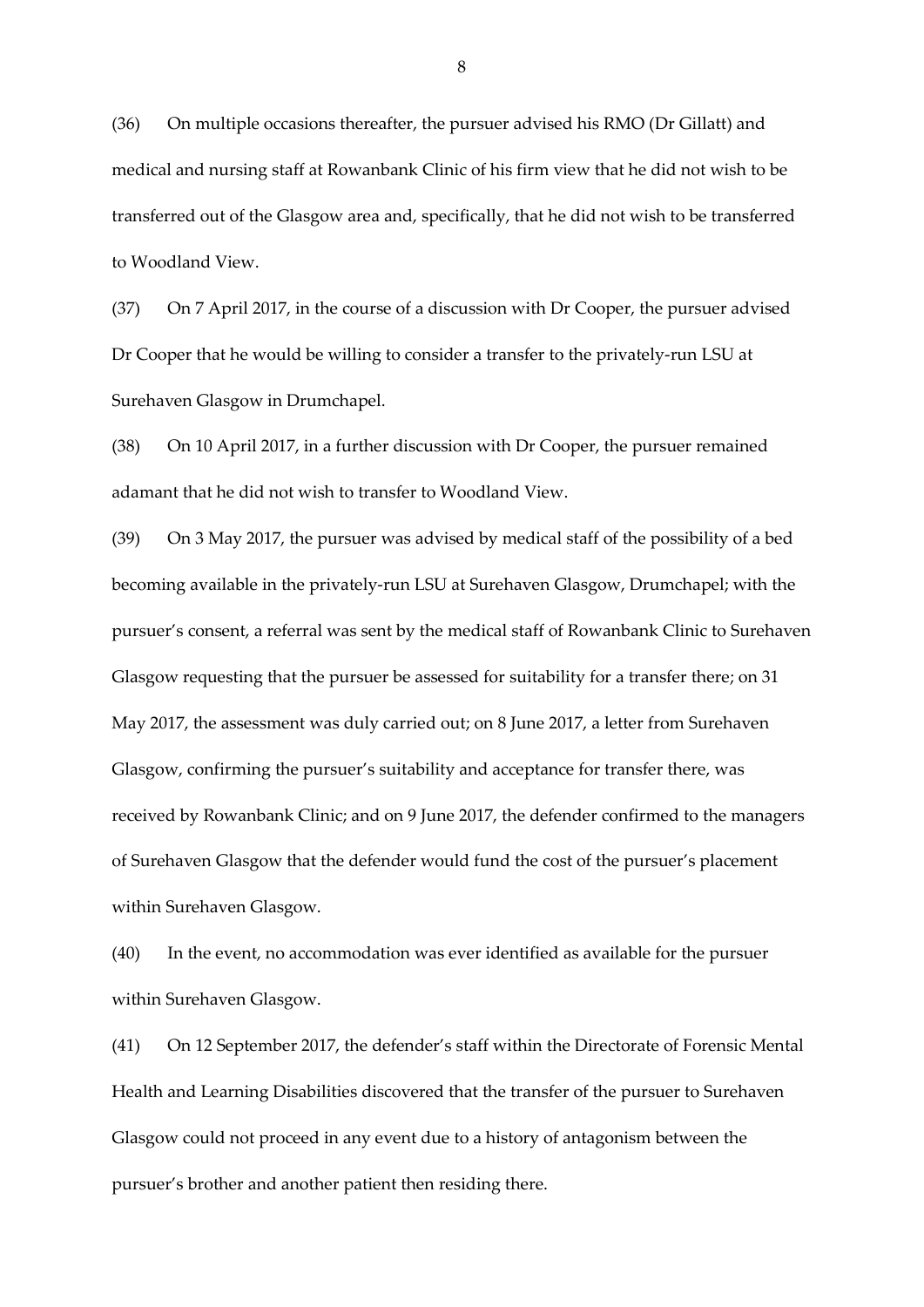(42) Meantime, on 7 June 2017, the pursuer was assaulted within Rowanbank Clinic by another patient; the pursuer was punched on the back of his head; no injury was sustained by him.

(43) By 16 June 2017, upon expiry of the three month time limit specified in the Second Order, the defender had not identified a hospital (i) which the defender and the Scottish Ministers agreed was a hospital in which the pursuer could be detained in conditions that would not involve the pursuer being subject to a level of security that was excessive in the pursuer's case, and (ii) in which accommodation was available for the pursuer; nor had the defender given notice of the name of such a hospital to the managers of Rowanbank Clinic. (44) On 11 July 2017, the pursuer updated the statutory advance statement within his medical records, by stating: "If I do require to be treated in hospital I would prefer to be in Leverndale Hospital as this is the best location for my family."

(45) Throughout August 2017, medical and nursing staff within Rowanbank Clinic communicated with Surehaven Glasgow seeking clarification as to whether a bed was available for pursuer there, but all to no avail.

(46) By 1 September 2017, with no bed having yet become available for the pursuer within Surehaven Glasgow, the pursuer's RMO, Dr Gillatt, decided to take preparatory steps (including seeking Scottish Ministerial permission for pre-transfer visits by the pursuer to Leverndale) to facilitate a subsequent transfer of the pursuer to Leverndale Hospital, in advance of accommodation for the pursuer becoming available there in due course.

(47) On 11 October 2017, the Scottish Ministers agreed in principle to the pursuer's transfer to Leverndale Hospital, once a bed became available there.

(48) On 6 December 2017, accommodation having finally become available for the pursuer in Leverndale Hospital, with the agreement of the Scottish Ministers and the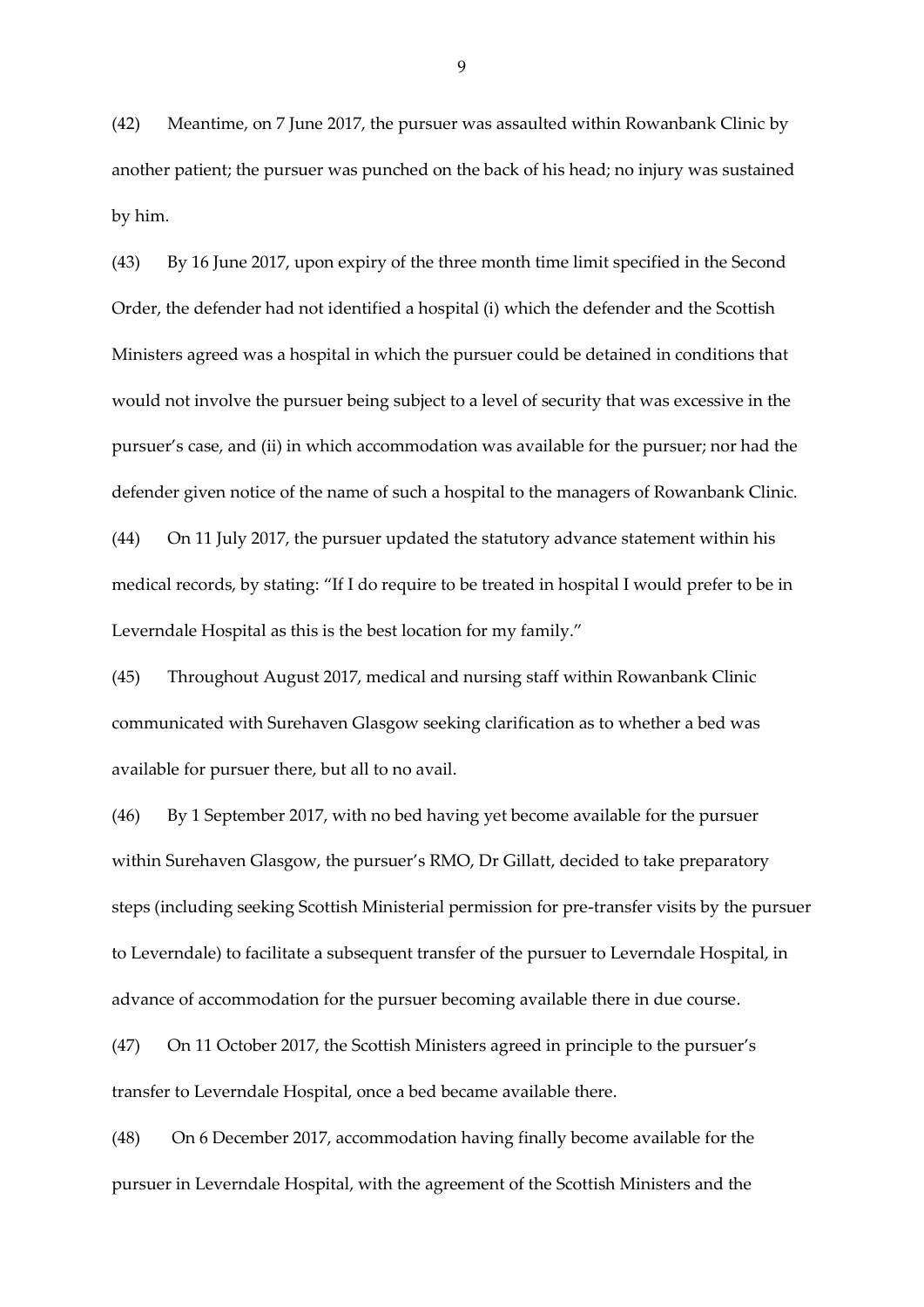managers of Leverndale Hospital, the pursuer was transferred there from Rowanbank Clinic.

(49) Throughout the period from 27 July 2016 to 6 December 2017, the pursuer's name remained on the defender's waiting list for transfer to a LSU; throughout that period, the pursuer's potential transfer continued to be discussed at weekly bed management meetings of the defender's staff within the Directorate of Forensic Mental Health and Learning Disabilities; and throughout that period the defender's staff continued to monitor and seek to identify available accommodation for the pursuer in psychiatric hospitals of suitable security conditions.

(50) In general, a detained patient such as the pursuer would expect to remain within a LSU for approximately two years following which, absent any clinical deterioration in the patient's mental condition, the patient would generally expect to become eligible for transfer from the LSU to a community forensic accommodation, but it is nevertheless reasonably common for a patient to remain detained within a LSU for a period in excess of two years.

(51) Community forensic accommodation for detained patients such as the pursuer is managed by third parties (notably, local authorities and private sector providers) and its availability is extremely limited and unpredictable.

(52) In March 2020, by reason of the global Covid-19 pandemic, all transfers of patients from LSUs to community forensic accommodation were suspended;

MAKES the following findings-in-fact and in-law:

(1) As at 16 June 2017, upon expiry of the three month time limit specified in the Second Order, the defender was in breach of its statutory duties under sections  $269(4)$  & (6) of the 2003 Act in respect that, by that date, the defender had failed to identify a hospital (i) which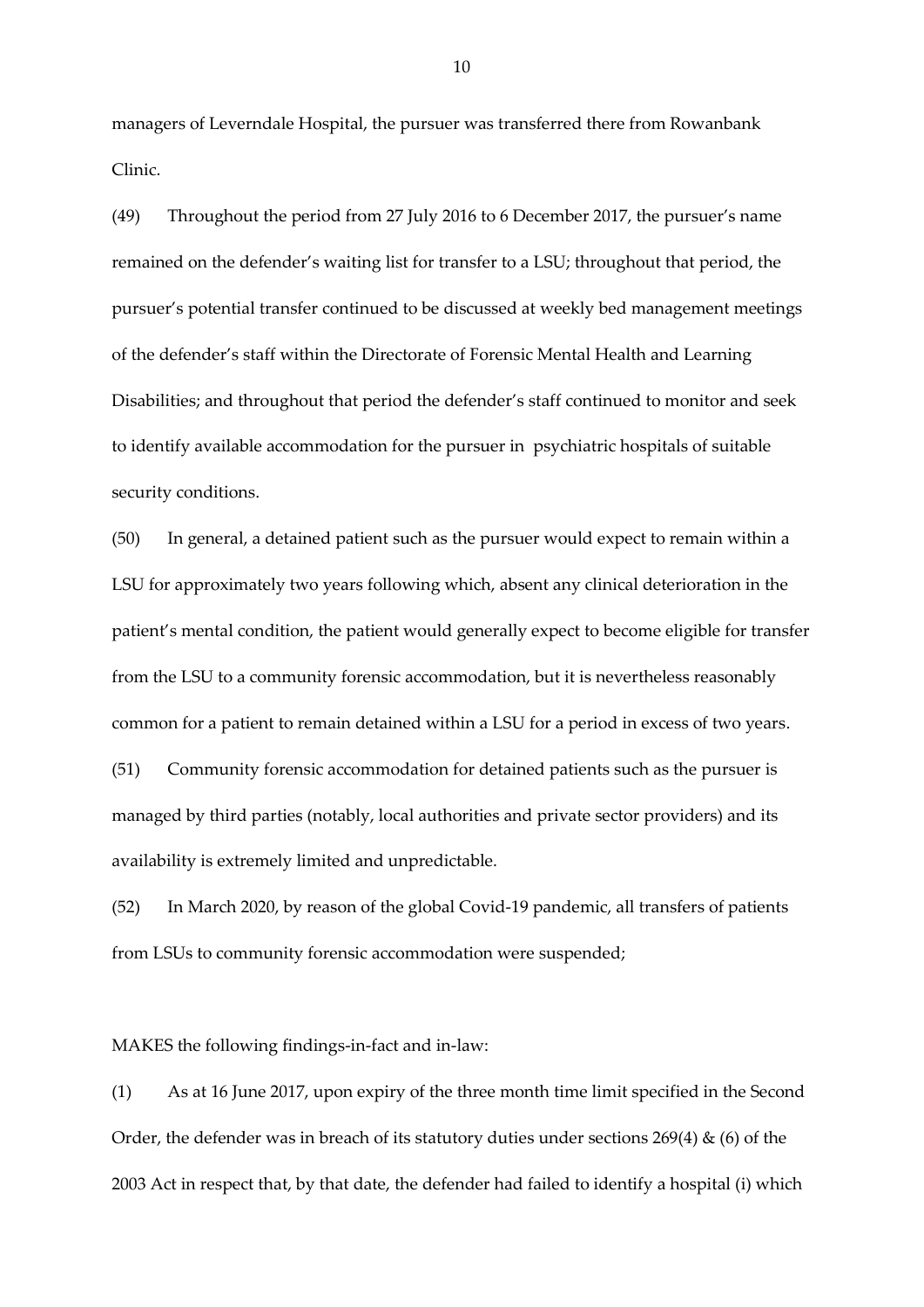the defender and the Scottish Ministers agreed was a hospital in which the pursuer could be detained in conditions that would not involve the pursuer being subject to a level of security that was excessive in the pursuer's case, and (ii) in which accommodation was available for the pursuer; and, further, in respect that, by that date, the defender had failed to give notice to the managers of Rowanbank Clinic, being the hospital in which the pursuer was then detained, of the name of such a hospital.

(2) Between 16 June 2017 and 6 December 2017, the defender remained in breach of its statutory duties under sections 269(4) & (6) of the 2003 Act;

(3) The pursuer has not suffered any loss, injury or damage as a result of the defender's breach of its statutory duties under sections 269(4) & (6) of the 2003 Act;

(4) Specifically, the loss, injury and damage claimed by the pursuer was caused, not by the pursuer's said breach of its statutory duties, but by the pursuer's own conduct in persistently refusing to countenance or accede to a transfer to the LSU at Woodland View, Irvine throughout the period from 24 February 2017 to 6 December 2017;

MAKES the following findings-in-law:

(1) The pursuer not having suffered loss, injury or damage as a result of the breach of statutory duty of the defender, the defender should be assoilzied;

(2) In any event, the sum sued for not being a reasonable estimate of the loss, injury or damage suffered by the pursuer as a result of any breach of statutory duty by the defender, decree therefor should not be granted as craved;

THEREFORE, Repels the pursuer's pleas-in-law numbers 1 and 2; Sustains the defender's pleas-in-law numbers 2, 3, 4, 5 & 6; and ACCORDINGLY, Grants decree of absolvitor in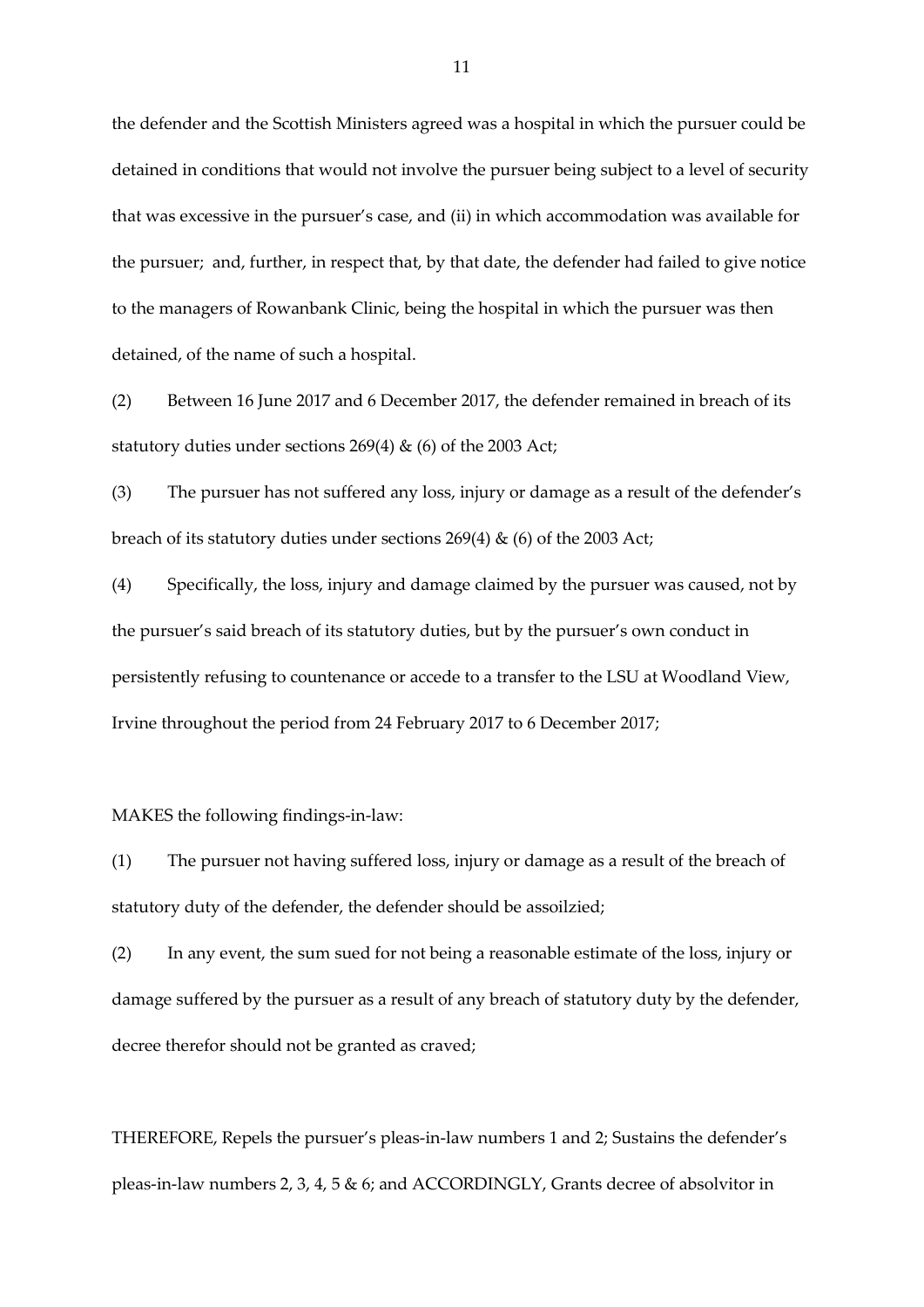favour of the defender, whereby Assoilzies the defender from the craves of the writ; meantime, Reserves the issue of expenses *sine die*, to be determined at a hearing to be hereafter assigned.

#### SHERIFF

### **NOTE:**

#### *Summary*

[1] In 2009, Mr Boyle was found to be unfit to stand trial in criminal proceedings against him. He was then suffering from the effects of a mental disorder, namely paranoid schizophrenia and dissocial personality disorder. He was made subject to a compulsion order ("CO") and a restriction order ("RO") and has been detained in various secure hospital facilities ever since.

[2] This action concerns the circumstances in which he came to be transferred from Rowanbank Clinic (a medium secure unit or "MSU") to Leverndale Hospital (a low secure unit or "LSU") in December 2017.

[3] Mr Boyle complains that the defender, as the relevant health board, delayed in transferring him from the MSU to the LSU.

[4] His complaint is not simply that he was held in conditions of excessive security for about six months longer than he should have been, but that his rehabilitation, treatment and eventual discharge from hospital have thereby been interrupted and delayed. Significantly, he claims that his ultimate discharge from hospital (into community forensic accommodation) was thwarted, because, following the onset of the global Covid-19 pandemic and resulting suspension of transfers from secure hospitals, he became trapped in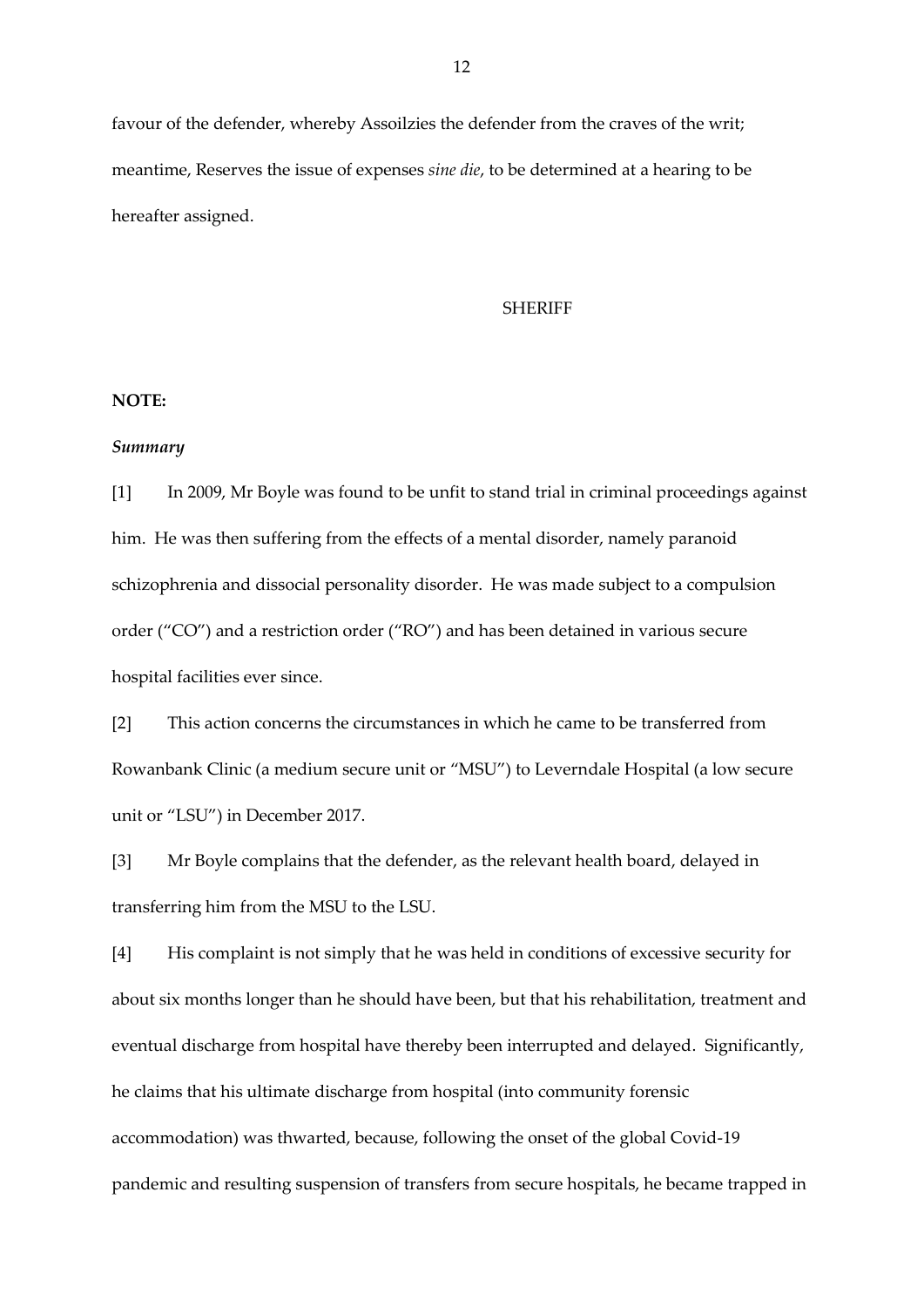LSU accommodation when, but for the delay, he would otherwise have long since left that secure hospital environment.

[5] The unusual feature of the action is that Mr Boyle seeks the remedy of damages. The sole ground of action is the defender's alleged breach of statutory duty under section 269 of the Mental Health (Care and Treatment) (Scotland) Act 2003. As far as I am aware, this is the first such action of its kind under this legislative provision.

[6] The critical background is that, in November 2016, the Mental Health Tribunal for Scotland ("the Tribunal") issued an Order under section 268 of the 2003 Act ("the First Order") declaring that the pursuer was then detained in conditions of excessive security and directing the health board to identify a suitable hospital for the pursuer's detention within three months. The defender failed to comply with the First Order.

[7] In March 2017, a second hearing was convened before the Tribunal. It then issued an Order in terms of section 269 of the 2003 Act ("the Second Order") declaring that the pursuer continued to be detained in conditions of excessive security and directing the defender to identify a more suitable hospital for his detention within a period of three months of the date of that Second Order (that is, by 16 June 2017). It is said that the defender likewise failed to comply with the Second Order until 6 December 2017, when the pursuer was belatedly transferred to Leverndale Hospital.

[8] In summary, I have concluded that, between 16 June 2017 and 6 December 2017, the defender was indeed in breach of its statutory duties under section 269(4) & (6) of the 2003 Act.

[9] However, I have also concluded that the defender's breach did not cause the pursuer to suffer any of the loss, injury or damage complained of. Instead, the sole cause of the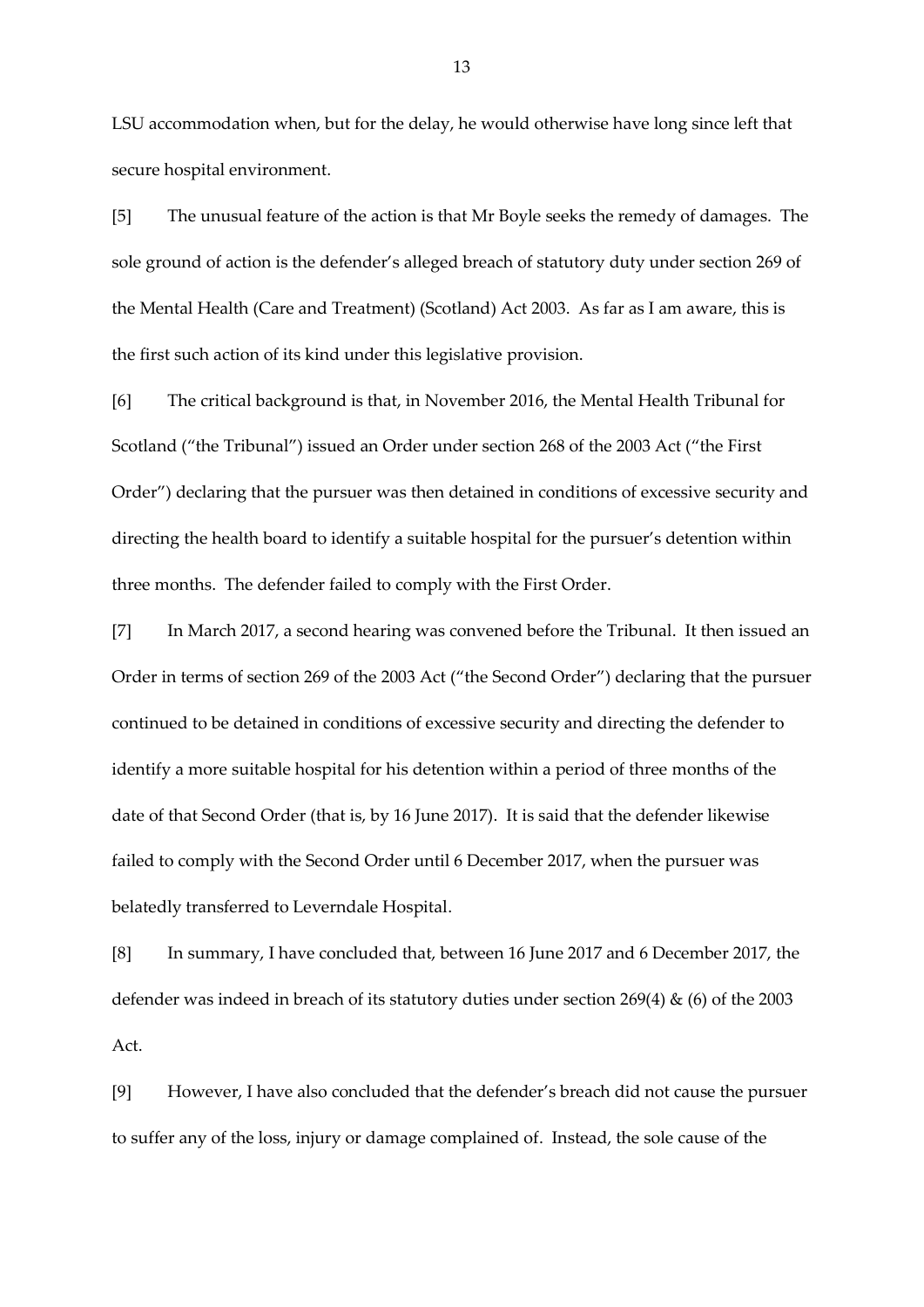pursuer's alleged loss was his own persistent refusal to countenance or accede to a transfer to a low secure unit at Woodland View, Irvine.

[10] Lastly, I have offered some brief observations on the approach to the issue of quantification in a case of this nature, notwithstanding the pursuer's failure to prove the necessary causal link between the defender's breach of statutory duty and the loss, injury and damage allegedly suffered by him.

### *The statutory framework*

[11] The pursuer's claim proceeded to proof only upon an alleged breach of the

defender's statutory duties under section 269 of the 2003 Act. So far as material, the relevant

statutory framework is as follows:

"268(2)On the application of [the patient], the Tribunal may, if satisfied that the test specified in regulations made under section 271A(2) of this Act is met in relation to the patient, make an order—

(a) declaring that the patient is being detained in conditions of excessive security; and

(b) specifying a period, not exceeding three months and beginning with the making of the order, during which the duties under subsections (3) to (5) below shall be performed.

(3) Where the Tribunal makes an order under subsection (2) above in respect of a relevant patient, the relevant Health Board shall identify a hospital—

(a) which is not a state hospital;

(b) which the Board and the Scottish Ministers, and its managers if they are not the Board, agree is a hospital in which the patient could be detained in conditions that would not involve the patient being subject to a level of security that is excessive in the patient's case; and

(c) in which accommodation is available for the patient…

(5) Where the Tribunal makes an order under subsection (2) above in respect of a patient, the relevant Health Board shall, as soon as practicable after identifying a hospital under subsection (3), give notice of the name of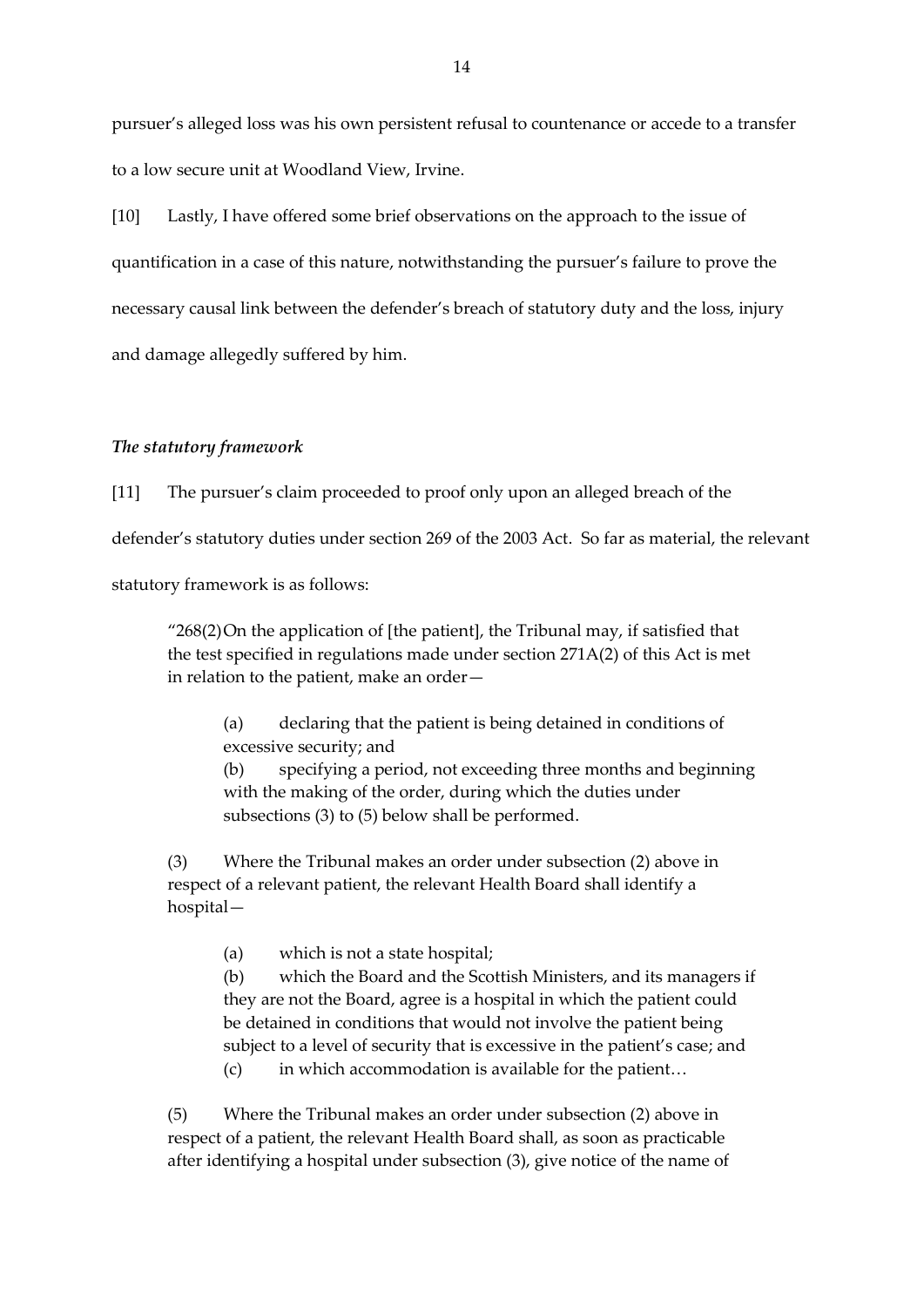the hospital so identified to the managers of the hospital in which the patient is detained…..

269 (1) This section applies where—

(a) an order is made under section 268(2) of this Act in respect of a patient; and

(b) the order is not recalled under section 271 of this Act…

(2) If the relevant Health Board fails, during the period specified in the order, to give notice to the Tribunal that the patient has been transferred to another hospital, there shall be a hearing before the Tribunal.

(3) Where such a hearing is held, the Tribunal may, if satisfied that the test specified in regulations made under section 271A(2) of this Act is met in relation to the patient, make an order—

(a) declaring that the patient is being detained in conditions of excessive security; and

(b) specifying—

(i) a period of 28 days; or

(ii) such longer period not exceeding three months as the Tribunal thinks fit, beginning with the day on which the order is made during which the duties under subsections (4) to (6) below shall be performed.

(4) Where the Tribunal makes an order under subsection (3) above in respect of a relevant patient, the relevant Health Board shall identify a hospital—

(a) which is not a state hospital;

(b) which the Board and the Scottish Ministers, and its managers if they are not the Board, agree is a hospital in which the patient could be detained in conditions that would not involve the patient being subject to a level of security that is excessive in the patient's case; and (c) in which accommodation is available for the patient….

(6) Where the Tribunal makes an order under subsection (3) above in respect of a patient, the relevant Health Board shall, as soon as practicable after identifying a hospital under subsection (4)…above, give notice of the name of the hospital so identified to the managers of the hospital in which the patient is detained….

272 (1) The duties imposed by virtue of—

(a) an order under section 264(2) of this Act, or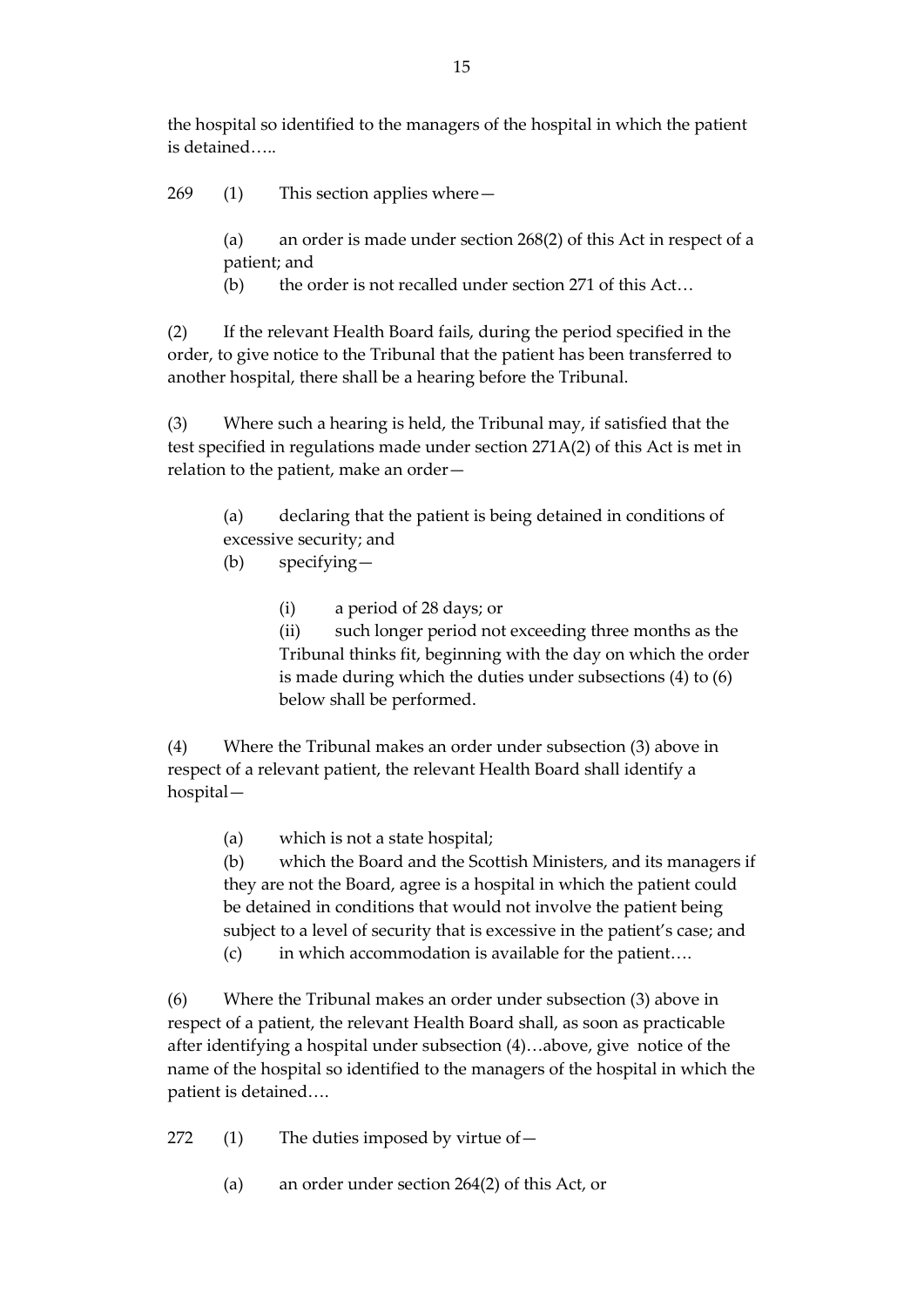(c) an order under section 268(2) of this Act,

shall not be enforceable by proceedings for specific performance of a statutory duty under section 45(b) of the Court of Session Act 1988.

(2) Without prejudice to the rights of any other person, the duties imposed by virtue of—

- (a) an order under section 265(3) of this Act, or
- (c) an order under section 269(3) of this Act,

shall be enforceable by proceedings by the [Mental Welfare Commission for Scotland] for specific performance of a statutory duty under section 45(b) of that Act of 1988."

Section 271A(2) states, so far as material, that Regulations specifying the test that must be

met (under sections 268 and 269):

"… must include as a requirement for the test to be met in relation to a patient that the Tribunal be satisfied that detention of the patient in the hospital in which the patient is being detained involves the patient being subject to a level of security that is excessive in the patient's case."

The "test" referred to in sections 268, 269 & 271 of the 2003 Act is set out in the Mental

Health (Detention in Conditions of Excessive Security) (Scotland) Regulations 2015

(SSI 2015/364) ("the 2015 Regulations"). Regulation 5 of the 2015 Regulations states:

"The test for the purposes of sections  $268(2)$ ,  $269(3)$  and  $271(2)(a)$  of the 2003 Act is met in relation to a patient if detention of the patient in the hospital in which the patient is being detained involves the patient being subject to a level of security that is excessive in the patient's case."

# *The original grounds of action*

[12] At this juncture, in order properly to understand the pursuer's claim (as it proceeded to proof), it may be helpful to pause and consider the claim in its original form. As originally averred, the pursuer's claim was based upon two discrete grounds: first, an alleged violation of the pursuer's Convention Right under Article 5(1)(e) of the European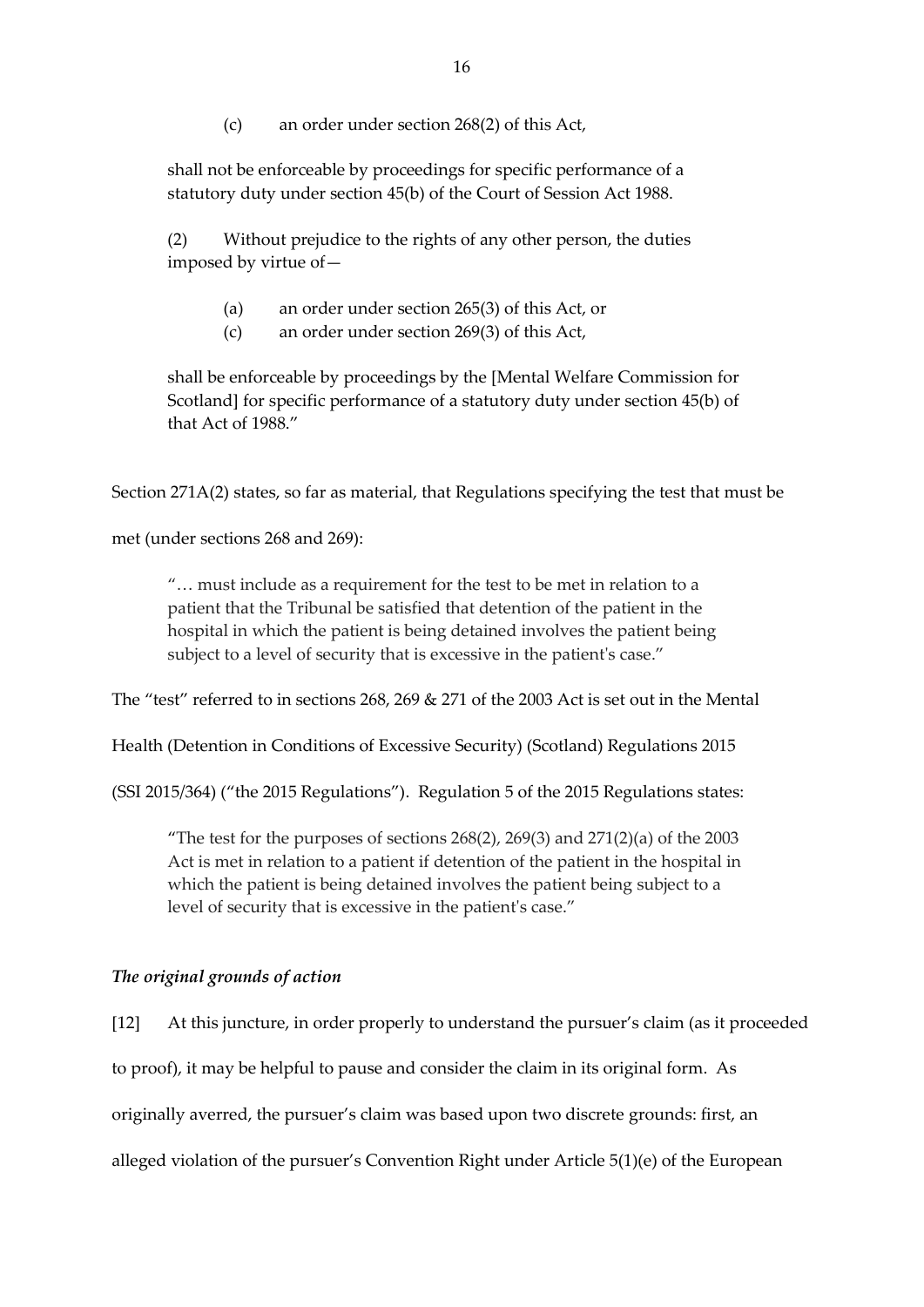Convention on Human Rights ("ECHR"); and second, an alleged breach by the defender of its statutory duties under *each* of sections 268 and 269 of the 2003 Act.

[13] At debate, the defender challenged the relevancy of these grounds. I issued a written judgment on 7 November 2019 ([2019] 11 WLUK 126; 2020 GWD 1-5) in which I concluded that the pursuer's first ground of action (the alleged violation of Article 5, ECHR) was irrelevant, and excluded the related averments from probation. That was because Article 5(1)(e), ECHR is concerned with the lawfulness of a person's detention, not with the conditions of, or treatment within, such detention. In substance, the pursuer's complaint in the present case relates to the conditions of his detention, not to the lawfulness of that detention. Therefore, Article 5, ECHR was not engaged at all on the pursuer's averments. In my view, this conclusion was inescapable having regard to the judgment of the European Court of Human Rights in *Ashingdane* v *United Kingdom* (1985) 7 EHRR 528, as applied by the House of Lords in *R (on the application of Munjaz)* v *Mersey Care NHS Trust* [2006] 2 AC 148, and as followed by Lord Turnbull in *S* v *Scottish Ministers* 2015 SLT 362. I declined to follow obiter dicta of Lord Stewart in *Sherrit* v *NHS Greater Glasgow and Clyde Health Board* [2011] SLT 480, which suggested a possible "more nuanced reading" of Article 5(4), ECHR.

[14] The second ground of action (the alleged breach of statutory duty), insofar as it was founded upon the defender's failure to comply with the Tribunal's First Order (under section 268(2) of the 2003 Act), was also irrelevant and fell to be excluded from probation. That was because, on a proper interpretation of the 2003 Act, a failure to comply with the Tribunal's First Order was not intended to be enforceable by civil proceedings at all, Parliament having prescribed a specific remedy for such non-compliance, namely a statutory right of review under section 269(2) of the 2003 Act (*Cutler* v *Wandsworth Stadium Ltd* [1949] AC 398; *Morrison Sports Ltd* v *Scottish Power plc* 2011 SC 1; *Campbell* v *Peter*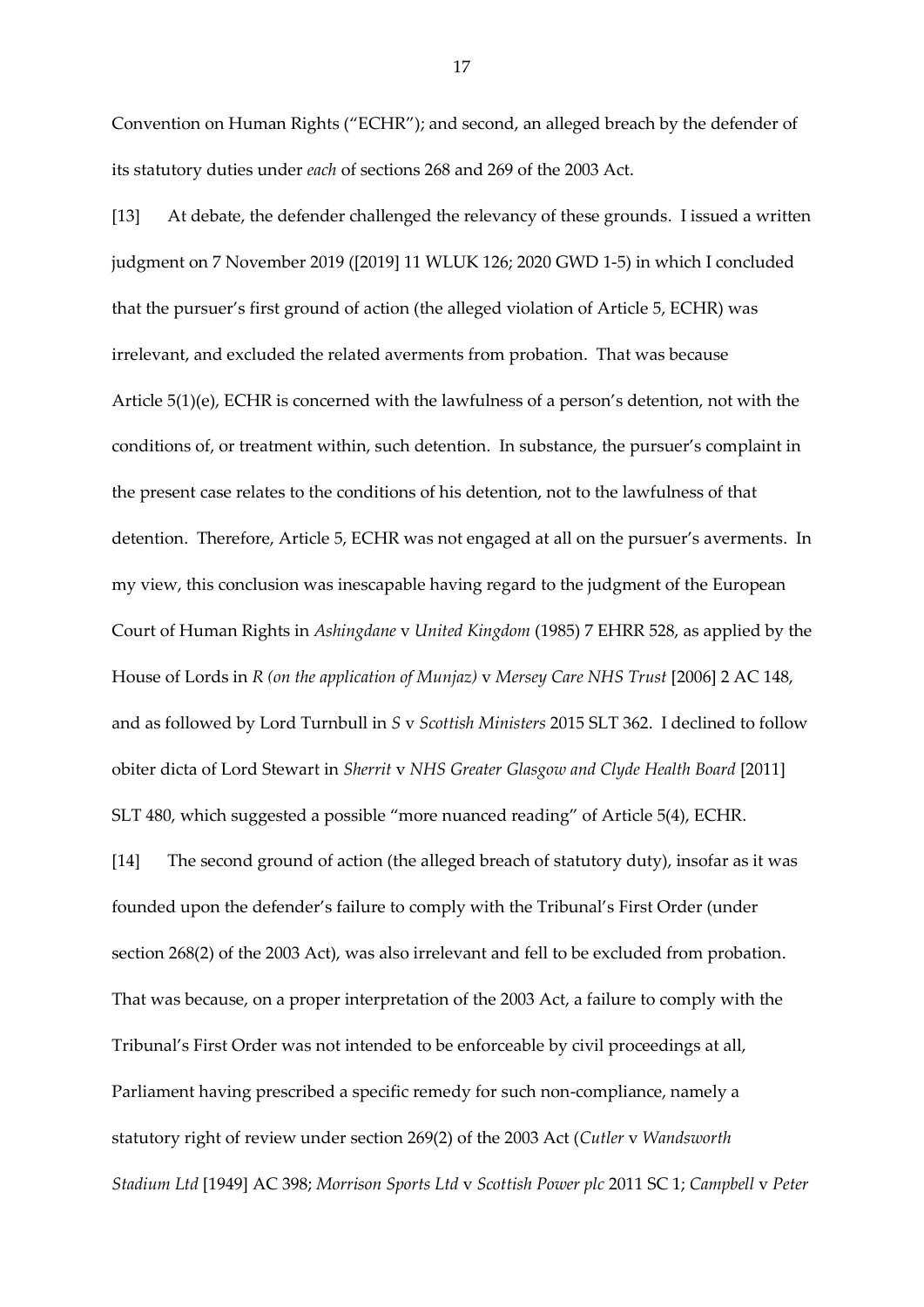*Gordon Joiners Ltd* 2017 SC 13). However, in contrast, the second ground of action (the alleged breach of statutory duty), insofar as it was founded upon the defender's failure to comply with the Tribunal's Second Order (made under section 269(3) of the 2003 Act), was relevant and suitable for enquiry at proof. That was because, in my judgment, on a proper interpretation of the 2003 Act as amended, a failure to comply with the Second Order of the Tribunal was intended to be enforceable by civil proceedings (including by means of an action of damages) at the instance of a person such as Mr Boyle, who fell within that limited and very specific class of person (namely "trapped" patients) for whom the statutory framework had been devised.

[15] So it was in this truncated form – namely, as a claim of damages for breach of statutory duty under sections  $269(4)$  & (6) of the 2003 Act, in allegedly failing to comply with the Tribunal's Second Order made under section 269(3) – that the pursuer's claim proceeded to proof.

#### *The rationale and history of the legislation*

[16] It would be useful to continue on this diversion a little further with an explanation of the rationale behind the statutory appeal provisions under the 2003 Act, of which section 269 forms part.

[17] The 2003 Act had sought to address the mischief of mentally disordered offenders who found themselves "trapped" in conditions of excessive security within the State Hospital at Carstairs and certain other secure institutions.

[18] To that end, the legislation conferred upon detainees certain rights of appeal to and review by the Tribunal concerning their conditions of detention; and, in turn, the Tribunal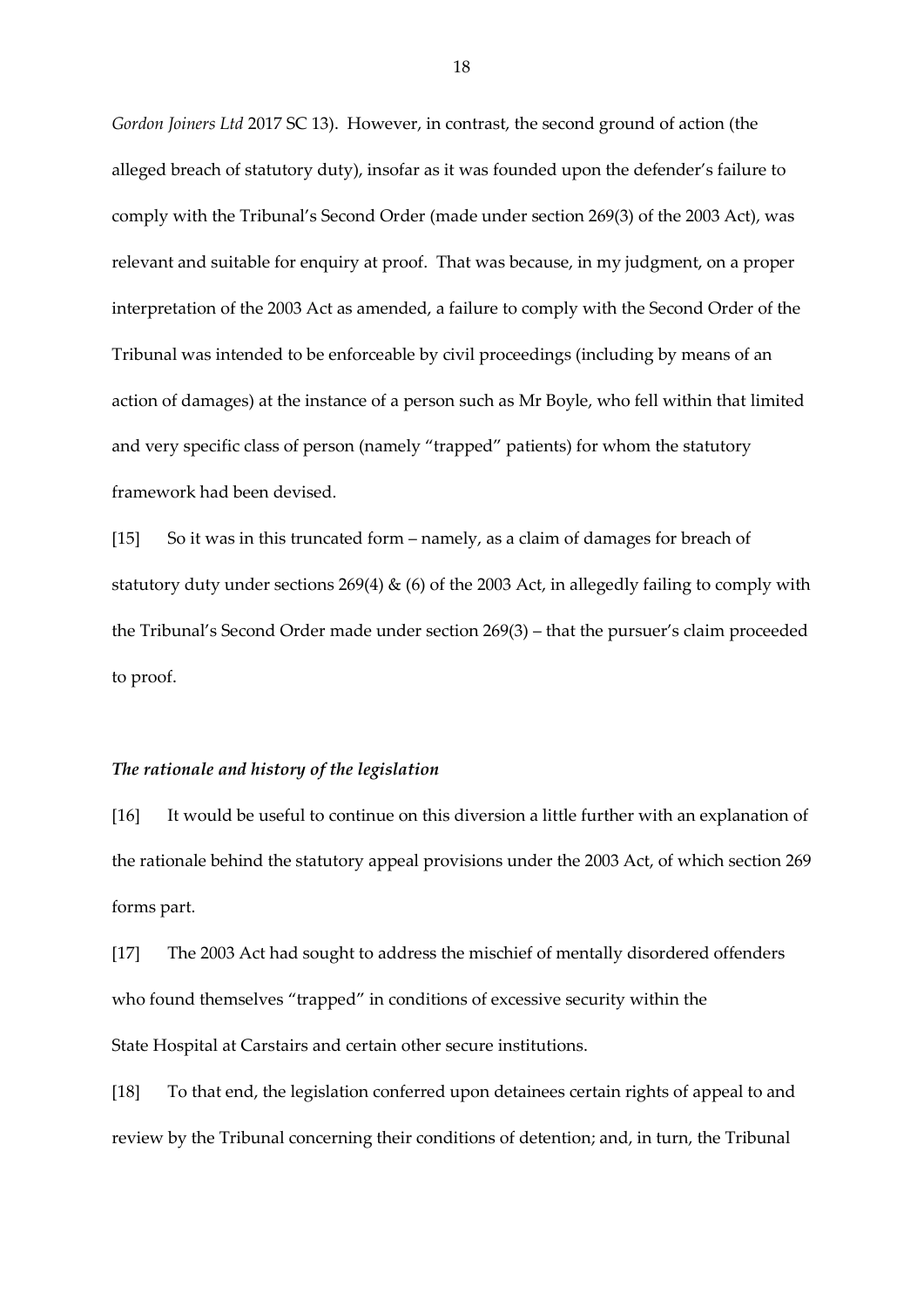was empowered to make certain Orders if satisfied that the affected patient was indeed being held in conditions of excessive security.

[19] An initial problem emerged. It transpired that the statutory rights of appeal and review were rendered worthless because, for over a decade, the Scottish Ministers failed to introduce regulations to define the class of detainee by whom the rights were exercisable and the hospitals to which they applied. The detail of this particular executive omission is recounted more fully by Lord Reed in *RM* v *Scottish Ministers* 2013 SC 139. It continued to play itself out before Lord Turnbull in *S* v *Scottish Ministers* 2015 SLT 362. Thankfully, that omission has now been resolved, but the question remained: how did Parliament intend that these statutory rights of appeal should be enforced?

[20] In *G* v *The Mental Health Tribunal for Scotland* 2014 SC 84, Lord Reed discussed the rationale behind the enactment of sections 264 to 273 of the 2003 Act. He explained (at paragraphs [3] to [11]) that the preceding legislation, consolidated within the Mental Health (Scotland) Act 1984, had become increasingly out of step with current thinking about the treatment of mental disorders, the rights of patients, and the relationship between patients and the wider community. The Scottish Executive appointed a committee under the chairmanship of Bruce Millan, the former Secretary of State for Scotland, to review the 1984 Act. The committee produced a Report in 2001 entitled "New Directions: Report on the Review of the Mental Health (Scotland) Act 1984".

[21] A particular problem identified by the committee was the mischief of "entrapped patients". These were patients who no longer required the level of special security afforded by the State Hospital but for whom appropriate local services with lower levels of security were not available (Millan Committee Report, Chapter 27). The evidence heard by the committee was to the effect that there was little incentive for local health boards and trusts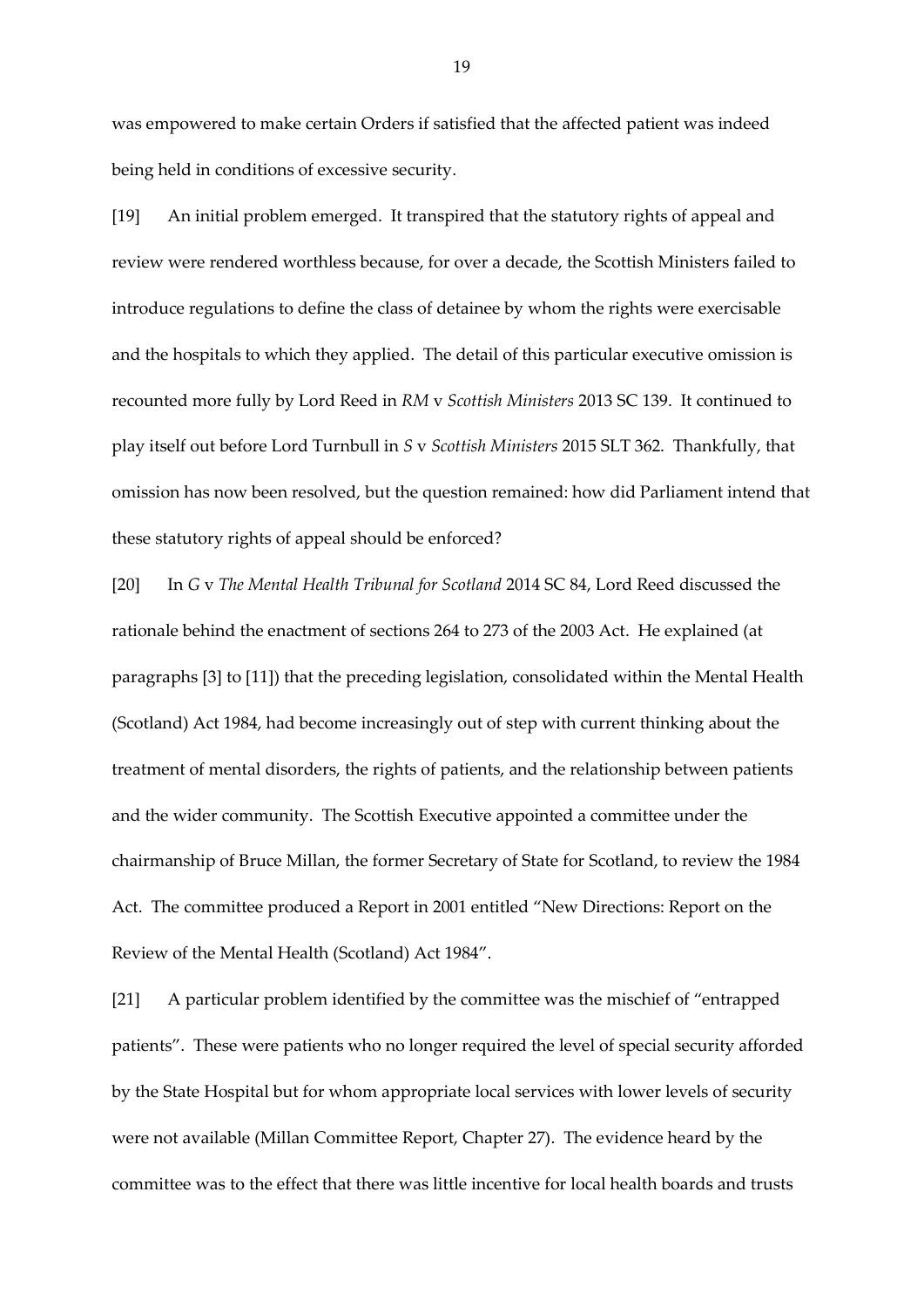to arrange such lower level secure psychiatric services; the local public was unlikely to welcome such services (indeed, quite the reverse); and funding arrangements created no incentive to develop them. The State Hospital Board strongly advocated that an explicit statutory duty be placed on health boards to commission local services to address the need for a range of medium and low security services for mentally disordered offenders.

[22] The Millan Committee expressed "considerable sympathy" with the position explained by the State Hospital Board on this issue but decided, instead, to propose "another means of addressing" the problem, which was said to be more directed at the rights of individual patients. This alternative mechanism involved the creation of a "continuing right to appeal against the level of security to which [the patients] are subjected" (Millan Committee Report, paragraph 83). The committee acknowledged that to detain a patient unnecessarily in conditions of high security was inconsistent with respect for the patient's rights. Further, the proposed development of medium secure units was thought to make it more likely that such an appeal right would be "practicable" (Millan Committee Report, paragraph 84).

[23] The committee went on to discuss how such a right of appeal might be made effective. In order to provide care at a lower level of security, arrangements would have to be made by the relevant health board. But such arrangements could involve practical difficulties which might be beyond the health board's control. If the necessary arrangements were not put in place, it would be undesirable that a patient who was still assessed as requiring some degree of secure care should simply be discharged. On the other hand, it was appreciated that the proposed right of appeal would be meaningless unless it led to an order which was "capable of being enforced" (*G, supra,* per Lord Reed at paragraph 8).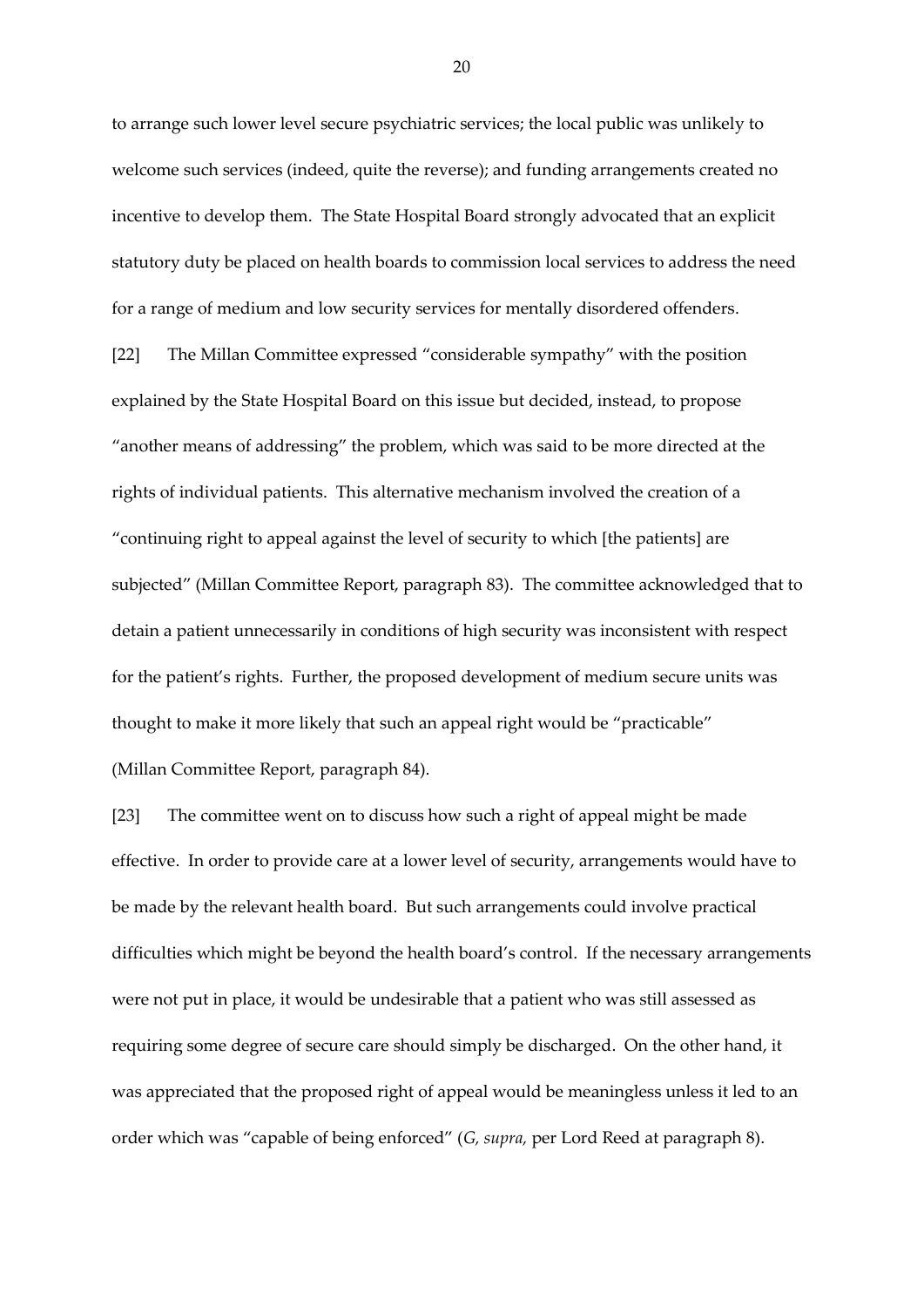[24] Following consultation on this issue, the Millan Committee concluded that a "staged approach" was appropriate (*G, supra*, paragraph [9] per Lord Reed). The Millan Committee

Report states (chapter 27, paragraph 89):

"We therefore suggest that, should a patient successfully appeal to a Tribunal against the level of security, it should set a time within which the necessary provision should be arranged by the responsible health board. The time limit might be of the order of three months. Should arrangements not be made at the expiry of that period, representatives of the health board should be required to appear before the Tribunal to explain the position, and to confirm whether there is a prospect of a placement being found within a reasonable period. The Tribunal should be able to extend the time limit for a further period of no more than three months. If, at the end of that period, no provision has been made, the Tribunal could order that arrangements must be put in place to accommodate the patient within 14 days".

In brief terms, this translated to Recommendation 27.19 in the Millan Committee Report

which states:

"Patients should have a right of appeal to be transferred from the State Hospital, or a medium secure facility, to conditions of lower security".

[25] In a subsequent White Paper entitled "Renewing Mental Health Law – Policy

Statement", the Scottish Executive broadly accepted the Millan Committee's

recommendations as the framework for a future Bill, although it rejected or modified some of the recommendations concerned with mentally disordered offenders. An Executive Bill was then laid before the Scottish Parliament but, as introduced, the Bill did not contain any provision reflecting the Millan Committee Recommendation 27.19 (concerning "entrapped patients"). It is not difficult to speculate as to the reason for the omission. At that time, there was only one specialist medium secure unit in Scotland, namely the Orchard Clinic in Edinburgh. The facilities to accommodate "trapped" patients elsewhere were simply not then available.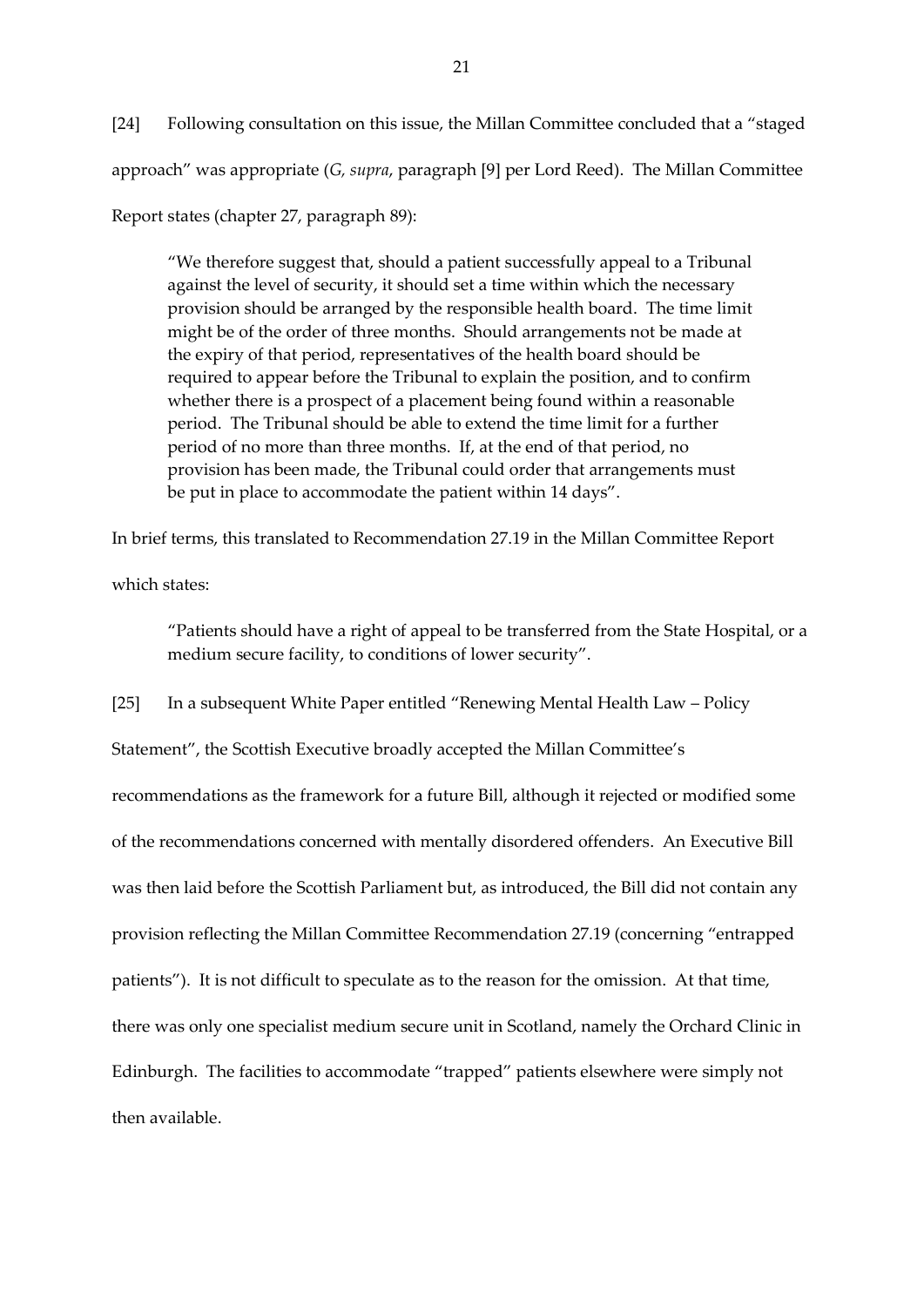[26] Nevertheless, in response to "Parliamentary promptings" (*RM* v *Scottish Ministers, supra*, paragraph 38), the Bill was amended at Stage 3 to incorporate the provisions which now form sections 264 to 272 of the 2003 Act. The amended Bill was passed by the Scottish Parliament on 20 March 2003. It received the Royal Assent on 25 April 2003. However, in recognition of the practical difficulties facing health boards, the commencement provision in section 333(2) allowed the entry into force of sections 264 to 273 of the 2003 Act to be delayed until 1 May 2006 "so as to allow sufficient time for additional facilities for affected patents to be commissioned" (*G, supra*, at paragraph [11]).

[27] The appeal provisions within sections 264 to 272 of the 2003 Act were praised by Baroness Hale of Richmond as "progressive and far-sighted" in conception (*G, supra*, paragraph [71]).

[28] Unfortunately, as mentioned above, this innovative legislation then became mired in governmental inaction. It sat toothless and impotent on the statute book for over 10 years following enactment due the failure of the Scottish Executive to make the necessary regulations to bring Chapter 3 of Part 17 of the 2003 Act (which incorporated the appeal provisions) into effective operation by 1 May 2006.

[29] In November 2012, in *RM, supra*, the Supreme Court granted a declarator that the Scottish Ministers' failure to draft and lay the necessary regulations before the Scottish Parliament prior to 1 May 2006, and their continued failure to do so since that date, was unlawful. Somewhat remarkably, nearly three years later, in May 2015, the necessary regulations had still not come into force. In *S* v *Scottish Ministers* 2015 SLT 362, Lord Turnbull noted the Executive's concession that "the state of unlawfulness" identified by the Supreme Court in *RM, supra* had "not yet been cured". The necessary regulations had still not been issued to bring the appeal provisions into effective operation, though, in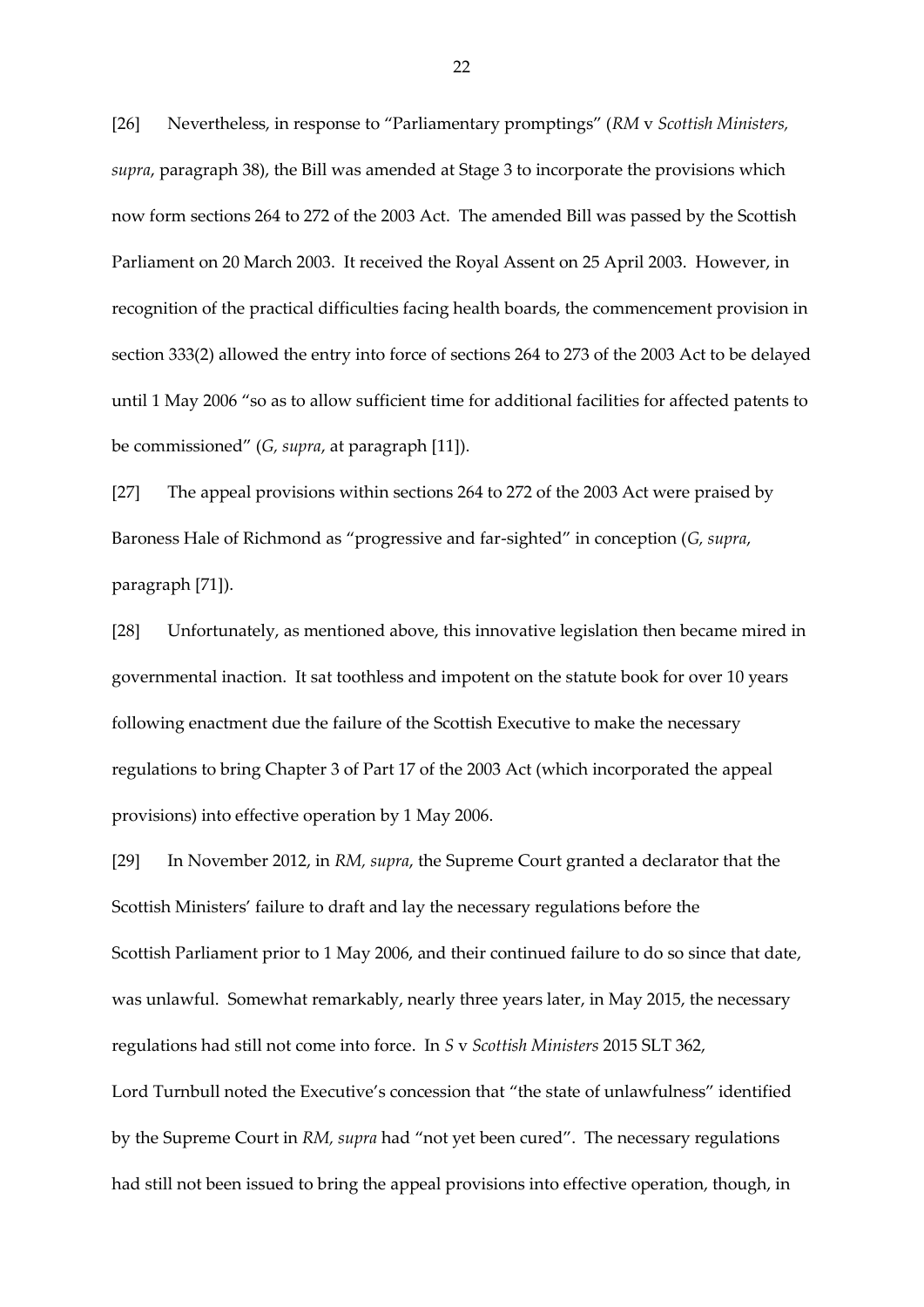fairness to the Executive, another Mental Health Bill and a set of draft regulations were, by that stage, progressing through Parliament. Accordingly, Lord Turnbull concluded that a further declarator of illegality would serve no useful purpose.

[30] Later that year, the Mental Health (Scotland) Act 2015 ("the 2015 Act") was enacted, the Mental Health (Detention in Conditions of Excessive Security) (Scotland) Regulations 2015 were issued ("the 2015 Regulations"), and the 2003 Act appeal provisions for "entrapped" patients, in an amended form, finally came into effective operation.

### *The structure of the statutory appeal procedure*

[31] How does the statutory appeal procedure work? The mechanism is broadly similar for detainees in the State Hospital (2003 Act, sections 264 to 266) and for detainees in other hospitals (2003 Act, sections 268 to 269). I shall focus upon the latter category as the pursuer falls into that category.

[32] There are two stages to the procedure. The first stage is this. Under section 268 of the 2003 Act, on the application of (among others) the defined patient, the Tribunal may, if satisfied that the "test" set out in section 271A(2) is met, make an order (a) declaring that the patient is being detained in conditions of excessive security and (b) specifying a period, not exceeding three months beginning with the making of the order, during which certain specified "duties" are to be "performed". (I refer to this as "the First Order").

[33] The "test" to be met before the First Order (and, indeed, the Second Order) can be made is defined in Regulation 5 of the 2015 Regulations (issued under section 271A(2) of the 2003 Act). It is that the patient's detention involves the patient "being subject to a level of security that is excessive in the patient's case".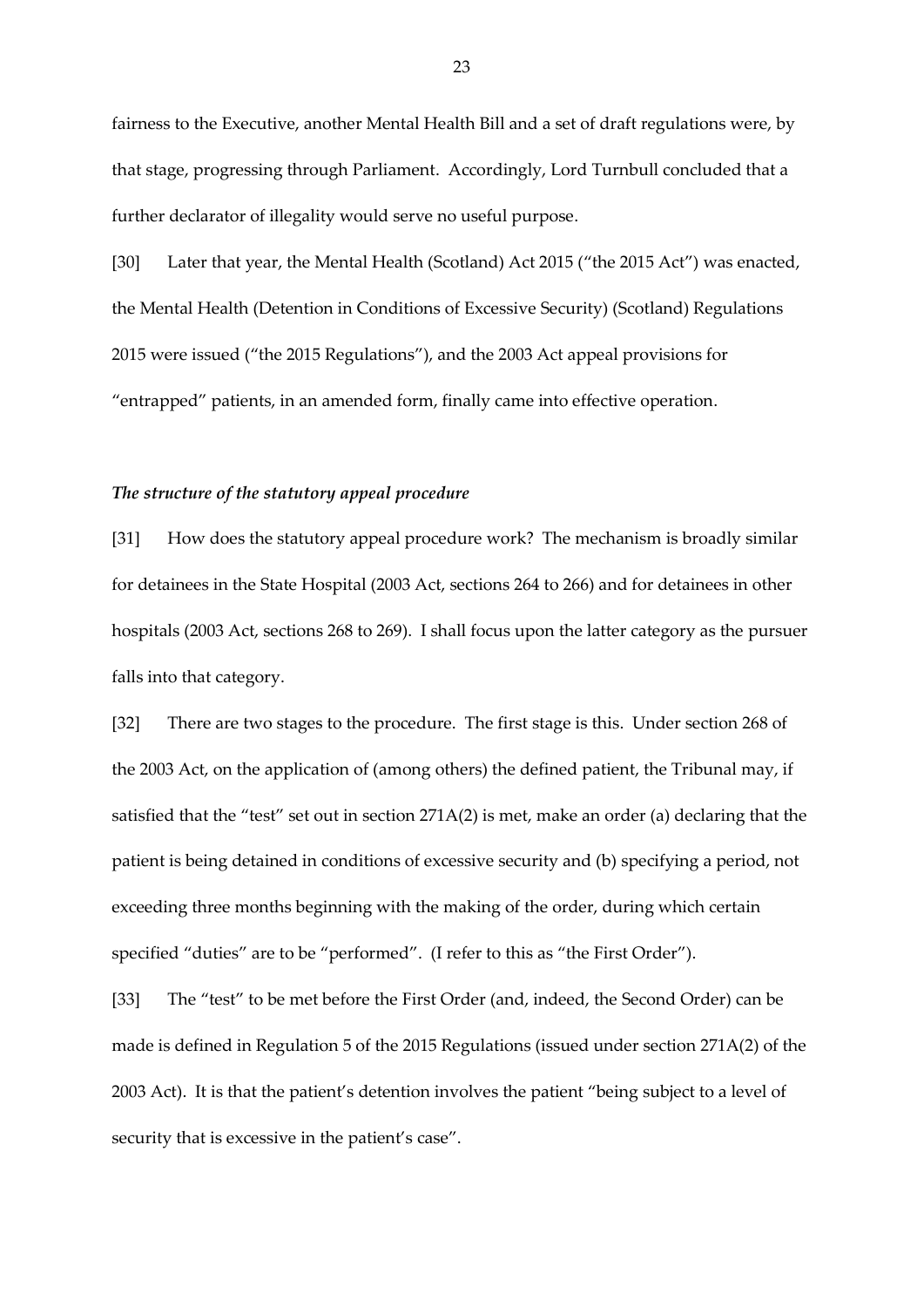[34] Two "duties" are then triggered by virtue of the making of the First Order. The relevant health board must "*identify"* a hospital (which is not a State Hospital) which the health board and the Scottish Ministers agree is a hospital in which the patient could be detained in conditions that would not involve the patient being subject to a level of security that is excessive in the patient's case and in which accommodation is available for the patient (section 268(3)) (my emphasis). As soon as practicable after identifying such a hospital, the health board must "*give notice*" to "the managers of the hospital in which the patient is detained" of the name of the hospital so identified (section 268(5)) (my emphasis). [35] Separately, although not explicitly stated, it seems to be implied that where the Tribunal makes a section 268(2) order, the health board must also notify the Tribunal when the patient has been transferred to the other hospital. That is because section 269(2) provides that if the health board fails, during the period specified in the order, to "*give notice* to the Tribunal" (again, my emphasis) that the patient has been transferred to the other hospital, the second stage is triggered.

[36] This raises an interesting subtlety as to the precise scope of the duties incumbent upon a health board when a Tribunal order of this nature is granted. Is the statutory duty merely to "identify" suitable accommodation or does it extend to actually effecting the "transfer" of the patient? I shall return to this conundrum later, which was a crucial disputed issue at proof. Meantime, it is sufficient to observe that if the health board fails to give notice to the Tribunal that the patient has been transferred, a second stage of the appeal procedure is triggered.

[37] The second stage is this. Under section 269(2), absent notification to the Tribunal that the patient has been transferred, a further hearing must be convened before the Tribunal. No application by the patient (or anyone else) is required: the Tribunal itself is obliged to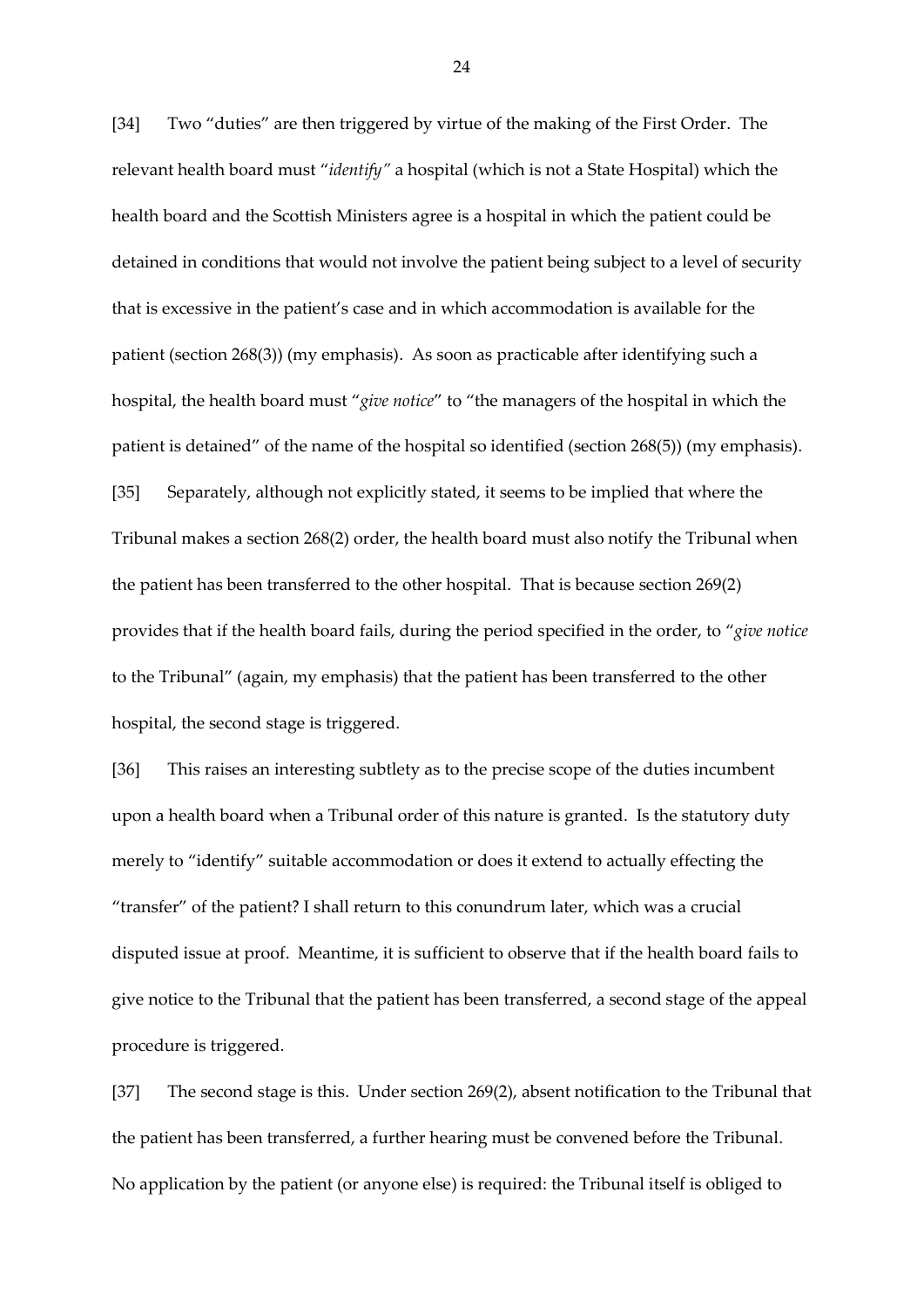convene it. At this further hearing, in terms of section 269(3), the Tribunal may, if satisfied again that the test set out in section  $271A(2)$  is met, make an order (a) again declaring that the patient is being detained in conditions of excessive security and (b) specifying either a period of 28 days or such longer period (not exceeding three months) as the Tribunal thinks fit during which the specified duties must be performed. I refer to this as "the Second Order".

[38] A key difference between the First Order and the Second Order relates to the period of time within which the duties must be complied with. A further key difference between the two Orders is that, in contra-distinction with the First Order, if the Second Order is not implemented, the Act now makes no provision for any further mandatory Tribunal hearing to be convened.

[39] When the 2003 Act was first enacted, there was a third stage. It appeared in section 270 of the 2003 Act. It provided that, if the Second Order was not complied with, then yet a further hearing required to be convened before the Tribunal. At that further hearing, the Tribunal was empowered to make a third order in terms identical to the First Order and Second Order, but with this key difference: the third order required to specify a period of 28 days (no more, no less) during which the foregoing duties required to be performed. However, section 270 of the 2003 Act was repealed by the 2015 Act with effect from 16 November 2015, so there is no longer a third stage or a third order.

[40] It will be observed, of course, that neither the First Order nor the Second Order results in the discharge or release of the patient from detention.

[41] What then is the consequence of a breach of a First Order or a Second Order? Put another way, what civil remedies, if any, were intended to be available to enforce the rights and duties arising from a First Order or Second Order of the Tribunal? I discussed this issue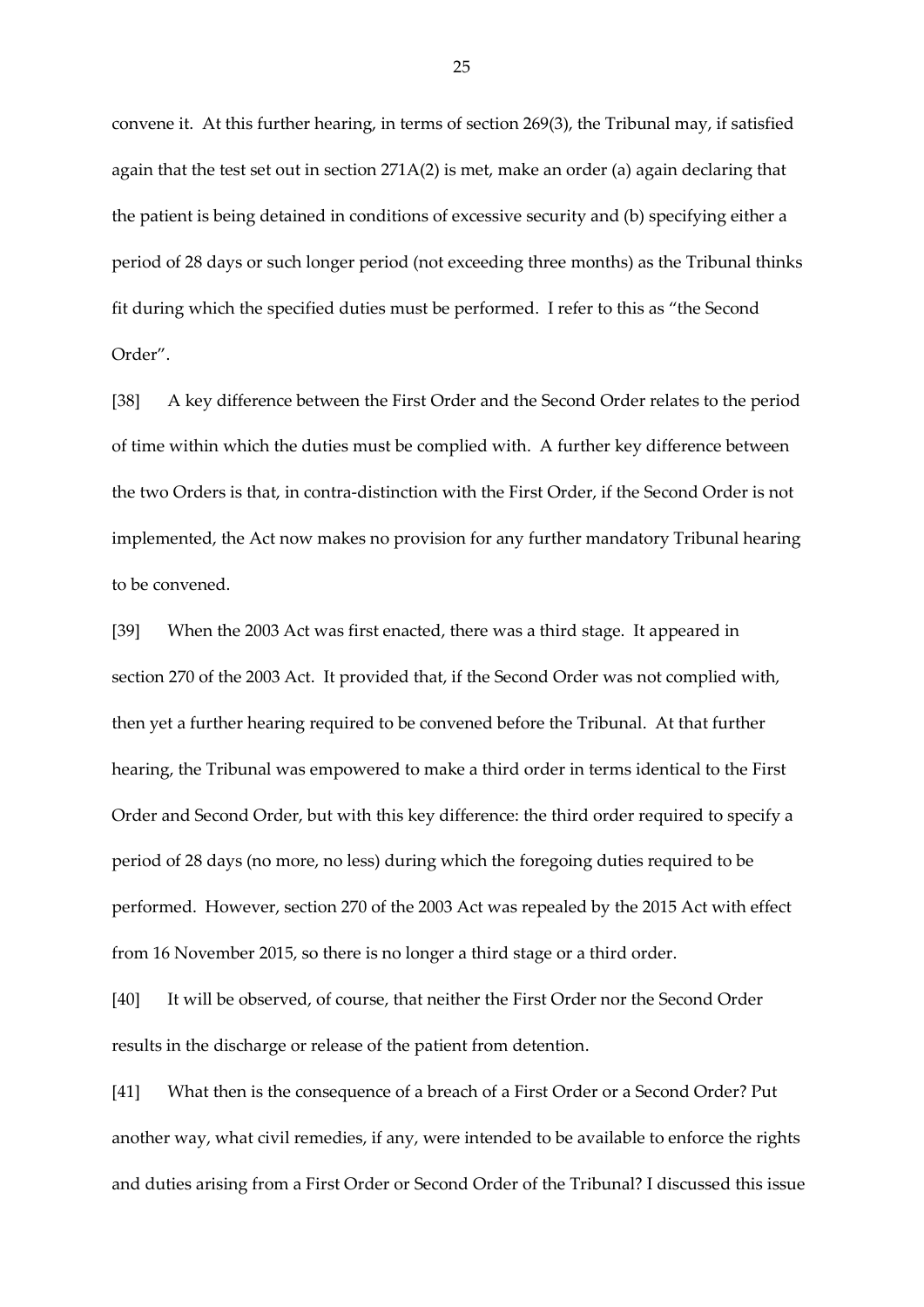in my judgment following the debate, but it merits repeating here to explain my conclusions following proof.

#### *What remedies are available to enforce the Tribunal's First Order?*

[42] In my judgment, Parliament prescribed a specific remedy for a health board's failure to implement a First Order (made under section 268(2)). That specific remedy is the review process prescribed by section 269 of the 2003 Act. That is the only remedy available for a health board's failure to comply with a First Order. No other civil remedy is available. [43] To explain, on a proper analysis, section 269(2) is not, in nature, a right of "appeal" at all, in the conventional sense. An appeal is an elective process: it normally requires a decision and choice by the appellant to pursue it; and it is initiated and pursued by the appellant. Section 268(2) involves such a right of appeal. In contrast, section 269(2) requires no decision, choice, application or even participation by the patient; it does not involve the exercise of any right vested in the patient, rather it involves merely the discharge of an obligation incumbent upon the Tribunal itself (to convene a hearing); and it is a mandatory process, triggered automatically by a failure to notify the Tribunal that the patient has been transferred. Properly analysed, section 269(2) creates a compulsory review process, not a right of appeal. That review process is the specific, though perhaps unusual, remedy chosen by Parliament to compel performance of the First Order under section 268(2).

[44] I am fortified in that conclusion by the terms of section 272(1) of the 2003 Act. It is a critical provision. It deals specifically with the issue of civil proceedings to enforce the Tribunal's Orders. Section 272(1) expressly *excludes* enforcement of a First Order by means of proceedings for specific performance of a statutory duty under the Court of Session Act 1988, section 45(b). The express exclusion of that civil remedy is logical in circumstances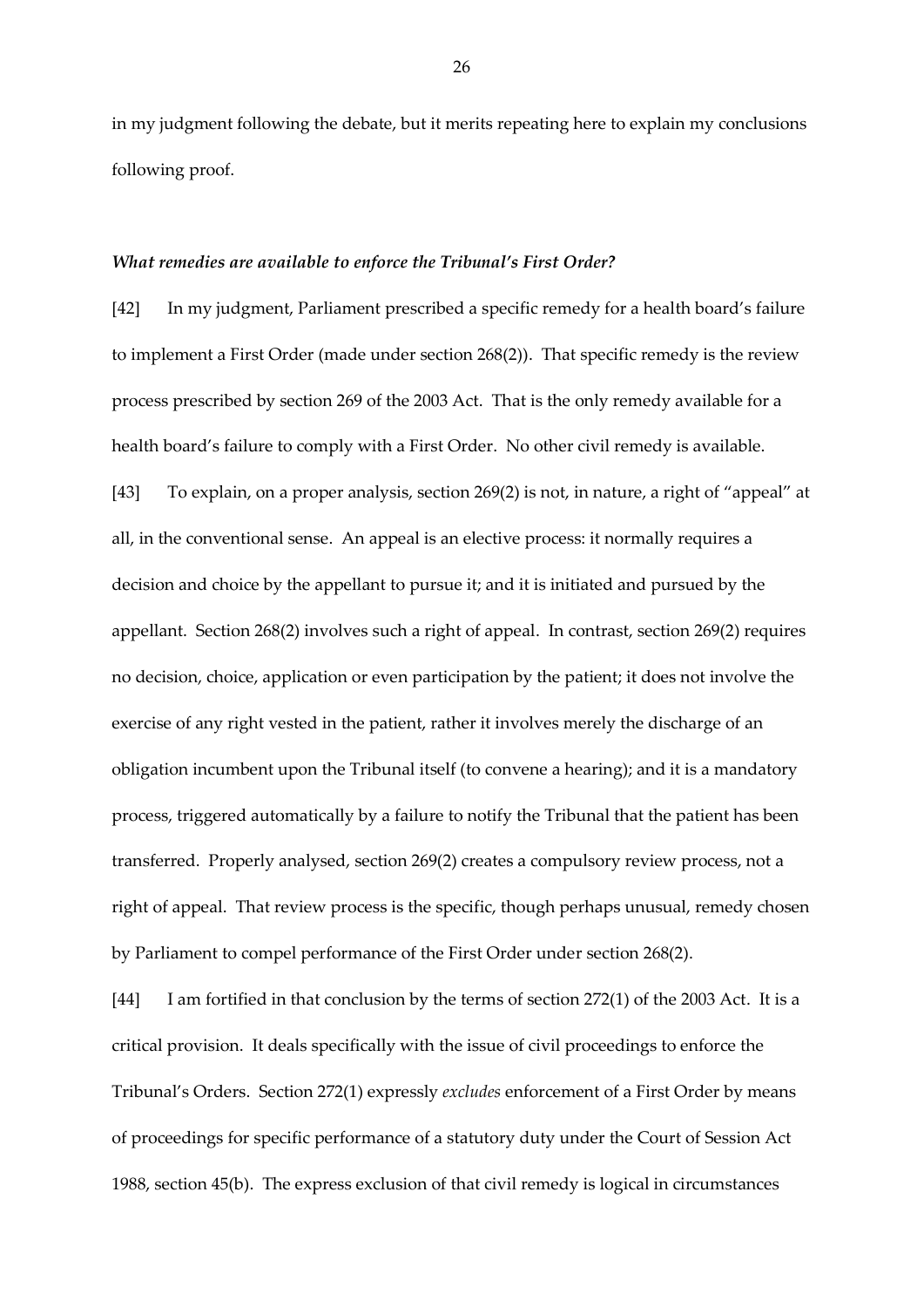where a mandatory review process (under section 269(2)) has been created by Parliament, and has yet to run its course.

[45] It also follows that the remedy expressly prescribed by Parliament (namely, the triggering of the mandatory section 269 "review" process) must be the exclusive and only remedy available to enforce a First Order under section 268 because, if the position were otherwise, and if two or more civil remedies were to co-exist, conflicting decisions (of the Tribunal and a Court) might then be at risk of arising.

[46] In addition, in my judgment, the conclusion that the section 269 review process is the specific and only remedy intended by Parliament to compel enforcement of the duties arising by virtue of the First Order, is consistent with the recommendations of the Millan Committee from which the legislation emanated. The Millan Committee recommendation was for a "staged approach" (per Lord Reed, in *G, supra*) whereby, if the First Order was not implemented, representatives of the health board would be given the opportunity to explain the position (including to confirm whether there was a prospect of a placement being found within a reasonable period) (chapter 27, paragraph 89). The Millan Committee's "staged approach", and the enacted legislation, was indeed progressive but it was, nevertheless, a compromise. It represents a balancing of competing interests, that is, the rights of the individual patients to be released from conditions of excessive security, and the realpolitik that suitable alternative hospital accommodation may just not be available in that initial prescribed period (under section 268), through no fault of the health board. The compromise is achieved thus: (i) the health board is afforded an initial period under section 268(2) (not exceeding three months) to comply voluntarily with the duties under the First Order, free from the threat of civil proceedings for specific performance under section 45(b) of the 1988 Act if it fails to do so; (ii) if it fails to comply voluntarily with the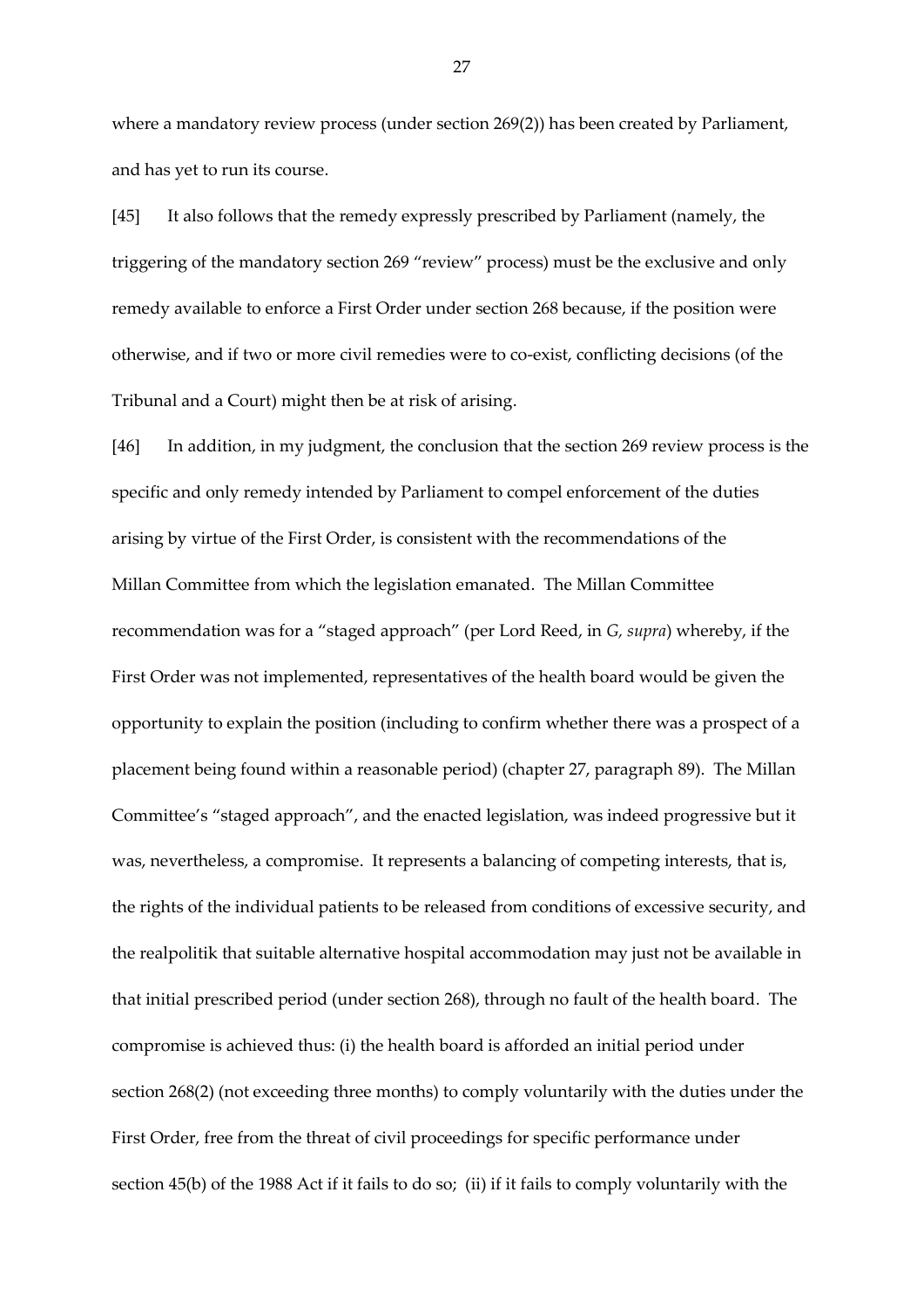First Order, the defender knows that the prescribed remedy for its breach is the convening of a mandatory review under section 269(2), at which the health board will require to explain itself, and may face the issuing of a Second Order, with which Second Order it must comply voluntarily within just 28 days (or such longer period not exceeding three months as the Tribunal may decide); and (iii) if it fails to comply voluntarily with the Second Order within the further period defined by the Tribunal, the health board is then exposed to the full weight of civil proceedings against it, including summary petition proceedings at the instance of the Commission for specific performance under section 45(b) of the 1988 Act (section 272(2), 2003 Act). In other words, the statutory compromise was that health boards were to be afforded a period of grace, variable from case to case but not exceeding six months at best, in which to find suitable alternative hospital accommodation for the trapped patient; but, after that period of grace, the boards would face civil proceedings if they had failed to comply.

[47] This is not to be understood as meaning that Tribunal Orders cannot be made, or can simply be ignored, if no suitable alternative place is or is likely to become available. If that were the case, Parliament's intention in enacting these sections "could be frustrated by mere inertia on the part of health boards" and the terms of section 272(1) (preventing the immediate enforcement of the First Order by means of civil proceedings for specific performance) would be "supererogatory" (*G, supra,* per Lord Reed at paragraphs [41] and [42]). As Lady Hale stated in *G, supra* (at paragraph [72]):

"It would obviously defeat the object of the legislation if the authorities were able simply to say that no bed was available in another, less secure, hospital. It must be the case, as Lord Reed observes (paragraph [38]) that this is irrelevant to the first stage: deciding whether (in the case of a State Hospital patient) he requires 'to be detained under conditions of special security that can be provided only in a State Hospital' (section 264(2)) or (in the case of a patient in another hospital) he is 'being subject to a level of security that is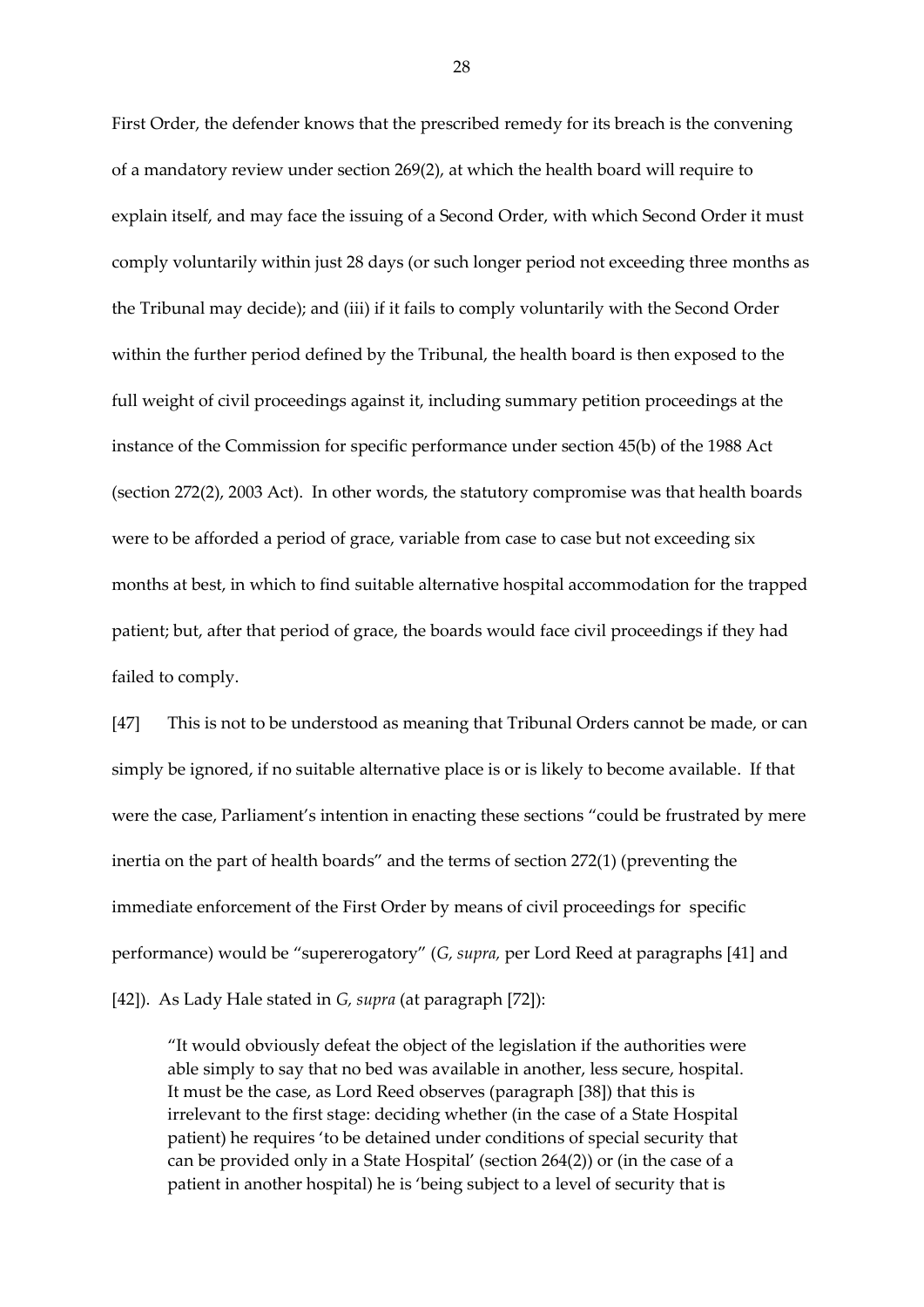excessive' in his case (section 268(2)). It must also be the case, as Lord Reed says (paragraphs 41, 54), that having decided that question in favour of the patient, the expectation is that the Tribunal will make an order unless in the particular circumstances of the case there is some good reason not to do so".

So, it is implicit that a First Order and Second Order can be made by the Tribunal, and the Second Order can be enforced by civil proceedings, at a time when no hospital bed has been identified in which the patient could be detained in appropriate conditions.

[48] However, the non-availability of accommodation in a hospital of a lower level of security is not entirely irrelevant. In the context of the parallel provisions under sections 263 & 264 of the 2003 Act (concerning transfers from a high secure unit to a MSU) the Supreme Court in *G, supra,* explicitly acknowledged that such a circumstance may, in certain situations, be relevant to the decision of the Tribunal to make an Order at all, or to a subsequent application to "recall" such a Tribunal Order under section 267 of the 2003 Act. This may be the "good reason" referred to by Lady Hale. Lord Reed commented (at paragraph [43]):-

"….[T]he unavailability of accommodation in medium secure hospitals where the patient could be detained in conditions appropriate to his particular needs, including appropriate facilities for treatment, may in some circumstances be relevant to the tribunal's performance of its duty to have regard to the importance of providing the maximum benefit to the patient, in accordance with section 1(3)(f)…. [or] to the tribunal's duty to have regard to the importance of the provision of appropriate services to the patient, in accordance with section 1(6)…. Furthermore, to make an order where the tribunal was satisfied that there was no conceivable possibility that the patient could be accommodated in a medium secure hospital in appropriate conditions within any realistic timescale, and where an application for recall could not therefore be refused, would be unreasonable…"

By analogy, the non-availability of alternative accommodation in a LSU may also in

"particular circumstances" (per Lady Hale, *supra*, paragraph [72]) be relevant to the making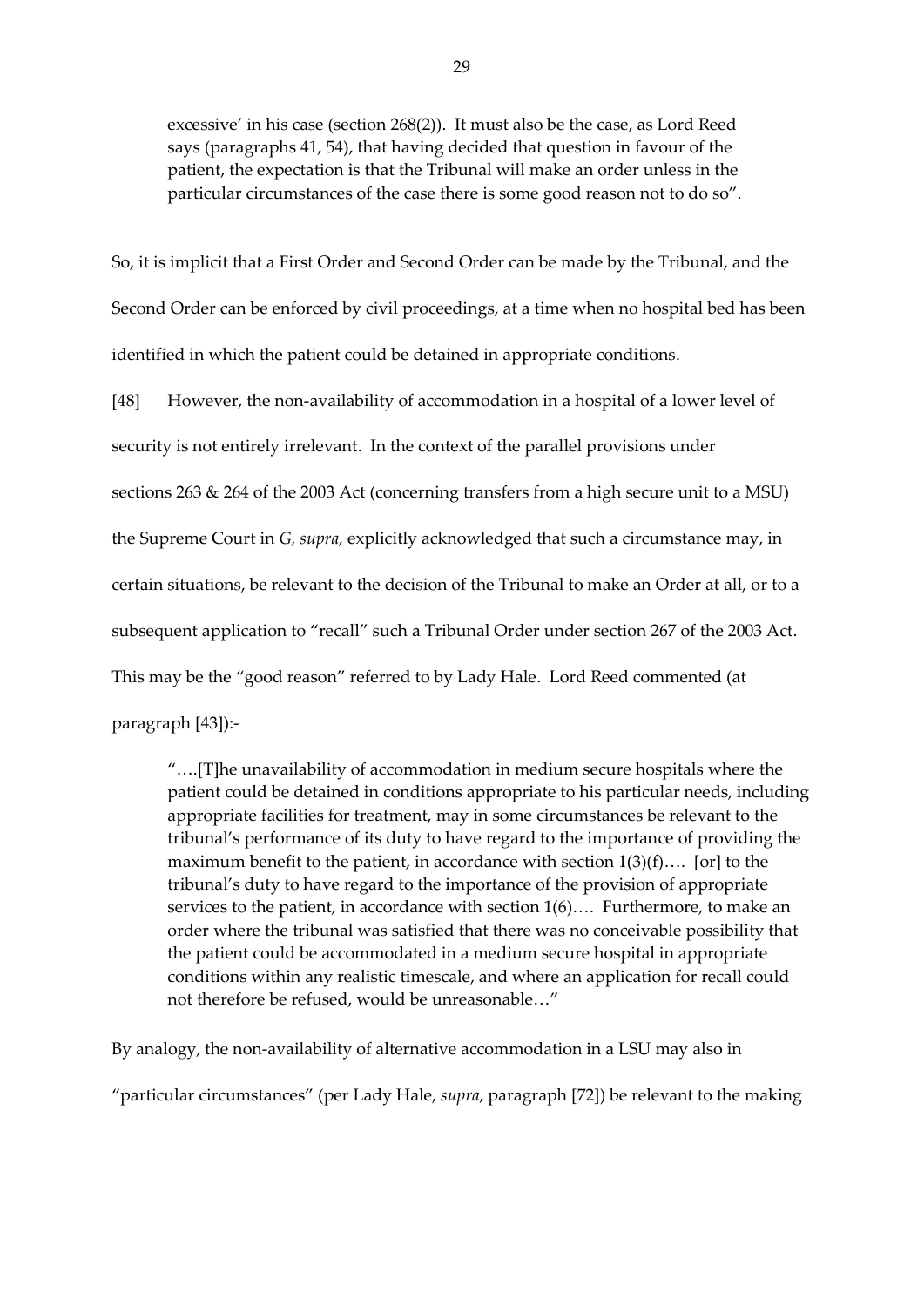of Orders under sections 268 or 269 of the 2003 Act or to the recall of such Orders under section 271 thereof.

[49] But no such "particular circumstances" applied in the present case. Here, the Tribunal duly made the First Order and the Second Order; no one has suggested it was unreasonable to do so; and no attempt was ever made by the health board to exercise its right to seek a "recall" of any such order under section 271 of the 2003 Act by reason of the alleged non-availability of alternative accommodation or otherwise (though, interestingly, a fleeting mention of that possibility does appear in a communication from Dr Gillatt to Dr Carson dated 4 April 2017: item 6/2 of process).

### *What remedies are available to enforce the Tribunal's Second Order?*

[50] In contrast with the First Order, performance of the Second Order is not enforced by any form of statutory "review" procedure akin to the review process in section 269. Instead, insofar as Parliament has prescribed any remedy to compel performance of the duties arising by virtue of the Second Order, it expressly enacted (by section 272(2)) that those duties shall be enforceable by proceedings at the instance of the Mental Welfare Commission for Scotland for specific implement under section 45(b) of the Court of Session Act 1988. [51] However, the express grant of such a right to the Mental Welfare Commission was plainly not intended to exclude enforcement of the Second Order by other persons (or, I would suggest, by other remedies). That much is clear from the express reservation of "the rights of any other person" which prefaces section 272(2). On an ordinary construction, the express right conferred upon the Commission by section 272(2) is in addition and without

prejudice to, not exclusive of, the rights of any other person to enforce the duties arising by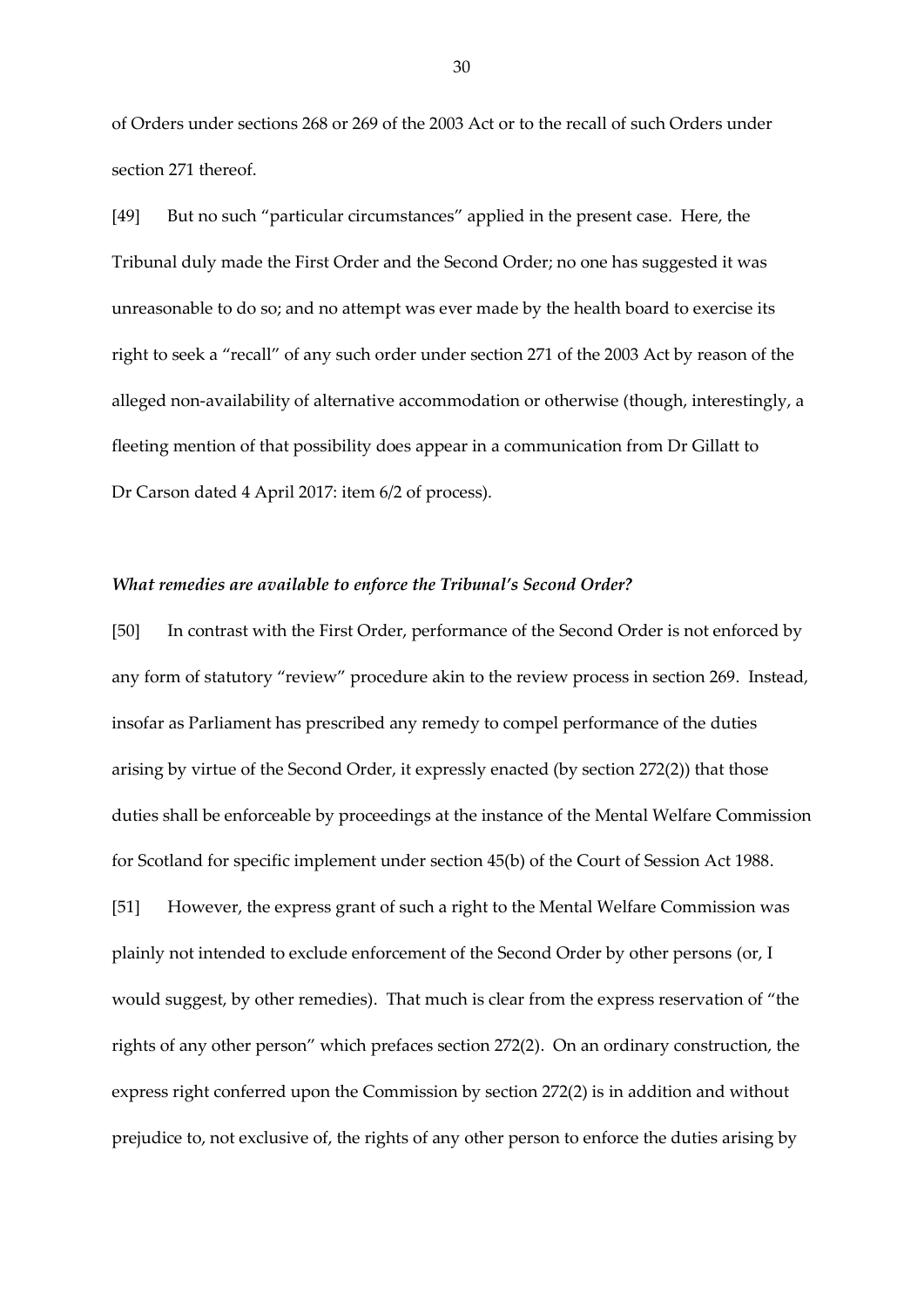virtue of the Second Order. What might those rights be, and by whom might they be enforceable?

[52] Applying the principles discussed in *Morrison Sports Ltd* and *Campbell, supra*, the duties arising by virtue of the Second Order can be seen to be intended for the benefit and protection of a limited and very specific class of person, namely "trapped" patients such as the pursuer. Those duties are, on an ordinary interpretation of the language used, intended to be duties in the fullest legal sense. In contra-distinction with the treatment of the First Order, Parliament has not legislated to compel enforcement of those Second Order duties in any prescribed manner (specifically, by way of a review process) or otherwise in a manner habile to exclude a private law action. According to Lord Browne-Wilkinson's default rules in *X (Minors)* v *Bedfordshire County Council* [1995] 2 AC 633 where, as here, a statute provides no other remedy for its breach and the Parliamentary intention to protect a limited class is shown, this indicates that a private right of action is available, since otherwise there would be no method of securing the protection the statute was intended to confer. Paraphrasing Lord Simond's famous dicta in *Cutler, supra*, since a statutory duty is prescribed but no remedy by way of penalty or otherwise for its breach is imposed it can be assumed that a right of civil action accrues to a patient who is damaged by the breach "for, if it were not so, the statute would be but a pious aspiration".

[53] How might those duties under a Second Order be enforced? The fact that section 272(2) of the 2003 Act expressly sanctions the remedy of specific performance under section 45(b) of the 1988 Act (albeit at the instance of the Mental Welfare Commission) to enforce the duties imposed by the Second Order is significant. This remedy has been described as "peculiar and drastic" (*Carlton Hotel Co. Ltd* v *Lord Advocate* 1921 SC 237). It is summary in nature, because the facts ought to be capable of rapid determination, usually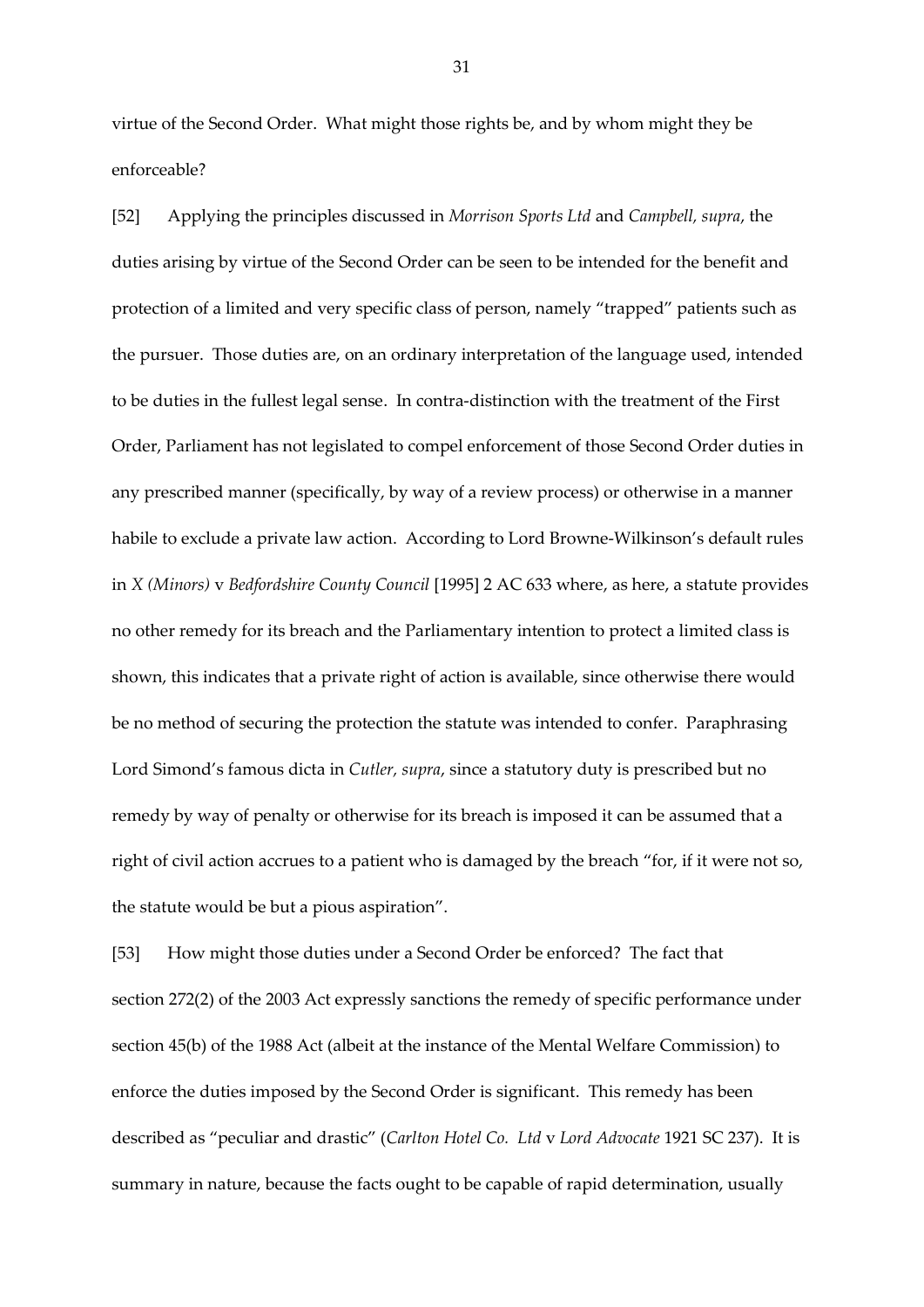without the need for proof; and it is a remedy that is available only where the duty to be performed is clear and the precise terms of the requisite order can readily be stated (*McKenzie* v *The Scottish Ministers* 2004 SLT 1236). By expressly sanctioning this "drastic" remedy as a legitimate method of enforcing the duties arising by virtue of the Second Order, Parliament has confirmed that those duties are indeed clear, that the judicial order to be granted can be stated with precision, and that the underlying facts ought to be capable of rapid determination. If the duties are apt for enforcement by the Commission by the summary remedy of specific performance, then, logically, they must also be equally apt for enforcement by specific performance at the instance of an affected patient, such as the pursuer, who after all belongs to that limited class for whose benefit and protection the duties were enacted.

[54] But the matter does not end there. The summary remedy of specific performance under the Court of Session Act 1988 "was not intended to be an exclusive remedy" (*McKenzie, supra*, paragraph [17] per Lord Carloway). Many statutory duties may be enforced by ordinary action by a variety of civil remedies at common law such as declarator, interdict, an order *ad factum praestandum* or, as here, by the remedy of damages. Parliament's express and unqualified reservation, in section 272(2) of the 2003 Act, of "the rights" (note the use of the plural) of any other person is consistent with the conclusion that all such common law remedies are capable of being pursued, as appropriate, by an affected patient, including the common law remedy of damages.

[55] In conclusion, in my judgment, upon a proper construction of the relevant legislative provisions, a breach by the defender of the statutory duties imposed by virtue of the First Order (under section 268(2) of the 2003 Act) does not confer a civil right of action upon an aggrieved patient, because statute prescribes the specific manner in which performance of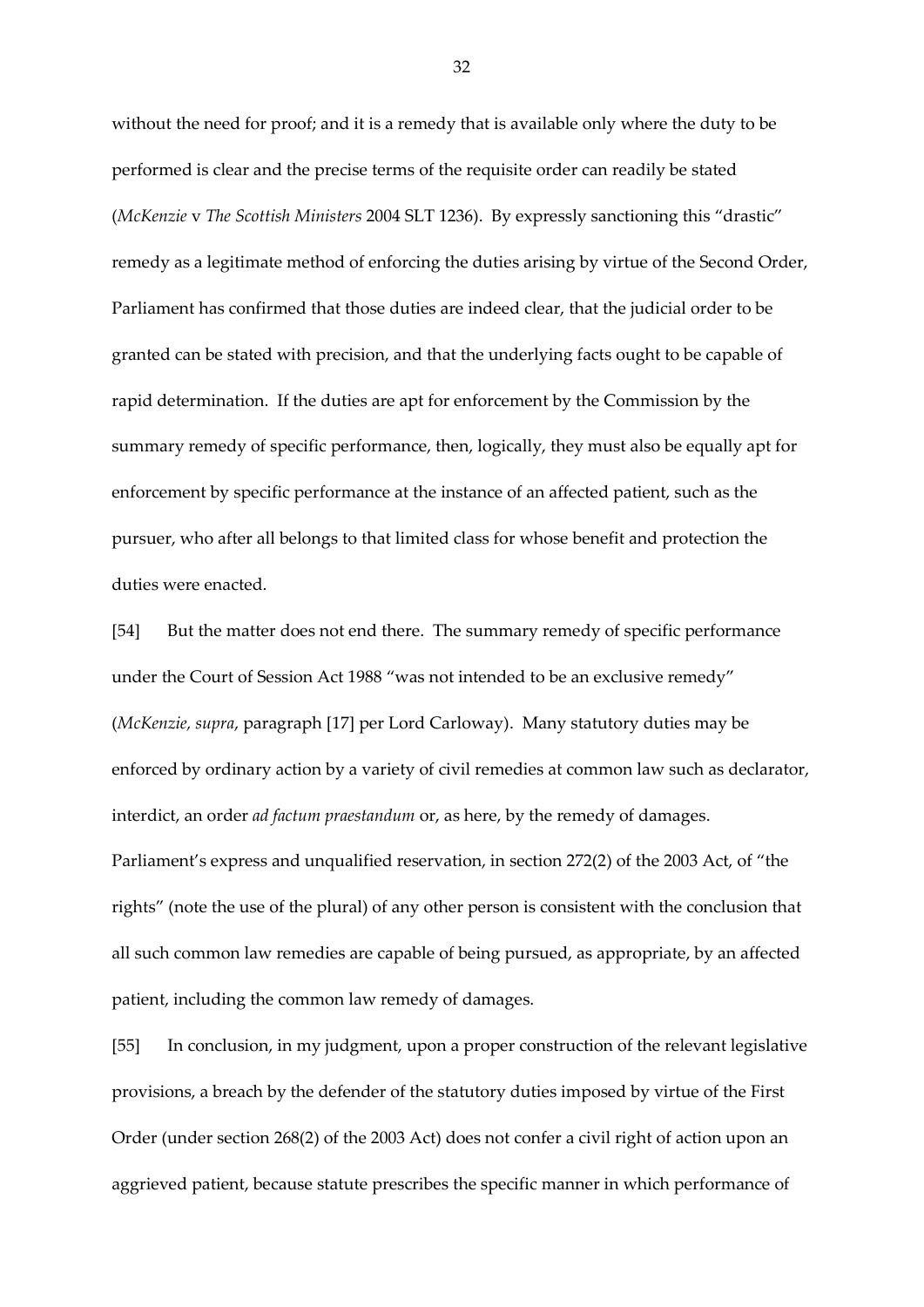those duties is to be enforced namely, by means of a mandatory review hearing under section 269; whereas a breach by the defender of the statutory duties imposed by virtue of the Second Order (under section 269(3) of the 2003 Act) does give rise to such a civil right of action by an aggrieved patient, and that by the whole panoply of available and apt civil remedies, because no other means of enforcement of such duties is prescribed (or, equally importantly, excluded).

[56] For these reasons, I concluded after debate that the pursuer was entitled to proof of his remaining averments of alleged breach of statutory duty under section 269(3) of the 2003 Act and alleged entitlement to reparation.

## *Issues in dispute at proof*

[57] At proof, the issues in dispute fell into the following three broad categories.

[58] The first key battle-ground was the definition of the precise scope of a health board's duty when faced with a Second Order under section 269(3). Is the health board obliged merely to "identify" a LSU which could be suitable for the patient, or does the board's duty extend to actually transferring the patient there? Linked to this, to what extent are the patient's expressed preferences or wishes relevant to the discharge of the health board's duty, whichever form it may take.

[59] Second, a significant factual issue in dispute was whether the pursuer had refused the opportunity to be transferred to a LSU (at Woodland View), pending the offer to him of his "preferred" LSU bed within the Glasgow area (either within Leverndale Hospital or in a private facility known as Surehaven Glasgow). Certain ancillary disputed factual issues were linked to this, such as the precise content of the communications between Mr Boyle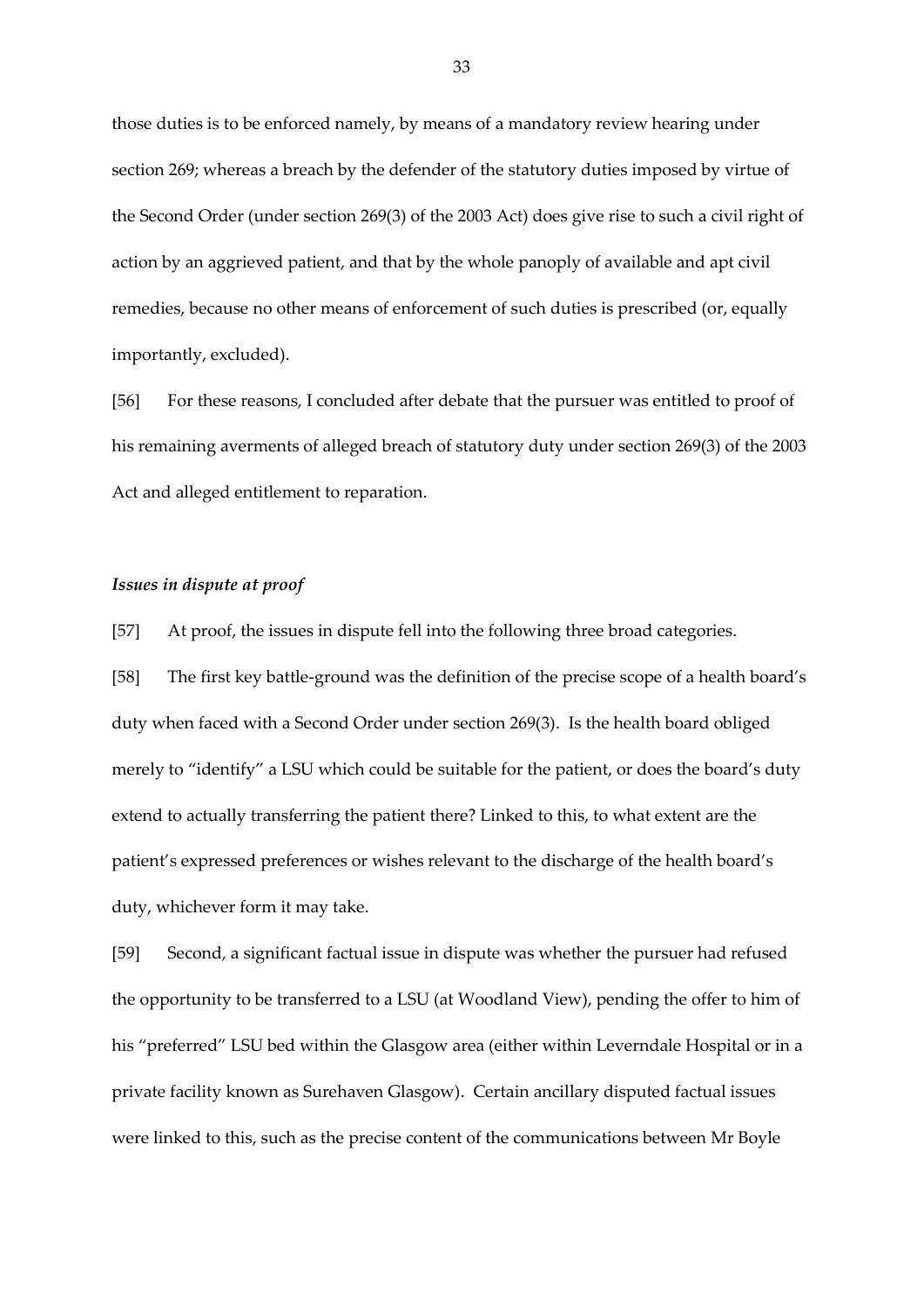and medical staff regarding bed availability elsewhere. The outcome of this disputed factual issue is relevant to the question of causation.

[60] Third, the nature and quantification of the pursuer's loss, injury and damage, if any, were in dispute. In this respect, it must be conceded that the pursuer's averments (in article 5) anent loss, injury and damage remained somewhat general and inelegant following debate. One specific issue should be noted. According to the pursuer's ragged extant averments, the defender was said to have been in breach of its statutory duty from the date of the First Order (on 24 November 2016) to the date of the pursuer's eventual transfer to Leverndale Hospital (on 6 December 2017). Standing my conclusions at the debate, I sought to make it clear to parties that that averment, as it stood, could not be correct in law, because (i) the effect of the First Order was, in effect, to afford a period of grace to the defender in which it was to perform its duties thereunder; (ii) in any event, a breach of the duties under the First Order was not enforceable by civil action; (iii) the effect of the Second Order was likewise to extend a period of grace to the defender in which to perform its duties thereunder; and (iv) while an alleged breach of the defender's duties under the Second Order was enforceable by civil action, in law the defender could only be said to have fallen into alleged breach, at earliest, on 16 June 2017, being the date of expiry of that extended period of grace. Accordingly, for the purposes of the proof, the maximum period during which the defender could relevantly be said to have been in breach of its statutory duty arising by virtue of the Second Order was the period from 16 June 2017 to 6 December 2017. To be clear though, that did not mean that any loss was confined to that period; it merely meant that the period during which any breach could be said to have subsisted was confined to that period.

[61] Against that background, I turn to examine the evidence at proof.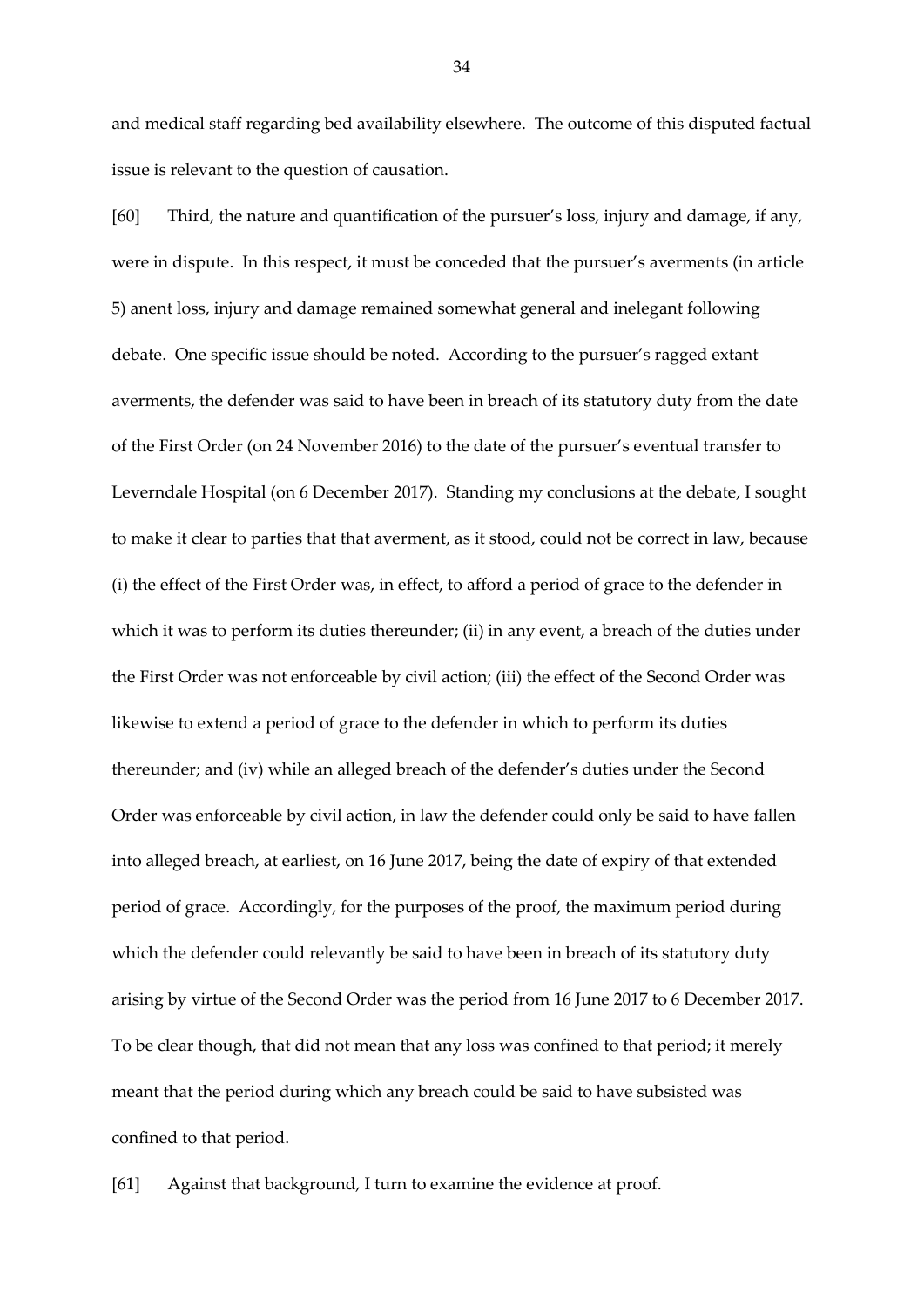### *The evidence*

[62] This proof was heard at the height of the second national lockdown imposed in late December 2020 to contain the resurgent Covid-19 pandemic. Of consent, the proof was conducted remotely via WebEx, with all parties participating simultaneously, by electronic means, from various remote locations under the control of the court. To the credit of everyone involved, it proceeded remarkably smoothly.

[63] In advance of the proof, signed written statements of all witnesses had been exchanged and lodged, the contents of which were deemed by prior interlocutor to constitute the evidence-in-chief of the signatories thereto, subject to supplementary examination-in-chief, cross-examination and re-examination, and under reservation of all issues of competency, relevancy and admissibility.

[64] At proof, I then heard oral testimony via video-conference from the pursuer himself (from office accommodation kindly made available to him by staff at Leverndale Hospital) and from his expert witness, Dr Michael Isaac, a retired consultant psychiatrist based in London. For the defender I heard testimony in like manner from three witnesses: Dr Brian Gillatt and Dr Dawn Carson, both being consultant forensic psychiatrists, and Kevin Tolland, lead nurse at Rowanbank Clinic. A joint minute of admissions was also lodged. [65] The witness testimony was punctuated by a persistent machine-gun volley of objections to specific questions and lines of examination. In all but a tiny handful of instances, the impugned evidence was allowed under reservation. In the event, only three particular objections from this near constant barrage were insisted upon at the stage of closing submissions; none of those surviving objections had any merit; and I have repelled them all. The evidence thereby allowed is of no particular significance to the outcome so I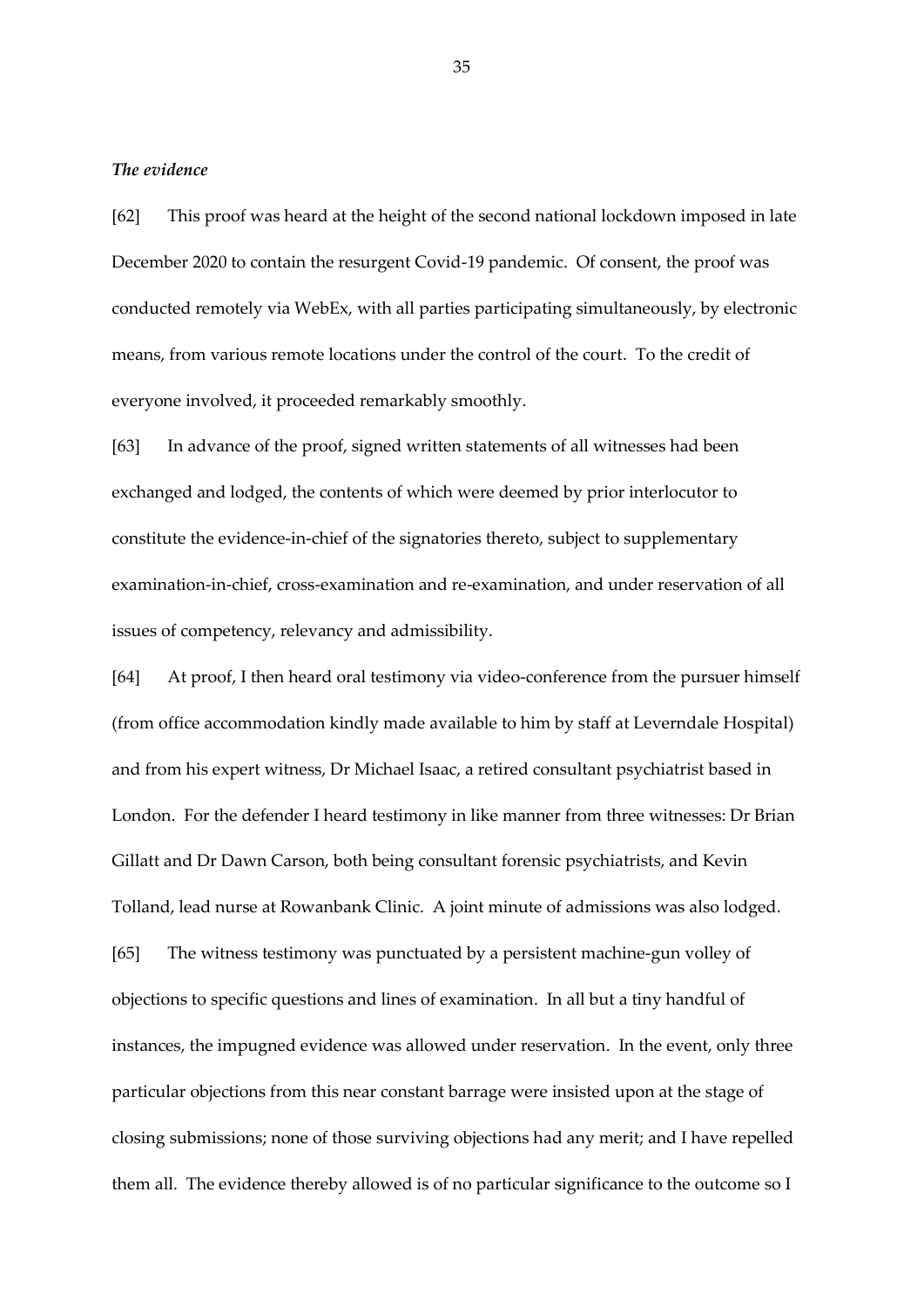shall not prolong this judgment by dwelling further on the objections or the reasons for repelling them. I summarise the witness testimony below.

#### *Daniel Boyle*

[66] Mr Boyle (47), a detainee within Leverndale Hospital, adopted the terms of his witness statement. It addressed his assessment of the effect upon his rehabilitation of the defender's six month delay in transferring him to Leverndale. He spoke to his recollection of events from around May 2016, when he was first identified as suitable for a transfer to a LSU. He spoke to a conversation in February 2017 with Dr Fiona Cooper (the delegate of Dr Brian Gillatt, the pursuer's RMO) regarding the prospect of a transfer to Woodland View. He opposed such a proposed transfer. He believed it would eliminate contact visits with his family who lived in Glasgow. He understood he was on a waiting list for a transfer to the LSU at Leverndale Hospital. He did not wish to transfer first to Woodland View, only to be transferred to Leverndale at a later date, as this would require him to undergo a further period of "testing out". In March 2017 he had a brief meeting with Dr Dawn Carson of Woodland View; he insisted that the meeting had lasted no more than two minutes; that he had told Dr Carson that he did not want to transfer to Woodland View as it was too far away for his family to visit him there; and that there was no further discussion beyond that. [67] He broadly agreed with the timeline of events set out in Dr Gillatt's witness statement (item 6/4 of process). A transfer to Surehaven Glasgow emerged later as a possibility, which he supported. In the event it never materialised due, he believed, to Surehaven's concerns of antagonism between another patient there and a relative of the pursuer. By August/September 2017, the plan had changed again, and he was to be transferred to Leverndale, but delays occurred, and a bed did not become available for him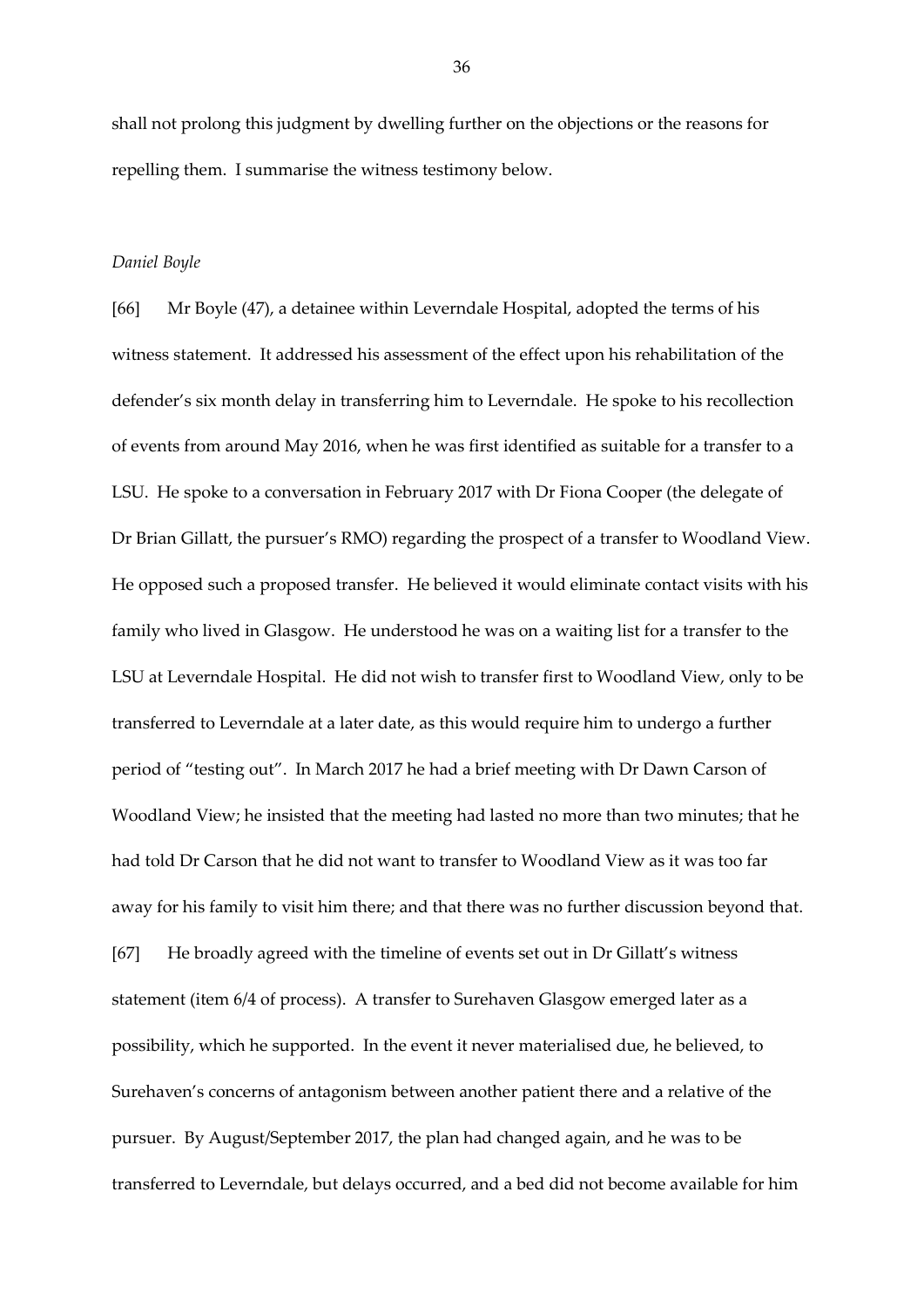until 6 December 2017. He recollected that he had been assaulted in Rowanbank by another prisoner on 7 June 2017.

[68] He denied that he was ever told that a transfer to Woodland View was the only option or that it was likely to be the only option in the foreseeable future. That said, he acknowledged that it was his choice not to go to Woodland View He said he had been told that he was at the top of the waiting list for a bed in Leverndale and that it wouldn't be too long until a bed became available. He denied that Dr Carson had discussed with him the possibility of support for family visits to Irvine; he denied ever having been told by Dr Gillatt that a transfer to Woodland View was the "only way to progress" or that it was the only likely option in the foreseeable future.

[69] In re-examination the pursuer testified that it was a "possibility" that, if he had been told that a transfer to Woodland View was the only available option in the foreseeable future, he may have agreed for an assessment to be carried out for his suitability for transfer there. Thereafter, he testified that he "would have probably went" but, in the event, he was never offered a bed there.

# *Dr Michael Isaac*

[70] Dr Isaac (62), a retired consultant psychiatrist, with formidable qualifications and expertise, spoke to his expert report dated 6 July 2020 (item 5/6 of process). He acknowledged that his primary experience was with the English mental health legislation and that he was not expert in the details of Scottish mental health legislation, though he understood the principles to be similar.

[71] He spoke in general terms to the differing regimes, conditions and privileges within the MSU and LSU environments. He opined that if the pursuer had been transferred to a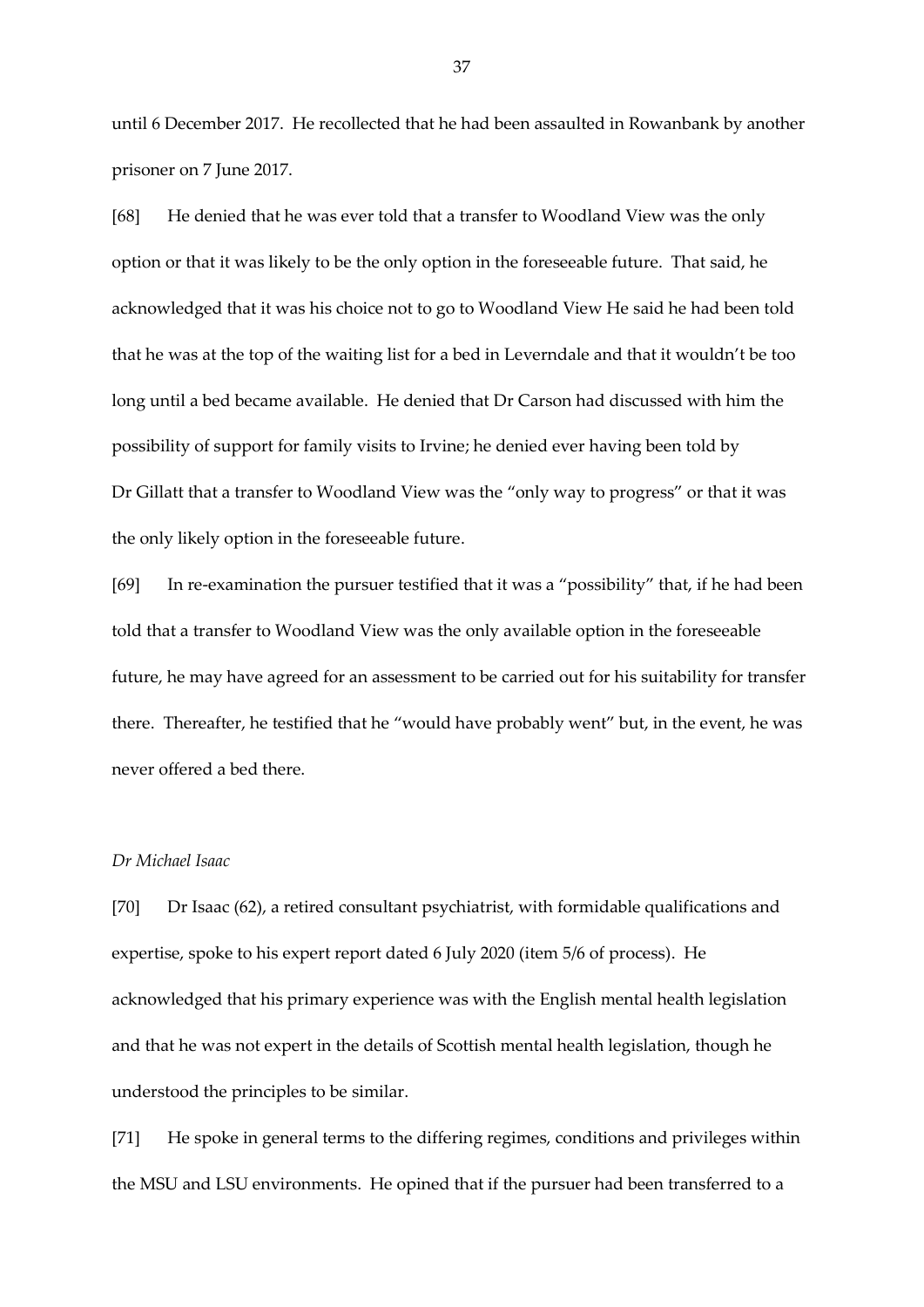LSU by, say, 1 July 2017, he would have gone through an initial assessment sooner, and would have started to build up the necessary experience to qualify for escorted and unescorted leave off the secure grounds by, say, December 2017. In the event, because his transfer to the LSU was delayed, that process (of building up escorted leave privileges) was delayed by six months.

[72] He stated that the average length of stay of a LSU detainee was about 18 months to two years; it was said to be uncommon for a patient's period of LSU detention to be less than that; but it was "reasonably common" for it to be more. From Dr Isaac's review of the medical records, the pursuer appeared to be progressing well within Leverndale; he was clinically stable; there was nothing to suggest that his "step-down" to community forensic accommodation would have been de-railed. On that basis, Dr Isaac opined that it was "very simple arithmetic" that following the pursuer's transfer to the LSU in December 2017, he would normally have been expected to be suitable for transfer into community forensic accommodation by December 2019. Therefore, if the pursuer's transfer to Leverndale had not been delayed in June 2017 by six months, the pursuer would probably have transferred to community forensic accommodation six months earlier, that is by "approximately" August or September 2019. He acknowledged this estimation was "not an exact science" and would depend on a number of factors, some non-clinical, notably the availability of such community accommodation.

[73] In cross-examination, Dr Isaac acknowledged that he was not familiar with the specific terms of the section 269 of the 2003 Act, though he was broadly familiar with the nature of the duty, which he understood to be similar in England. He acknowledged that a detainee subject to a restriction order, such as the pursuer, would also require Scottish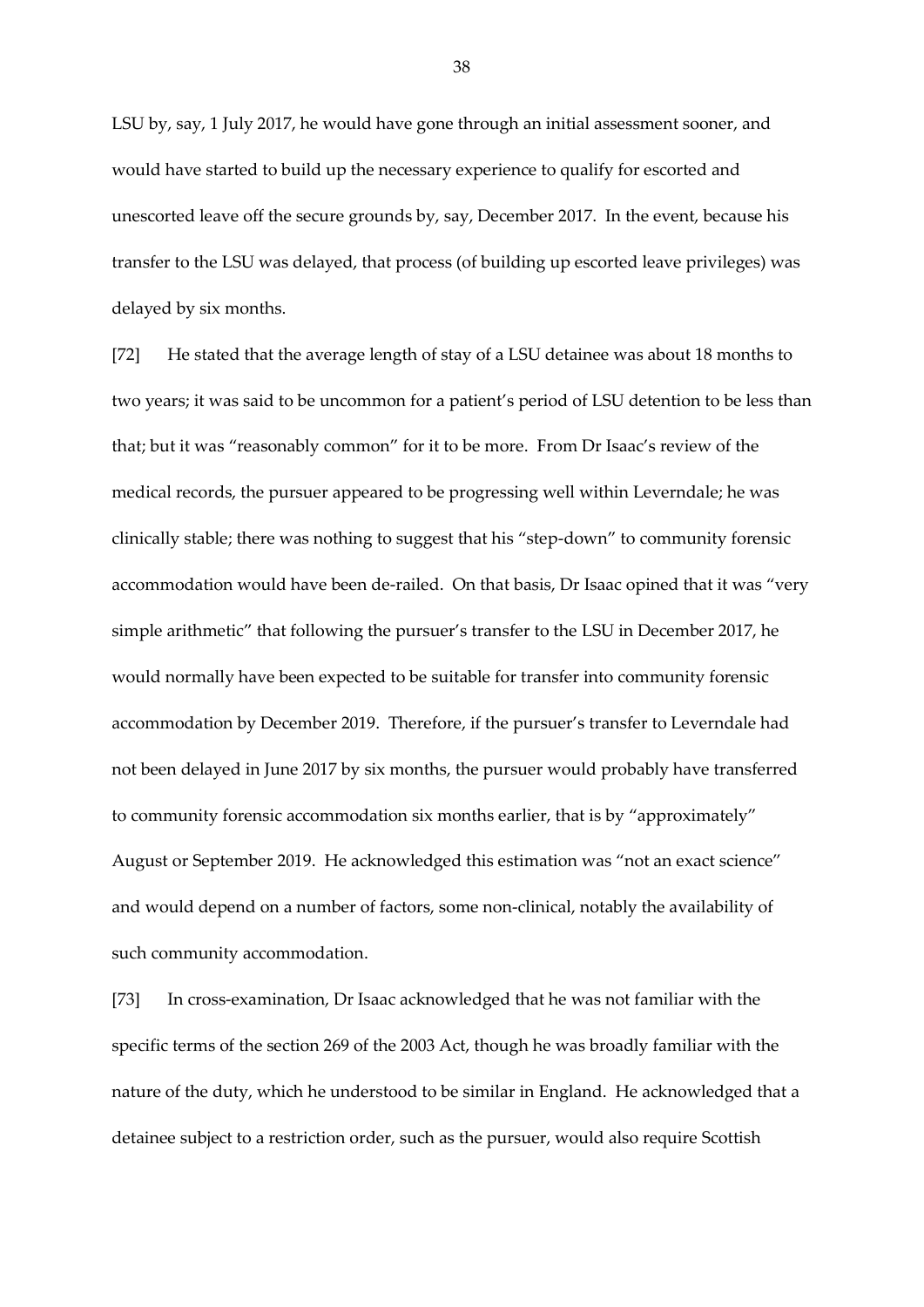Ministerial approval for any transfer, even indeed to transition from escorted to unescorted leave. This was a significant additional bureaucratic process. It could vary in length.

[74] Dr Isaac acknowledged that if the relevant statutory duty was merely for the health board to "identify" suitable accommodation (and not to effect a transfer) within a time-scale his report might be said to be predicated upon an erroneous hypothesis. Likewise, if a suitable bed had been available for a patient, but the patient, with capacity, had simply refused to transfer, any resulting delay would have been the "choice" of the patient. Dr Isaac confirmed that he knew nothing of the possibility of the pursuer transferring to Woodland View.

[75] Dr Isaac stated that it was easier bureaucratically to transfer a patient between two LSUs than to transfer from a MSU to LSU. In England, detainees transfer "all the time" between different LSUs. That said, community integration may be easier if the LSU is closer to the patient's family. He opined that it normally takes about three months in a LSU to transfer from escorted leave within the LSU grounds to escorted leave outwith the grounds; overnight leave does not occur until much later in the rehabilitation programme; but all of the foregoing may vary from one patient to another. Transfer from LSU to a community forensic accommodation required the cooperation of local authorities and other agencies; there can be limits on accommodation availability; other factors which may affect the timing of a transfer (such as a risk of antagonism or exploitation between patients); and Dr Isaac acknowledged that he was not qualified to speak to the availability of such community accommodation in the Glasgow area.

[76] In re-examination Dr Isaac acknowledged that, upon transfer to a LSU, there would be a period of "testing out", which meant simply a period of assessment to see how the patient would react to increasing levels of freedom and how he settled with the new medical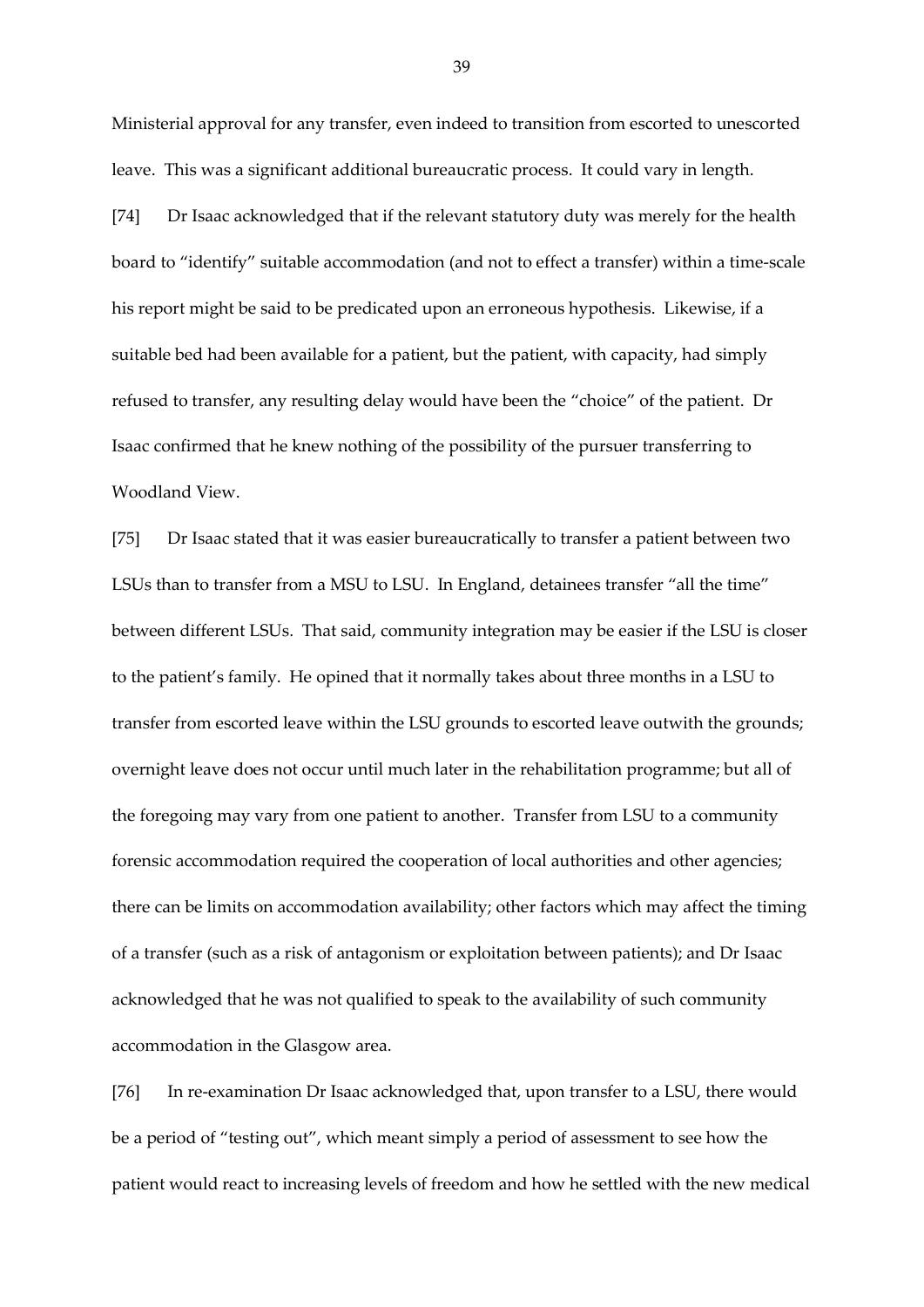team in the LSU environment. The initial testing out period was generally limited to three months, graduating to unescorted leave some months thereafter, depending on each patient. The patient's experience in the first few months in a LSU tended to be "somewhat more confining" than the patient's experience in the latter stages of a MSU. Dr Isaac opined that if a patient made a side-ways transfer from one LSU to another, the detainee would require to undergo a "brief period of getting to know the medical staff" in the second LSU, but the patient would not require to repeat all of the stages of "testing out" in the new LSU setting. At worst, there would be an "abbreviated period" of fresh testing out.

### *Dr Brian Gillatt*

[77] Dr Gillatt (45), a consultant forensic psychiatrist since 2006, was the pursuer's registered medical officer ("RMO") during his period of detention at Rowanbank Clinic. He spoke to and adopted his witness statement (item 6/4 of process). This was based on his review of the pursuer's medical records, which he believed gave a true account of the history of the pursuer's transfer from Rowanbank to Leverndale. He spoke to the history of efforts made to transfer the pursuer to Woodland View, then to Surehaven, then to Leverndale, and of Dr Gillatt's clear view that the pursuer would have been transferred to Woodland View no later than 16 June 2017 but for the pursuer's refusal to accede to such a transfer. Dr Gillatt testified that the medical staff were "clear" with the pursuer that a transfer to Woodland View was the only option as at March 2017. He spoke of his knowledge of the unpredictability of bed availability within MSUs and LSUs. He had no control over bed management or bed availability within any LSU, still less over any "out of area" placement referral.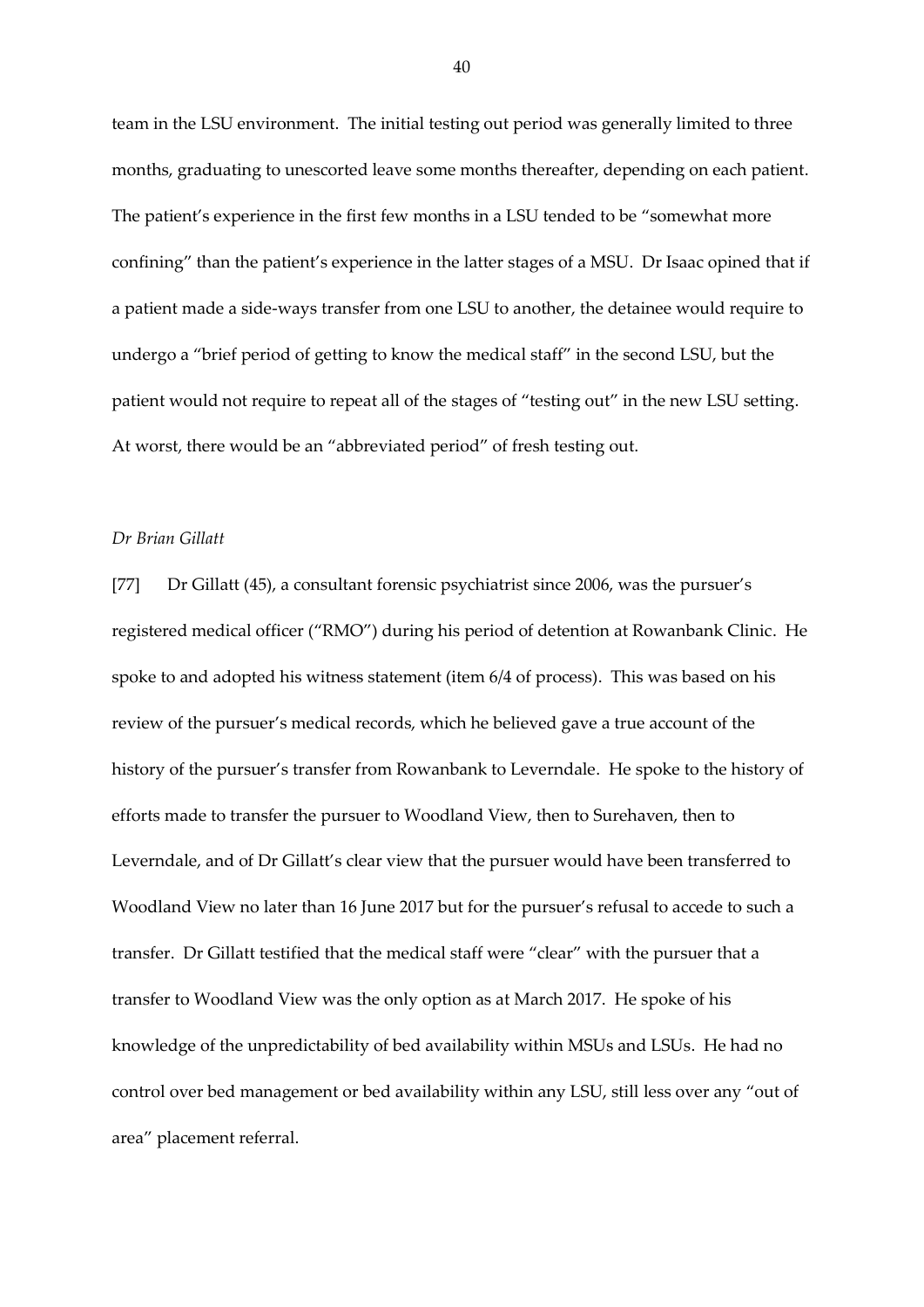[78] He spoke to his attendance at weekly referral meetings. He did not attend the separate bed management meetings chaired by Mr Tolland. Throughout 2017, the pursuer remained on the waiting list for an available bed within Leverndale but, as far as he was aware, no bed became available for the pursuer until December 2017. He acknowledged that it was usually only in the period of the Second Order that a decision would be taken by the defender to look for an "out of area" placement. It was possible for a patient to transfer between LSUs, but the defender's preference was for patients to be transferred to a LSU within the defender's own area in order to "link in" more effectively with local teams; any repetition of "testing out", if a patient transferred between different LSUs, would be a matter for the relevant LSU team.

[79] With reference to Dr Carson's witness statement (item 6/6 of process), Dr Gillatt opined that the true timescale for transfer of the pursuer to Woodland View, if he had been assessed as suitable, would have been shorter than Dr Carson's estimated timetable. He would have "driven" a faster timetable for obtaining ministerial approval for overnight visits and pre-transfer visits to the LSU, and the pursuer could have been transferred within the timescale of the Second Order. It was correct that the pursuer had indeed been assaulted at Rowanbank by a fellow detainee, but this had occurred on 7 June 2017. Dr Gillatt disputed that the pursuer was at a higher risk of being assaulted within Rowanbank Clinic than in a LSU. Dr Gillatt agreed that there was no obvious clinical reason to justify a delay in the pursuer's transfer to a LSU; if the pursuer had transferred to a LSU six months earlier, he would have been six months further ahead in his rehabilitation; but Dr Gillatt did not agree that it followed that, but for the delayed transfer to the LSU, the pursuer would, by December 2019, have been living in community forensic accommodation. Such an outcome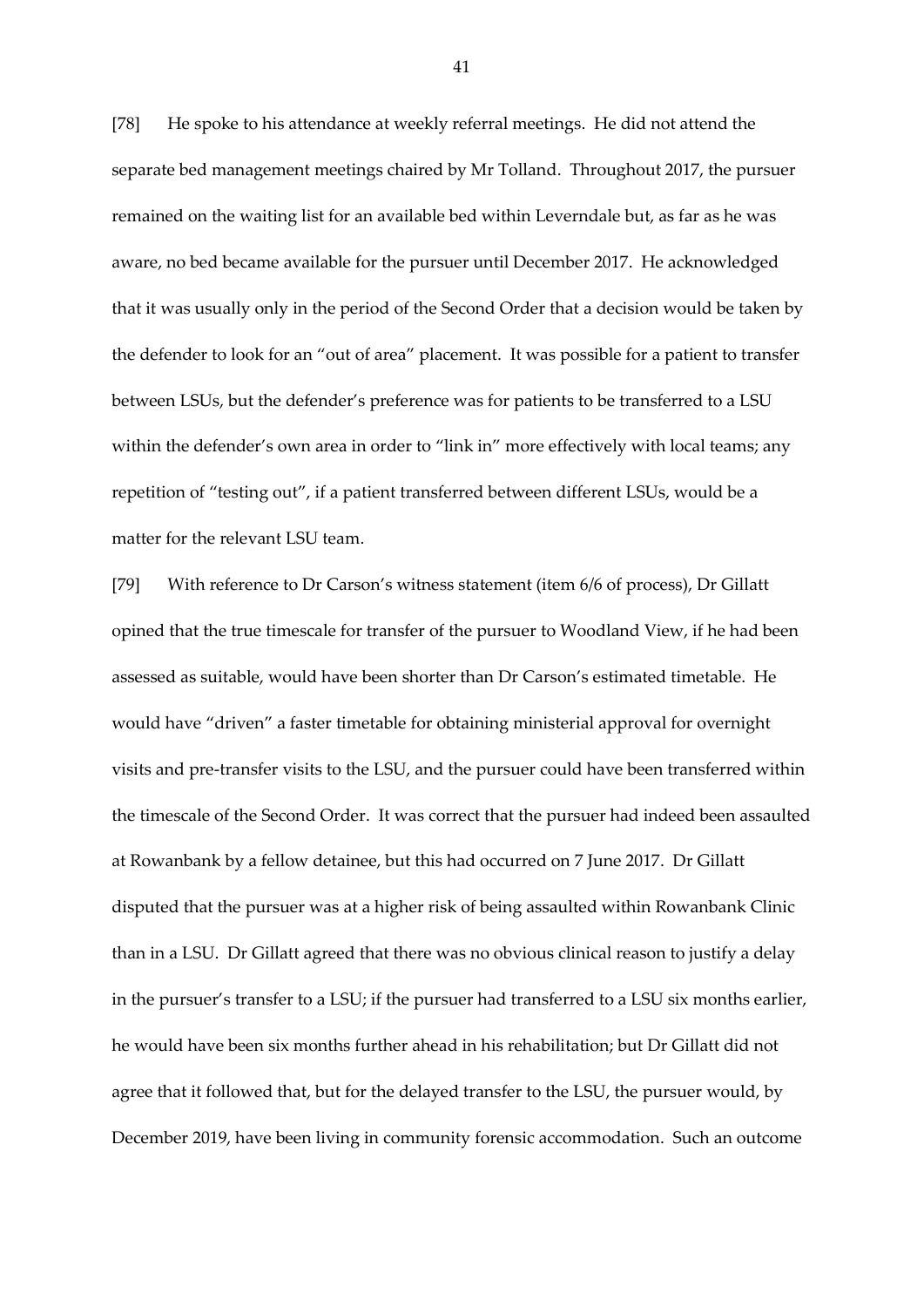would depend upon many variables, including the individual circumstances of the patient and the availability of such accommodation, which was limited.

[80] In re-examination, Dr Gillatt confirmed that he would have been concerned if the pursuer, though clinically stable, had been forced against his will to transfer to Woodland View, as this may have resulted in a "failed transfer". Community forensic accommodation was a "very limited resource". In Dr Gillatt's experience, having worked in a LSU from 2008 to 2011, LSU patients could sometimes wait a year for accommodation to become available in the community; and Dr Gillatt's impression was that the situation had not improved since.

### *Dr Dawn Patricia Carson*

[81] Dr Carson (48), a consultant forensic psychiatrist of 17 years standing, is employed by NHS Ayrshire & Arran. She has been based at Ayrshire Central Hospital, Irvine since 2017.

[82] She adopted her witness statement (item 6/6 of process). She met the pursuer only once, on 20 March 2017, to carry out an assessment of his suitability for transfer to Woodland View. It had then only recently opened in January 2017 as an eight bed facility. Several beds remained empty for "quite a few months". Her meeting with the pursuer had "stood out" and was "unusual" because the pursuer had made it so clear to her that he did not wish to transfer to Woodland View at all. He felt it was too far away for family visits. He politely but firmly dismissed all discussion about options to support such visits; he stated he would prefer to wait for a bed to become available in Leverndale; she had explored the reasons for the pursuer's stated position; she had explained to him the consequences of his decision, that it may delay his transfer to a LSU because Leverndale did not have an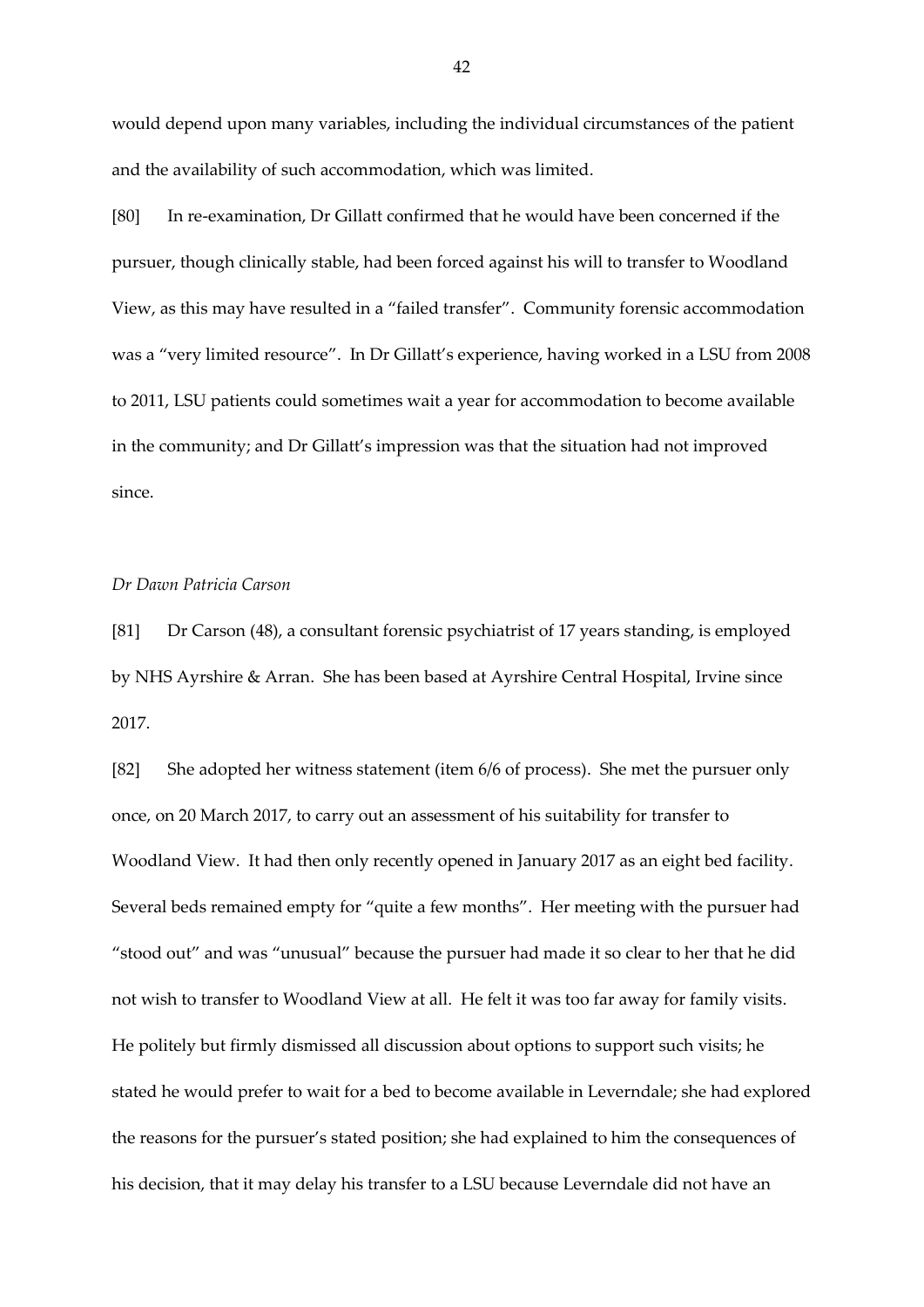available bed, and that his recovery pathway and eventual discharge may be delayed; he appeared to understand the consequences of his decision; he confirmed that he knew this would mean a delay in a transfer to a LSU ("he shrugged his shoulders and said 'So be it' or words to that effect"); and, according to information given to Dr Carson by nursing staff at Rowanbank Clinic, he had held this view for some time. Dr Carson explained that she would have been reluctant to over-rule his clearly expressed wishes because a transfer to a LSU is very much "recovery-focused" and a forced transition could cause distress and a deterioration in the patient's mental health. She was aware from the pursuer's notes that a previous transfer had fallen through due to the pursuer having a positive drug test. Dr Carson confirmed that she told the pursuer and the Rowanbank nursing staff that she remained willing to complete the pursuer's assessment of suitability for transfer to Woodland View, should he change his mind. She spoke to her contemporaneous correspondence with Rowanbank medical staff (items 6/1, 6/2 & 6/3 of process). She confirmed that the pursuer appeared suitable for transfer to Woodland View. She adhered to her opinion that, if he had allowed her to complete her assessment, the pursuer would have been assessed as suitable for transfer to Woodland View, that a bed would have been identified as available for him there, and that, but for his refusal to countenance the notion, he would have been transferred during July 2017, with a margin of variation three to four weeks either way.

[83] In cross-examination she was challenged to as the reliability of her recollection of the meeting, absent the availability of contemporaneous notes. She adhered to her testimony. She recalled that the pursuer was "very matter-of-fact". She confirmed that Woodland View had vacant beds at that time (two of which were specifically ear-marked for "sale" to out of area" placements); she and NHS Ayrshire & Arran were "very keen" to accept him; but that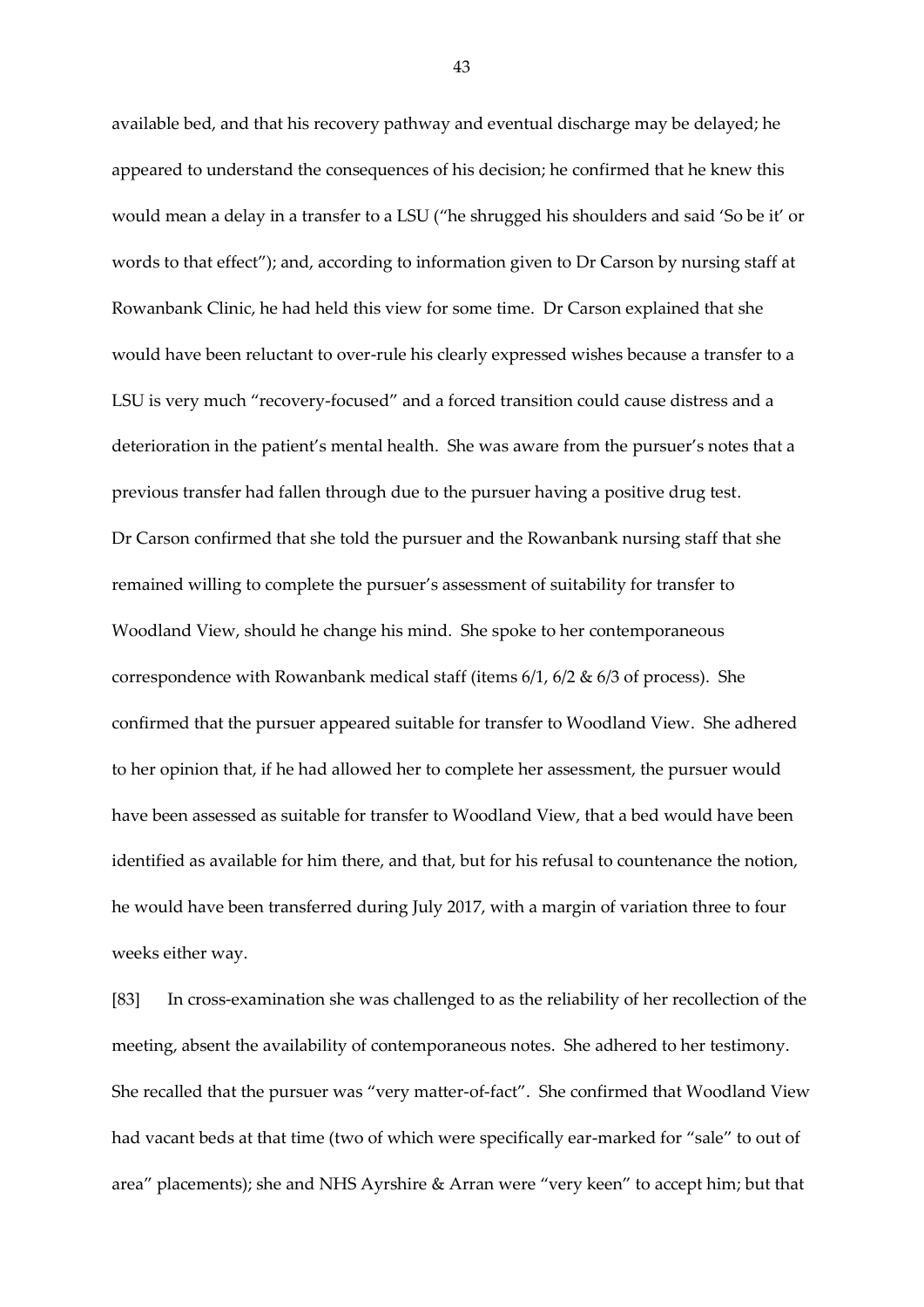in her opinion it did not seem right to over-rule his clearly stated wish to remain at Rowanbank until a placement became available at Leverndale. She denied that the meeting had lasted for only two minutes, but agreed that she did not carry out a full review or assessment of the pursuer's suitability for transfer, given his expressed opposition. [84] She spoke to her estimated timeline (described as a "rough approximation") to transfer the pursuer to Woodland View, if he had consented. She acknowledged that there would be period of transition or testing-out, following the pursuer's transfer, to build up trust and a relationship with staff. She had no experience of patients transferring between LSUs, but acknowledged that may be possible.

### *Kevin Brian Tolland*

[85] Kevin Tolland (48), a registered nurse, is employed by the defender as lead nurse at Rowanbank Clinic, Glasgow. He qualified in 1993.

[86] He spoke to his additional duties and experience as the "bed manager" within the defender's Directorate of Forensic Mental Health and Learning Disabilities. Adopting his witness statement (item 6/5 of process), he spoke to the timeline of bed management decisions regarding the pursuer from 8 June 2016 until the date of his eventual transfer to Leverndale on 6 December 2017. His statement was based upon his review of the contemporaneous minutes of the defender's referral meetings and the Directorate's separate bed management meetings chaired by him during that period. The two meetings (referral meetings and bed management meetings) were different in nature, as were the attendees. The pursuer was first identified by the Directorate as potentially suitable for transfer to a LSU on 8 June 2016; he was referred to a psychiatrist within Leverndale for assessment of his suitability; on 27 July 2016, he was duly assessed as suitable for transfer; and, on that date,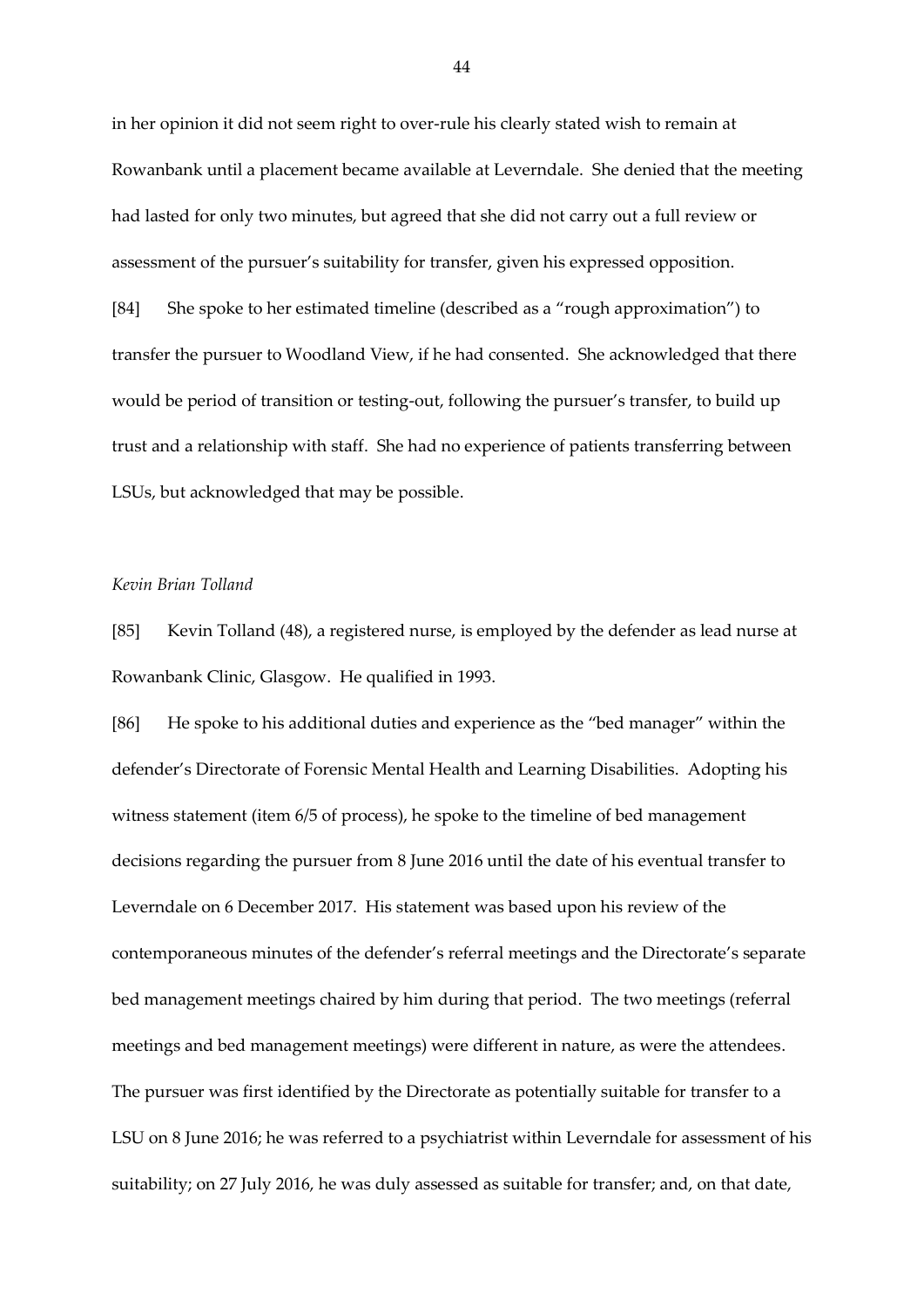the pursuer's name was added to the defender's waiting list for an available bed within Leverndale Hospital. The pursuer's name remained on the waiting list throughout, and his case continued to be discussed at weekly bed management meetings thereafter. Mr Tolland described the mechanism for effecting transfers from MSUs to LSUs, and from LSUs into community accommodation, the latter being dependent upon resources made available by Glasgow City Council and private care providers, with the result that a "bottle neck" can arise causing delays in transfers. Even when a patient is referred for assessment for an "out of area" placement, the patient continues to feature on the Leverndale waiting list, and will be considered for transfer there once a bed becomes available. If a patient is transferred to an "out of area" bed, that patient will also remain on the waiting list for a bed within Leverndale Hospital, but their precedence on the list will then alter, with priority being given to a MSU patient awaiting a transfer to a LSU. He testified that it would be possible for an agreement to be reached for a patient who had been transferred to an "out of area" bed to retain his or her priority on the waiting list for Leverndale. This was said to be "not a common thing" but a "possible thing", though he had not had experience of it.

[87] In cross-examination, Mr Tolland stated that those patients who had the benefit of a Second Order were afforded greater priority than those who did not. By 24 November 2016, eight patients had priority before the pursuer for transfer to Leverndale. By March 2017, the pursuer was fourth on the defender's waiting list.

### *Closing submissions*

[88] Extensive written submissions and supplementary written submissions were lodged for both parties, supplemented by brief oral submissions, for which I am grateful. For the sake of brevity, I shall not repeat the content here.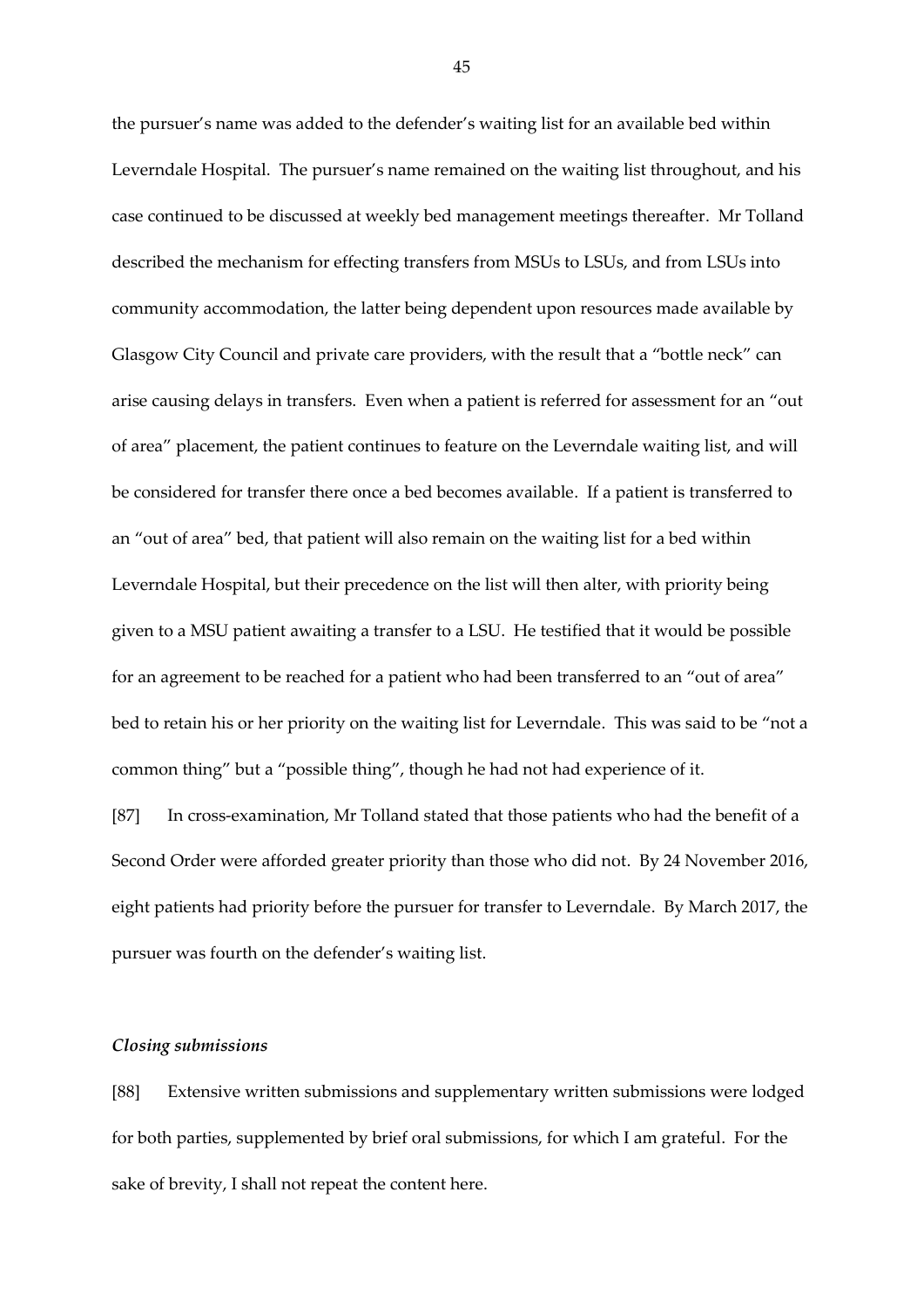#### *Assessment of the evidence*

[89] I was impressed by the testimony of all of the defender's witnesses. It was careful, thoughtful and measured; it was broadly consistent; it was reliably informed by the witnesses' reviews of contemporaneous records (extracts of which were referred to in their written statements, where appropriate); and in certain respects it was also vouched by contemporaneous documentation lodged in process. For these reasons, I accepted the testimony of the defender's witnesses as both credible and reliable.

[90] The pursuer's expert witness, Dr Michael Isaac, was also a most impressive and thoroughly engaging witness. However, by his own concession, fairly made, he was unable to speak to key issues of a local (Scottish) nature, such as the usual timescales for LSU or community forensic accommodation to become available here. While I was content to accept some of Dr Isaac's general estimates of broad timescales within which a detained patient, such as the pursuer, might expect to migrate from LSU to community forensic accommodation, little significance came to be attached to that because, as Dr Isaac fairly acknowledged, this was "not an exact science" and would "depend on a number of factors", not all of which were explored exhaustively in his evidence. Further, Dr Isaac's opinion was predicated upon the assumption that the health board's statutory duty was to *transfer* the patient, not merely to *identify* and *notify* certain persons of available accommodation. It took no account of the possibility that the pursuer may have been the cause of his own continued detention in conditions of excessive security. He acknowledged that in preparing his report he had no knowledge of the possibility of LSU accommodation at Woodland View being made available to the pursuer, or of the pursuer's allegedly persistent refusal to countenance a transfer there. In cross-examination, he explicitly acknowledged that if an LSU bed had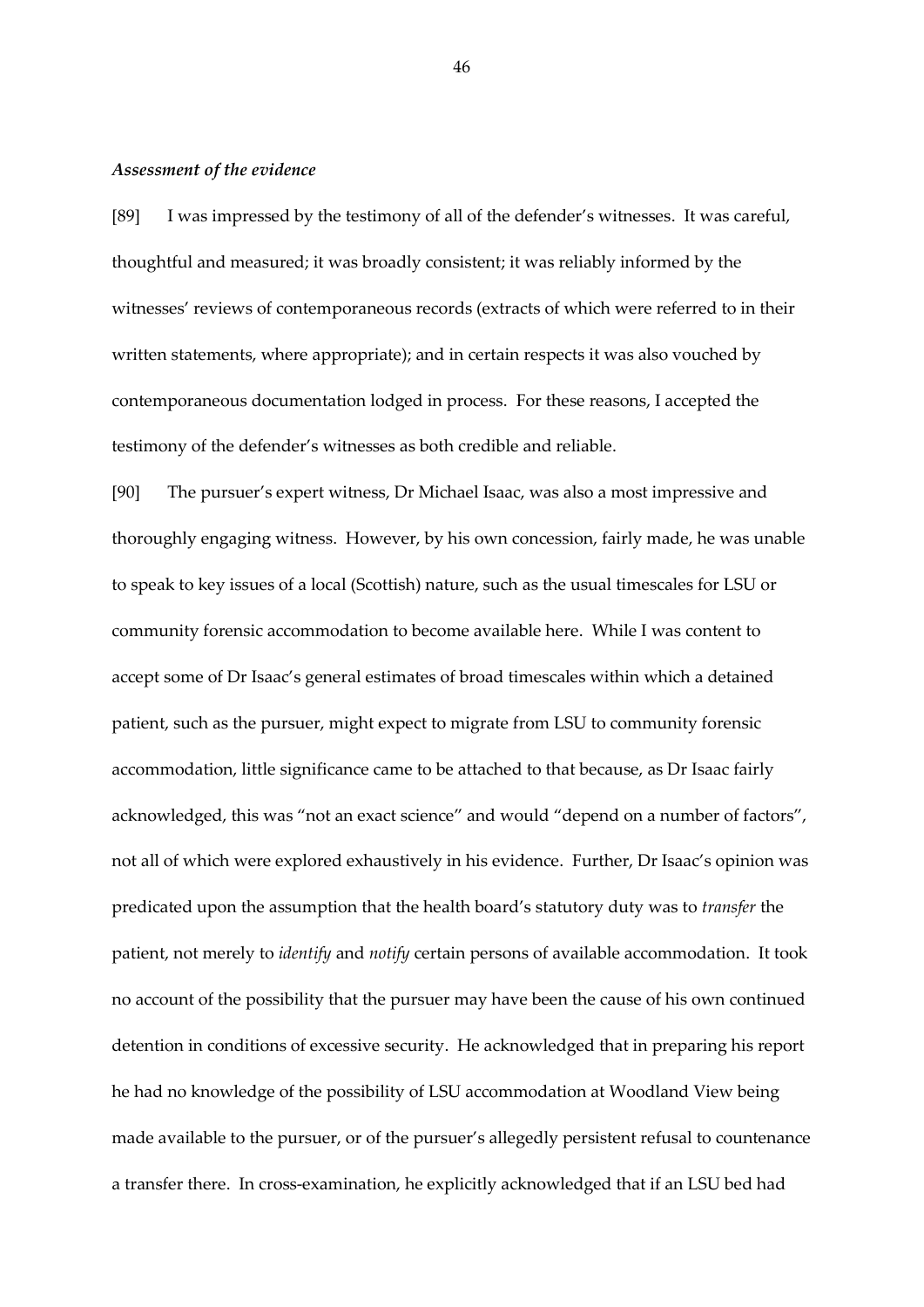indeed been available sooner, but the pursuer had decided not to go to it, then, since the pursuer "had capacity", that would have been "his choice". In the event, my adjudication on these separate issues of fact meant that the attractive but general theoretical analysis in Dr Isaac's report came to be diminished in practical relevance.

[91] Lastly, the pursuer himself struck me as a perfectly honest witness, doing his very best to give a truthful account of events. Indeed, he was entirely candid on the material issue of his dismissive attitude towards the proposed transfer to Woodland View. However, on other issues of fact, on which his recollection of events and discussions several years ago differed from the testimony of the defender's witnesses, I regarded his recollection as unreliable and preferred the account of the defender's witnesses, not only because of the accumulated weight and internal consistency of the body of evidence from the defender's impressive witnesses, but also because the testimony of the defender's witnesses bore to be informed and supported by their review of contemporaneous medical records and notes (extracts of which were referred to in the defender's witness statements) and, in certain respects, vouched by contemporaneous documentation separately lodged in process.

### *Discussion*

### *What is the scope of the health board's duty under section 269?*

[92] In order to determine whether the defender has breached any of its duties under section 269, it is necessary first to define the precise scope of those duties.

[93] There is perhaps an understandable assumption that the duty upon the health board is to *transfer* the patient within the Tribunal's defined timescales. While the physical transfer of the patient may be the normal and expected consequence of a health board performing its obligations under section 269, in my judgment the health board's duty under section 269 is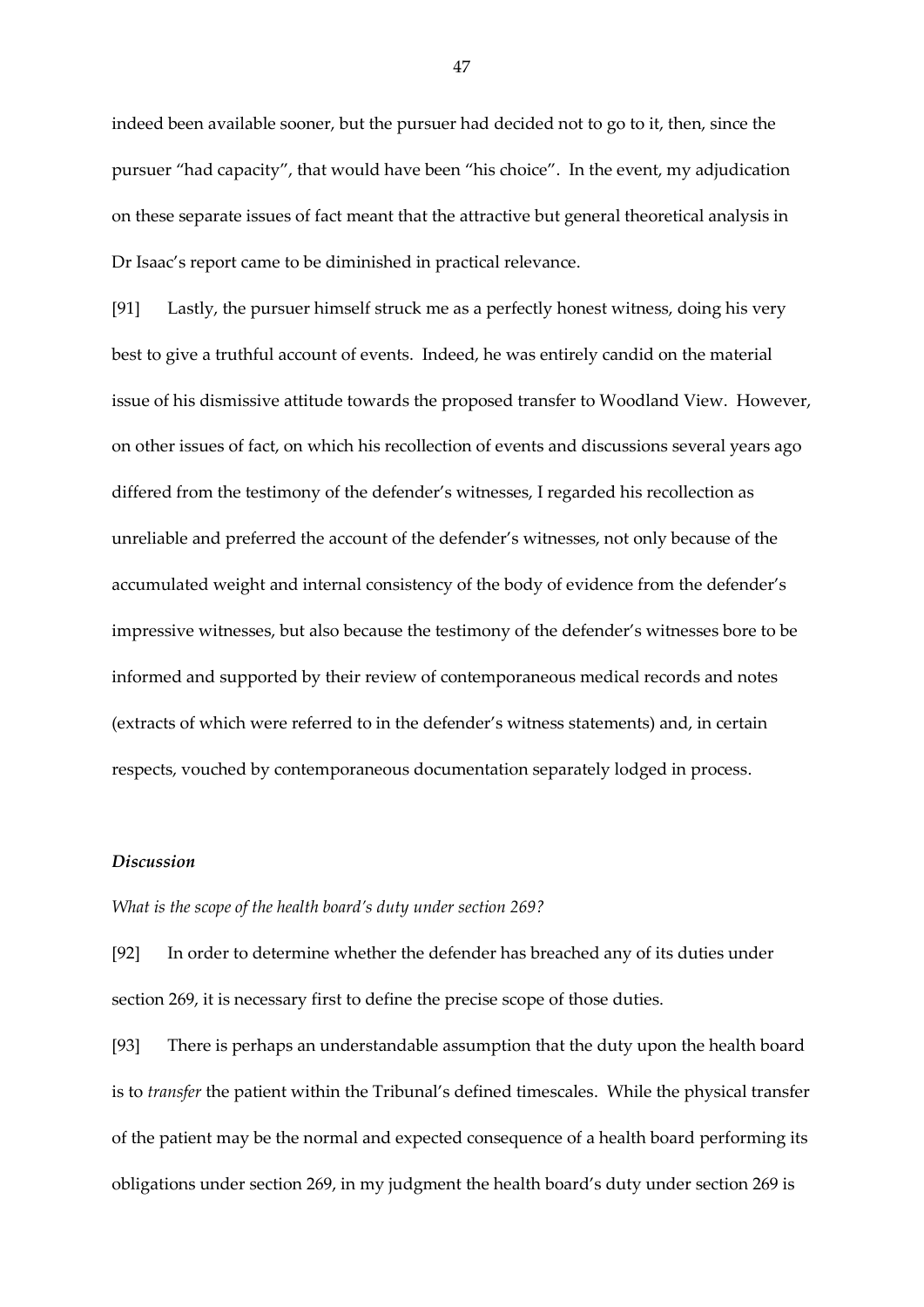narrower in scope. On a proper interpretation of the legislation, the board's statutory duty under sections 268 & 269 is merely to *identify* available accommodation in a suitable hospital (or hospital unit) of a lesser level of security, and to *notify* the managers of the hospital in which the patient is detained of the name of that other hospital; the board's statutory duty under sections 268 & 269 does not extend to actually *transferring* the patient to that other hospital. Sections 268 & 269 are concerned primarily with the identification of an available physical resource. A failure to effect a transfer to that available resource, once a health board has performed its narrower duty to identify it (and give notification of it), might be the subject of separate judicial review proceedings at the instance of an aggrieved detainee, but the proceedings would not be founded upon a breach of the statutory duty under section 269, because that particular duty would already have been fulfilled. This conclusion follows naturally from the plain wording of the statute.

[94] Consider the nature of the First Order under section 268(2) of the 2003 Act. The order is two-pronged. The first part is a declaration of the existence of the offending state of affairs (namely, that the patient is being detained in conditions of excessive security). The second part is a specification of a time-scale within which two specified "duties" shall be "performed".

[95] But what are these two specified duties? They are very precisely defined as "the duties under subsections (3) to (5) below" (2003 Act, section 268(2)(b)). When one looks at subsections (3) to (5) of section 268 it is clear that the specified "duties" do not include a duty to transfer the patient. That could quite easily have been stated, if Parliament had so intended. Instead, the duties are much more narrowly and elaborately defined. The duties are to *identify* and to *notify.* There is no duty to *transfer*.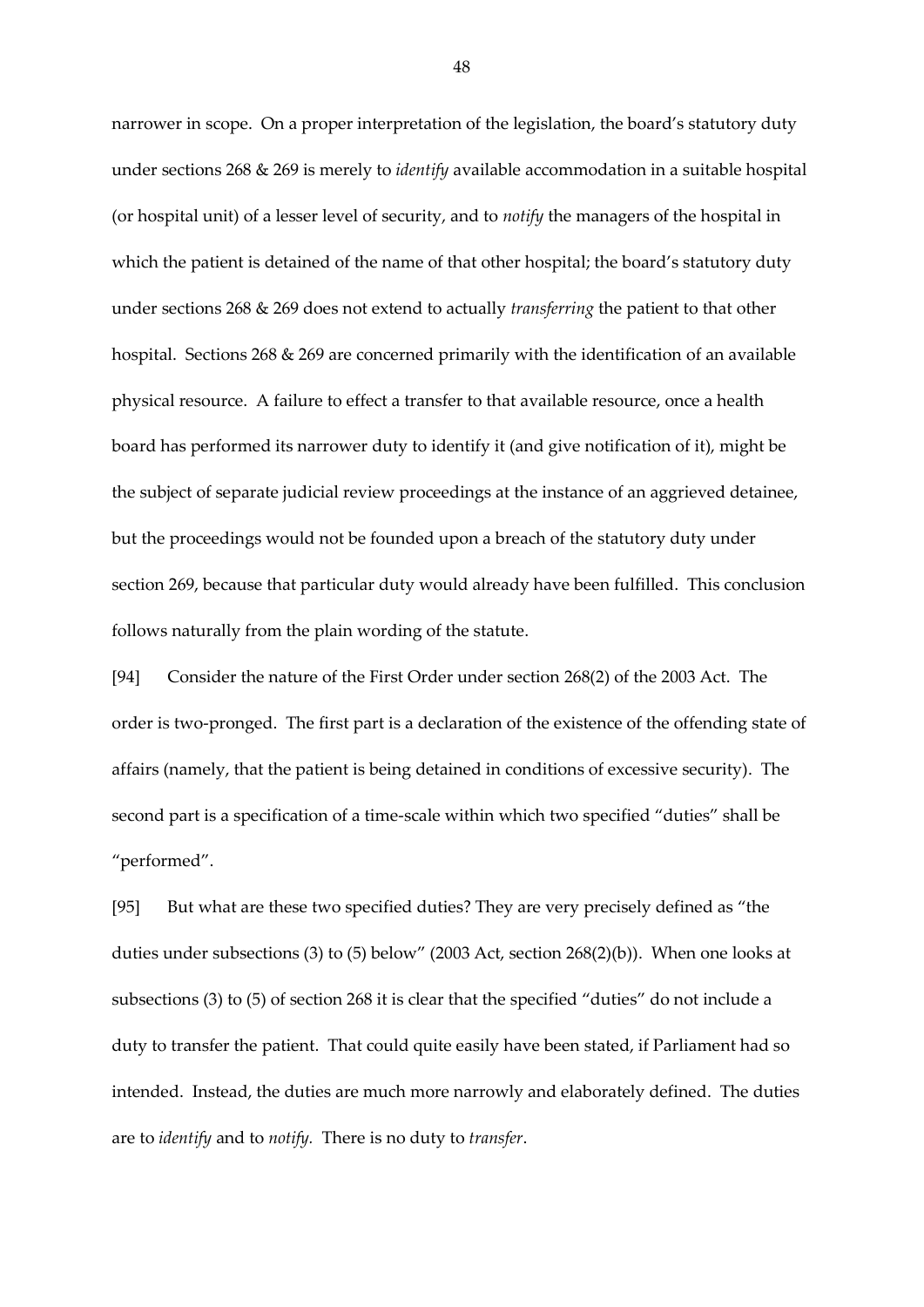[96] The health board's first duty appears in section 268(3). (In Mr Boyle's case, it is section 268(3), not section 268(4), which applies, because Mr Boyle is a "relevant patient" by reason of the subsistence of the CORO.) Section 268(3) states that the health board must "identify" a hospital which is not a state hospital; which the relevant health board and the Scottish Ministers (and the managers of the identified hospital, if not managed by the health board) "agree" is a hospital in which the patient could be detained in conditions that would not involve the patient being subject to a level of security that is excessive in his case; and in which accommodation is available for the patient. So the first duty is to identify available accommodation in a suitable hospital; it is not to transfer the patient there.

[97] The health board's second duty appears in section 268(5). It states that, as soon as practicable after identifying available accommodation in such a hospital, the health board must "give notice" to the managers of the hospital (in which the patient is being detained) of the name of the hospital so identified*.* So the second duty is to notify specified persons of the identification of the location of that available accommodation; again, it is not to transfer the patient there.

[98] In the context of a First Order, the legislation does make one explicit reference to the transfer of the patient. It appears in section 269(2). It states that if the health board fails, during the period specified in the First Order, to "give notice" to the Tribunal that the patient has been transferred to the other hospital, then the second stage of the statutory appeal procedure is triggered. On a proper construction, this provision can be seen to be, again, no more than a notification provision. It does not, in its terms, impose a duty on the health board to transfer the patient; instead, it merely states that a particular consequence will follow if the health board fails to *notify* the Tribunal that the patient has been transferred within the time-scale specified in the First Order. The consequence is that a further hearing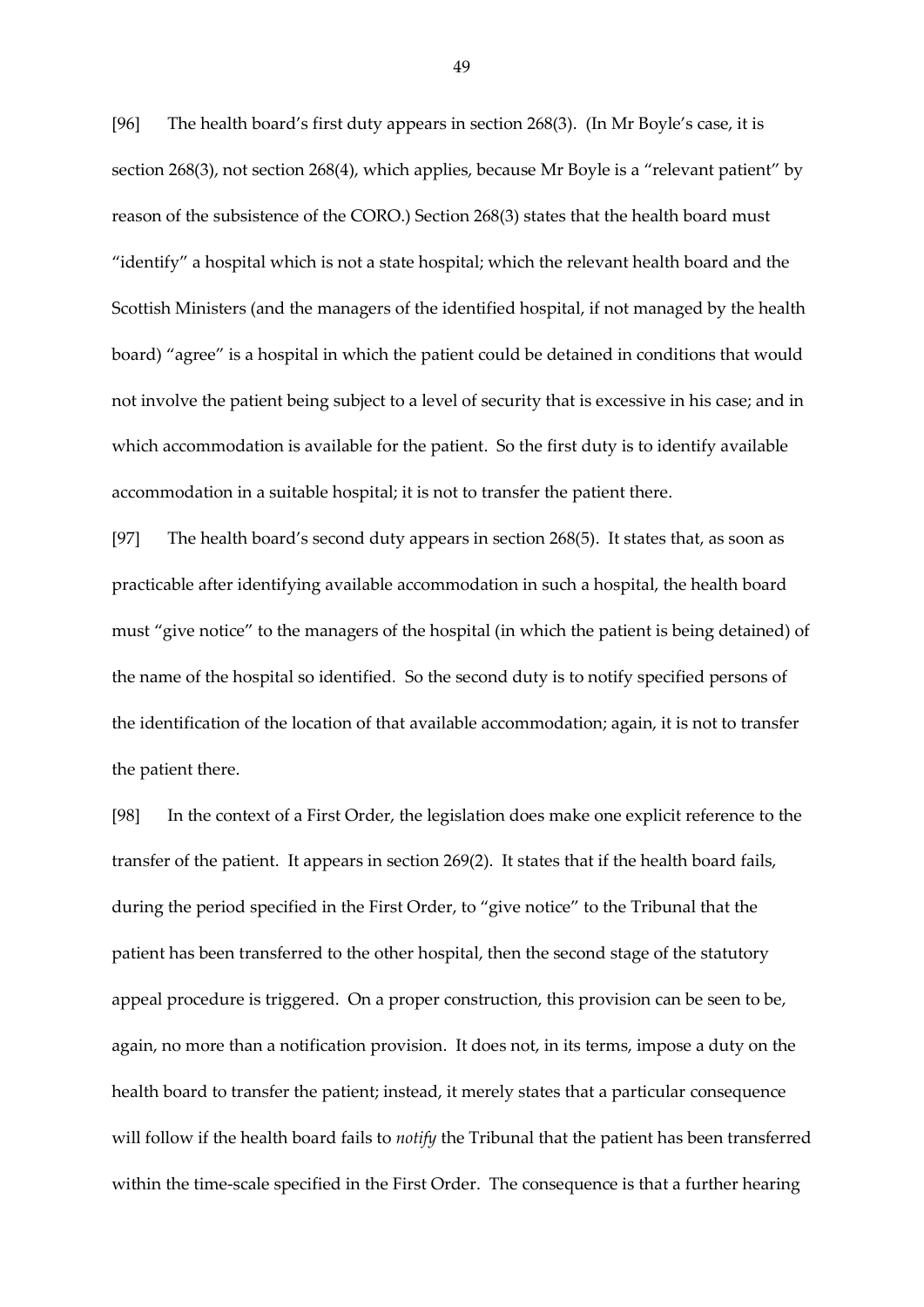shall be convened before the Tribunal, at which the Tribunal must decide whether or not to issue a Second Order. Section 269(2) does not create or impose a statutory duty at all; it merely defines a consequence if a certain state of affairs exists (i.e. if the Tribunal is not notified of a transfer having taken place).

[99] Now, consider the nature of the Second Order under section 269(2) of the 2003 Act. It follows the same structure and carefully elaborate wording. It is also two-pronged. Again, the first part is a declaration of the existence of the offending state of affairs (namely, that the patient is being detained in conditions of excessive security). The second part is a specification of a further time-scale within which, again, two specified "duties" must be "performed".

[100] Again, these two specified duties are very precisely defined as "the duties under subsections (4) to (6) below" (2003 Act, section 269(3)(b)). When one looks at subsections (4) to (6) of section 269, it is clear that the specified "duties" do not include a duty to transfer the patient. That could quite easily have been stated, if Parliament had so intended. Instead, the duties are much more narrowly and elaborately defined. Again, as with the First Order, the duties incumbent upon the health board are to identify and to notify*.* There is no duty to transfer.

[101] The first duty under the Second Order appears in section 269(4). (Mr Boyle is a "relevant patient" by virtue of the CORO, so section 269(4) applies, not section 269(5).) Section 269(4) states that the health board must "identify" a hospital which is not a state hospital; which the relevant health board and the Scottish Ministers (and the managers of the identified hospital, if not managed by the health board) "agree" is a hospital in which the patient could be detained in conditions that would not involve the patient being subject to a level of security that is excessive in his case; and in which accommodation is available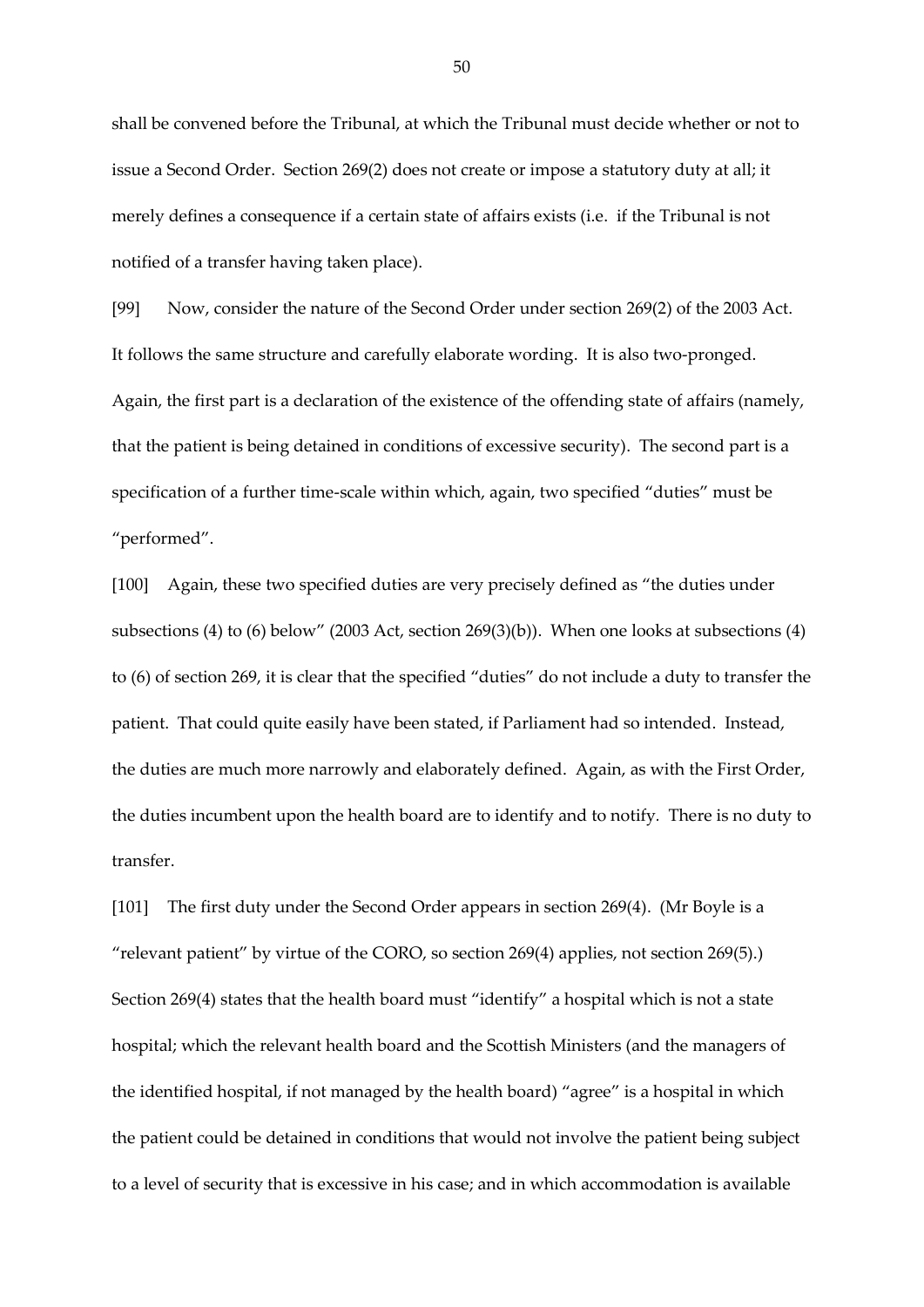for the patient. Therefore, the first duty is to identify available accommodation in a suitable hospital; it is not to transfer the patient there.

[102] The health board's second duty under the Second Order appears in section 269(6). It states that, as soon as practicable after identifying available accommodation in such a hospital, the health board must "give notice" to the managers of the hospital (in which the patient is being detained) of the name of the hospital so identified*.* So the second duty is defined, very carefully, as a duty to notify specified persons (the managers of the hospital in which the patient is detained) of the name of the hospital in which the available accommodation has been identified; it is not defined in any wider terms, such as to transfer the patient to that other hospital.

[103] In the context of a Second Order, there is no provision equivalent to section 269(2). That is unsurprising because the purpose of the notification provision in section 269(2) is merely to trigger the second stage of the statutory appeal process. If the patient is not transferred following the making of a Second Order, there is no further mandatory hearing before the Tribunal. Instead, it is then up to the patient to decide whether any civil remedy may be available.

[104] Why does the legislation not include a duty to transfer the patient? In my judgment, the answer is because the specified statutory duties are concerned essentially with an administrative or managerial issue, namely resource availability. The purpose of the statutory duties is to compel a health board to make available a certain valuable physical resource as and when it may be required, namely a vacant bed in a hospital with suitable security conditions. However, the final decision to transfer a patient from one hospital to another may involve different and wider considerations, including (but not restricted to) issues of medical judgment, or the patient's expressed preference, or other circumstances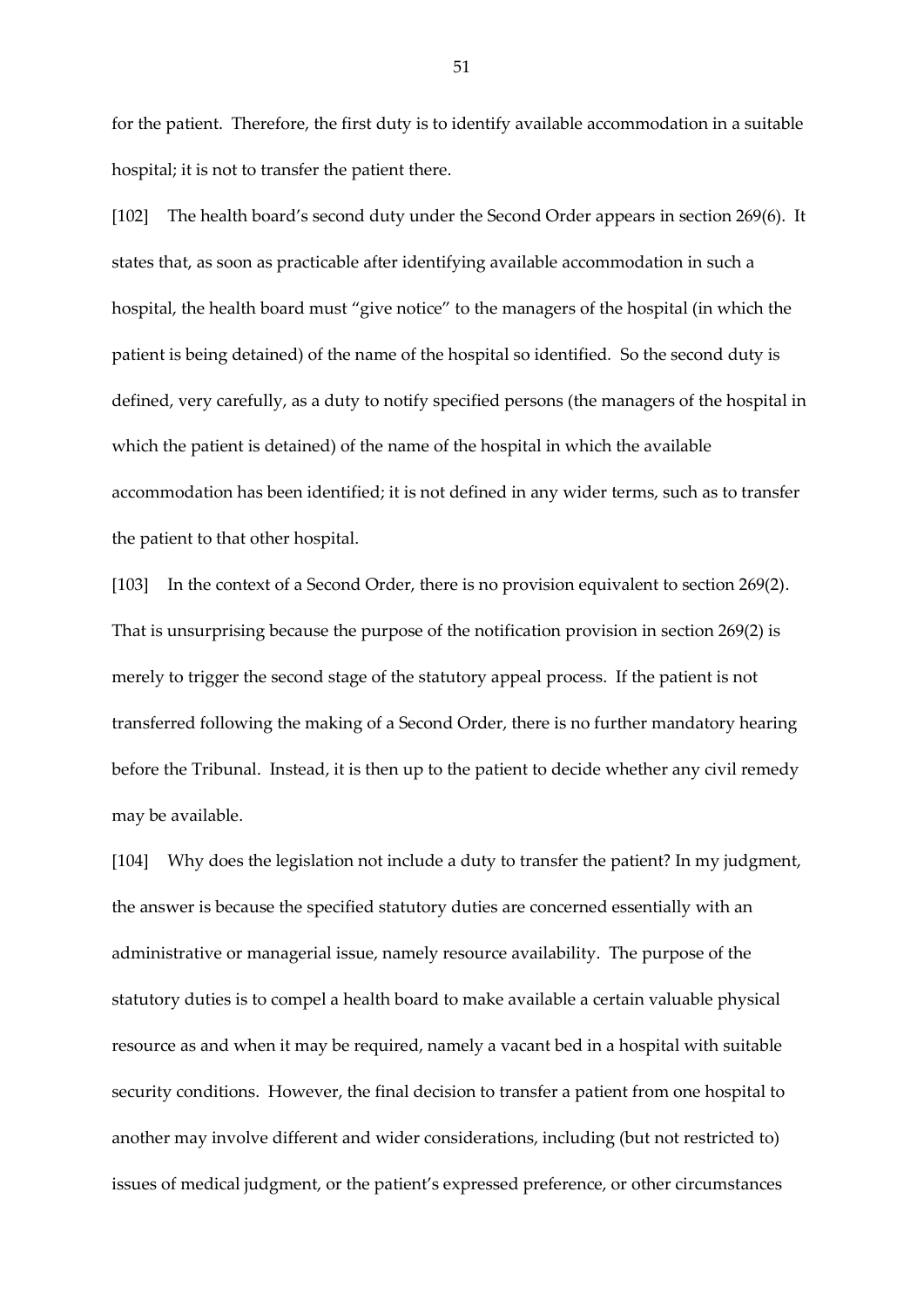pertaining to the patient (but not associated with conditions of hospital security). For example, a patient's mental or physical condition, or his ongoing compliance with treatment, may deteriorate or fluctuate, making a transfer inappropriate on medical grounds; or a decision to transfer may be influenced by the discovery of information as to the nature of a patient's personal relationship with another detainee or detainees, perhaps giving rise to a risk of antagonism, disorder or exploitation; or, as we have in the present case, the patient may express a clear preference or wish that impacts adversely upon a decision to transfer. While the (administrative) act of identifying an available bed in a hospital of suitable lesser security conditions may often coincide and accord with the separate (wider) decision to sanction the transfer of the patient there, that will not always be so.

[105] The issue of the patient's expressed preference requires to be approached with particular care. In the first place, as Lady Hale observed in *G v The Mental Health Tribunal for Scotland* 2014 SC 84 (at paragraph 73);-

"…the search for an appropriate bed need not be confined to Scotland. If there are appropriate facilities in England, Wales or Northern Ireland, then the patient can be transferred there."

Thus, for the purpose of discharging its (administrative) duties under sections 268 & 269 of the 2003 Act, a health board need only identify available accommodation in a hospital that "could" accommodate the patient in conditions of appropriate lesser security. The precise location of the hospital, provided it is in the United Kingdom, is a matter for the health board to determine. This is not about freedom of patient choice. It is about ensuring that a specific public resource (available accommodation in a hospital of suitable lesser security conditions) "could" be made available to a patient, if required. That limited resource can properly be identified anywhere in the United Kingdom.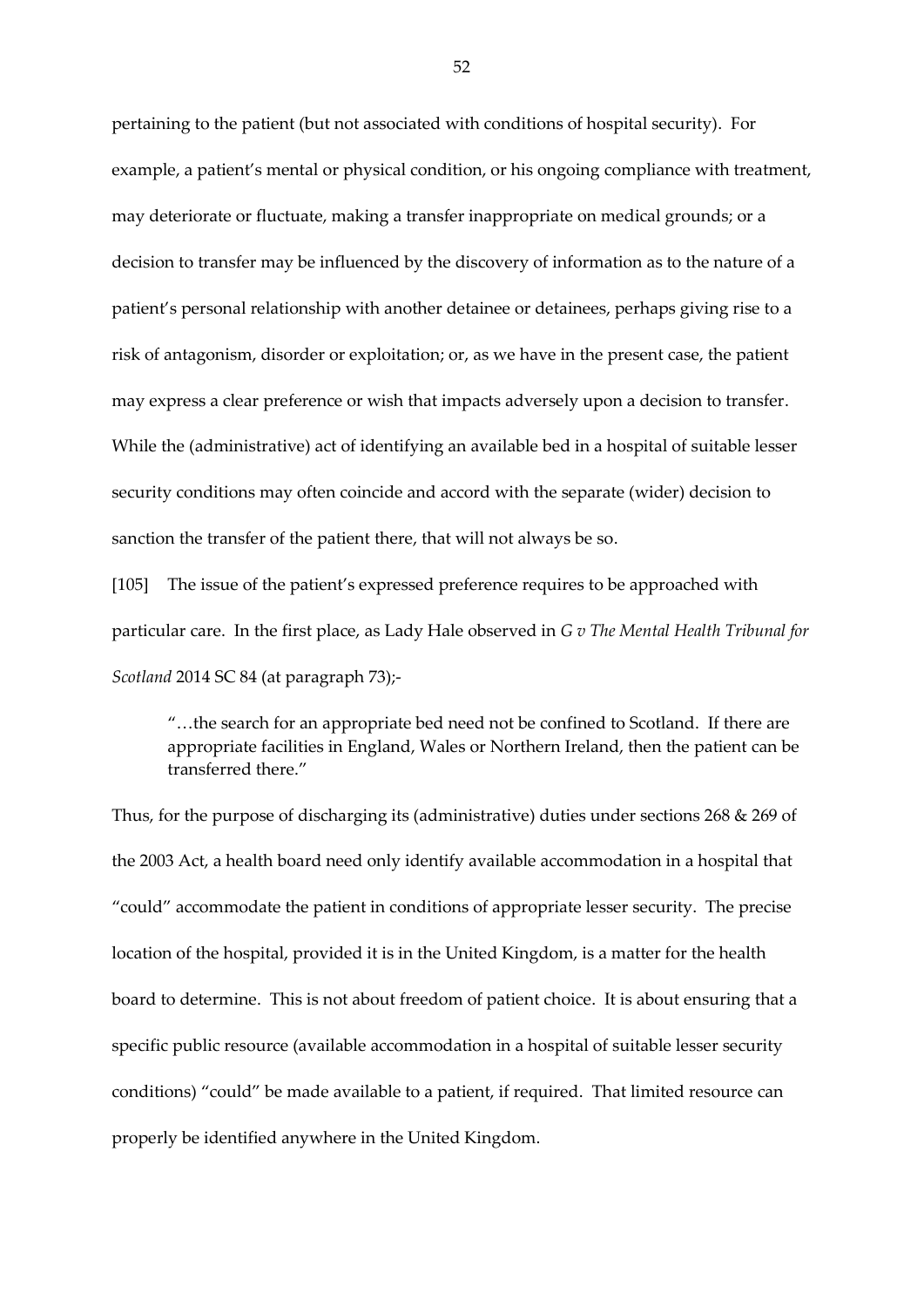[106] However, it is entirely conceivable that a patient may express a strong preference as to the location of the hospital to which he or she wishes to be transferred. A patient might insist on a transfer to a particular hospital somewhere in Scotland outwith the relevant health board's area, in order to be with some dear friend who is also detained there; or a patient may implacably oppose a transfer to a particular hospital within the health board's area due to some personal grudge or historic animosity with present staff or patients there; or the patient may insist on a transfer to a hospital in England to be closer to family there; or all number of other preferences or partialities may be voiced.

[107] In my judgment, none of these expressed "wishes" is relevant to the discharge of the health board's narrow statutory duties under sections 268 & 269 of the 2003 Act. That is because the focus of those statutory duties is upon the suitability of the *security conditions* in that other hospital and the *availability of a bed* there; the suitability to the patient of the *location* of the hospital is nothing to the point.

[108] I acknowledge, of course, that persons (including health boards) exercising functions under the 2003 Act must "have regard" to certain "matters" when discharging functions under the Act. One of those matters is the expressed views of the patient. However, those matters need only be taken into account "insofar as they are relevant to the function being discharged" (2003 Act, section 1(2)). This qualification is important. It is reiterated in section 1(3)(a), which explicitly defines the "wishes and feelings" of the patient that are to be taken into account as being those "which are relevant to the discharge of the function". In my judgment, the patient's personal preference as to the precise location of a hospital of lesser security in which he or she might like to be detained is neither here nor there, in the narrow context of a health board seeking to discharge its (administrative) statutory duty to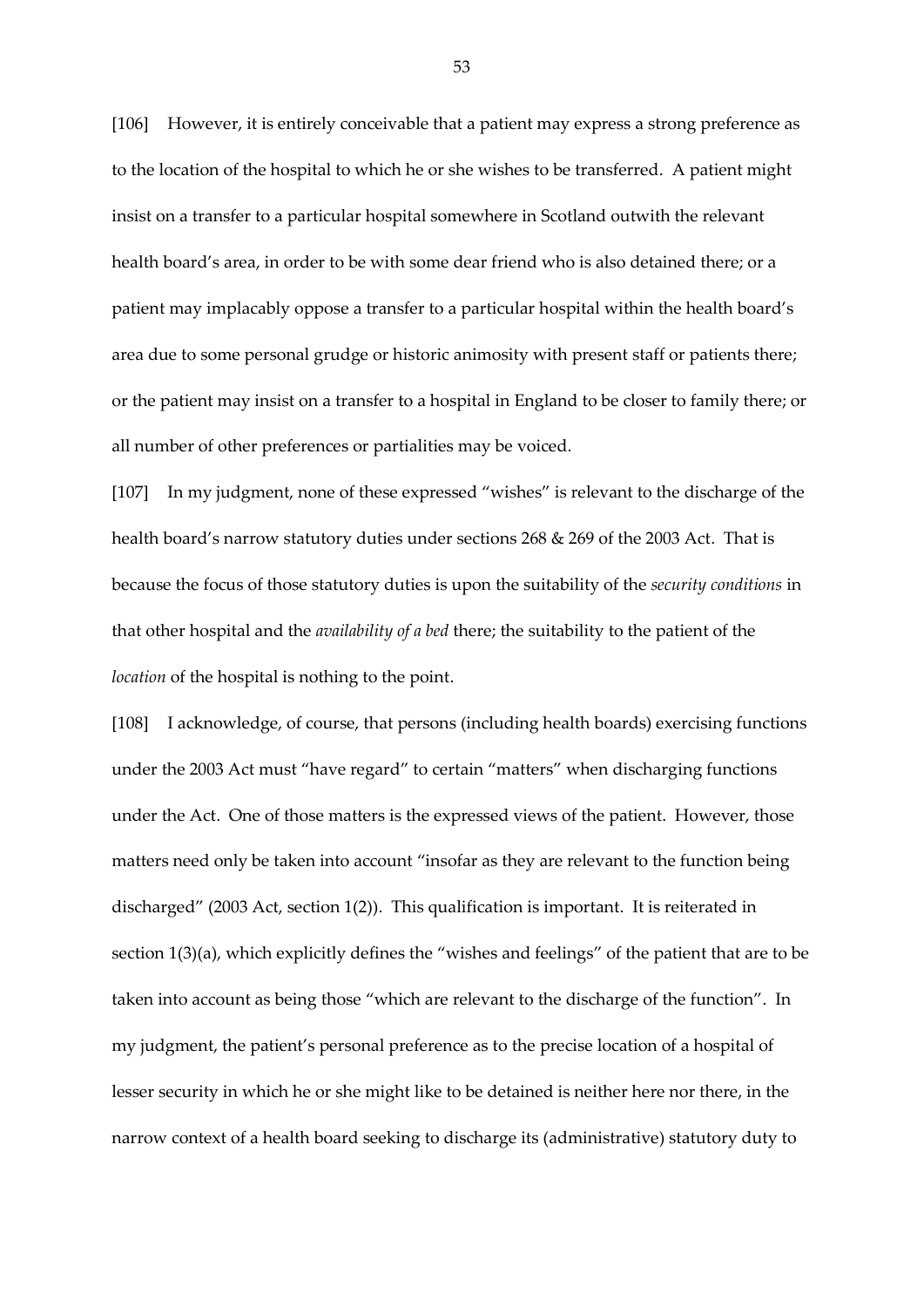*identify* a resource availability, that is, a vacant bed in a hospital of suitable lesser security conditions.

[109] However, separately, when one comes to consider whether a patient should in fact be transferred to that available bed in that particular identified hospital, the patient's expressed "wishes and feelings" then become highly relevant. The patient may have expressed a firm preference not to transfer to that particular hospital, notwithstanding that its lesser security conditions are perfectly suitable for him or her and that a bed is available there. The patient's expressed wishes may be rational or ridiculous, reasonable or exaggerated, but either way they must be taken into account. They may not be determinative, the weight to be attached to them may vary, they may be over-ridden in appropriate circumstances, but the health board and the treating medical professionals must still have regard to them. Depending upon the particular circumstances of the case, it is conceivable that the health board, RMO and hospital managers might reasonably conclude, for example, that the forced transfer of the patient to the other hospital, against his or her express wishes, would be sufficiently detrimental to the patient's health or welfare (including progress in his or her rehabilitation) that it should not be actioned. Other considerations may support that decision, such as an informed assessment of the "range of options" available in the patient's case (per section 1(3)(e), 2003 Act), such the likelihood of an alternative bed becoming available elsewhere in a location that would meet with the patient's approval.

[110] In that scenario, the health board could still take the necessary steps to discharge its narrow statutory duties under sections 268 & 269 (to identify an available bed in another hospital of suitable lesser security conditions, and reach the necessary agreement with, and notify, the relevant interested parties), notwithstanding that a separate decision is then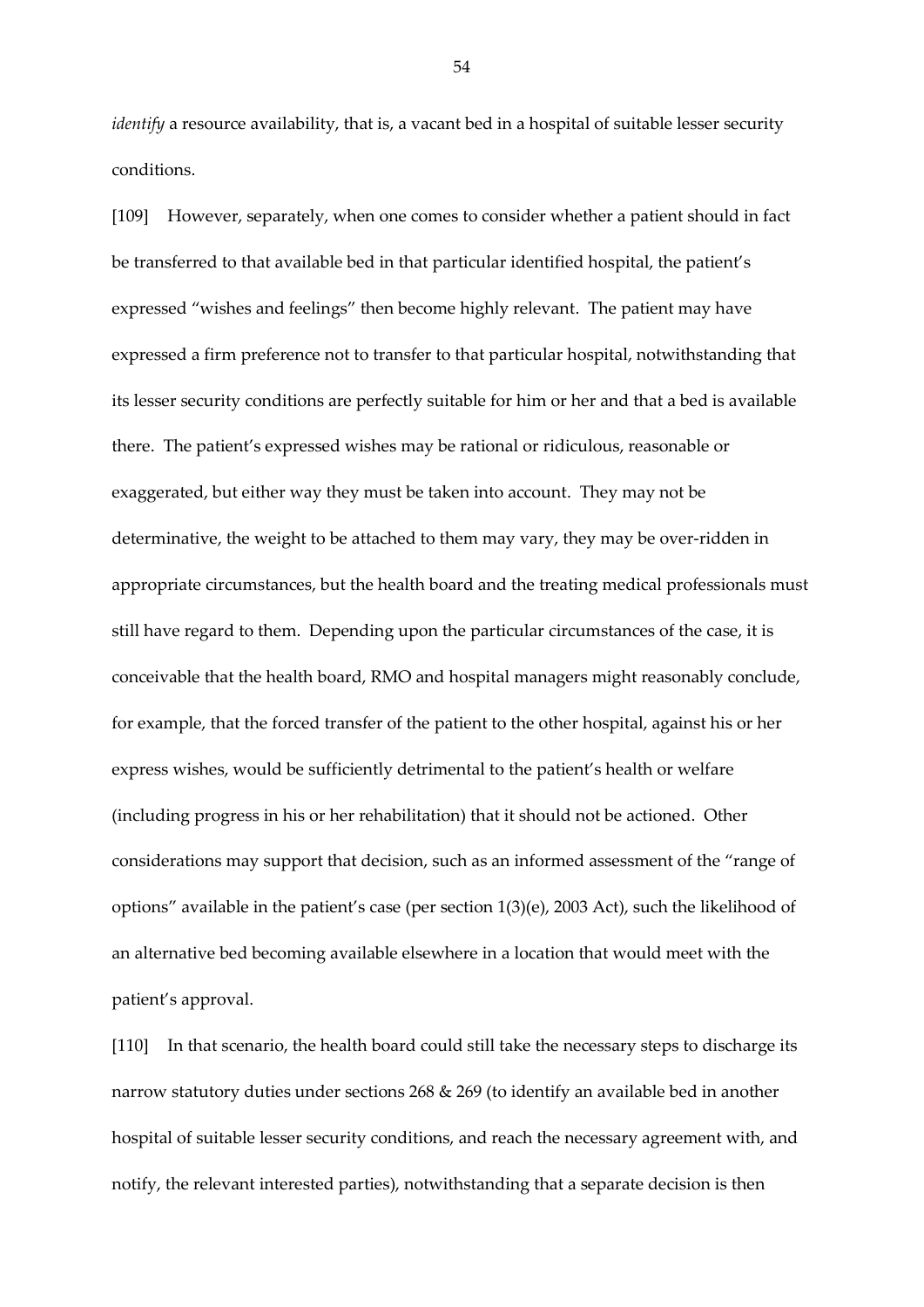taken, for other reasons, not to transfer the patient to that other identified hospital. In that way, the board's statutory duties to identify and to notify are performed; the discrete decision not to transfer the patient (or, indeed, to transfer him against his wishes) may the subject of separate judicial review proceedings involving scrutiny of different considerations.

[111] The circumstances of the present case might well have provided a neat illustration of just such a scenario. In the event though, for reasons explained below, that scenario did not quite materialise because the health board failed to take the necessary steps open to it to discharge its statutory duties under section 269.

### *Did the health board breach its statutory duties under section 269?*

[112] Having clarified the precise scope of a health board's duties arising by virtue of a Second Order made under section 269, the next question is whether the defender discharged those duties in the present case. In my judgment, it failed to do so.

[113] In terms of the Second Order, the defender had until 16 June 2017 to perform its two duties thereunder. Those two duties were (i) to "identify" a hospital which is not a state hospital; which the defender and the Scottish Ministers (and the managers of the identified hospital, if not managed by the defender) "agree" is a hospital in which Mr Boyle could be detained in conditions that would not involve him being subject to a level of security that is excessive in his case; and in which accommodation is available for him; and (ii) as soon as practicable after identifying such a suitable hospital, to "give notice" to the managers of the hospital (in which Mr Boyle was being detained) of the name of the hospital so identified. [114] In the event, while Dr Cooper did refer Mr Boyle to Woodland View (within the territorial area of NHS Ayrshire & Arran) for assessment of his suitability for transfer, and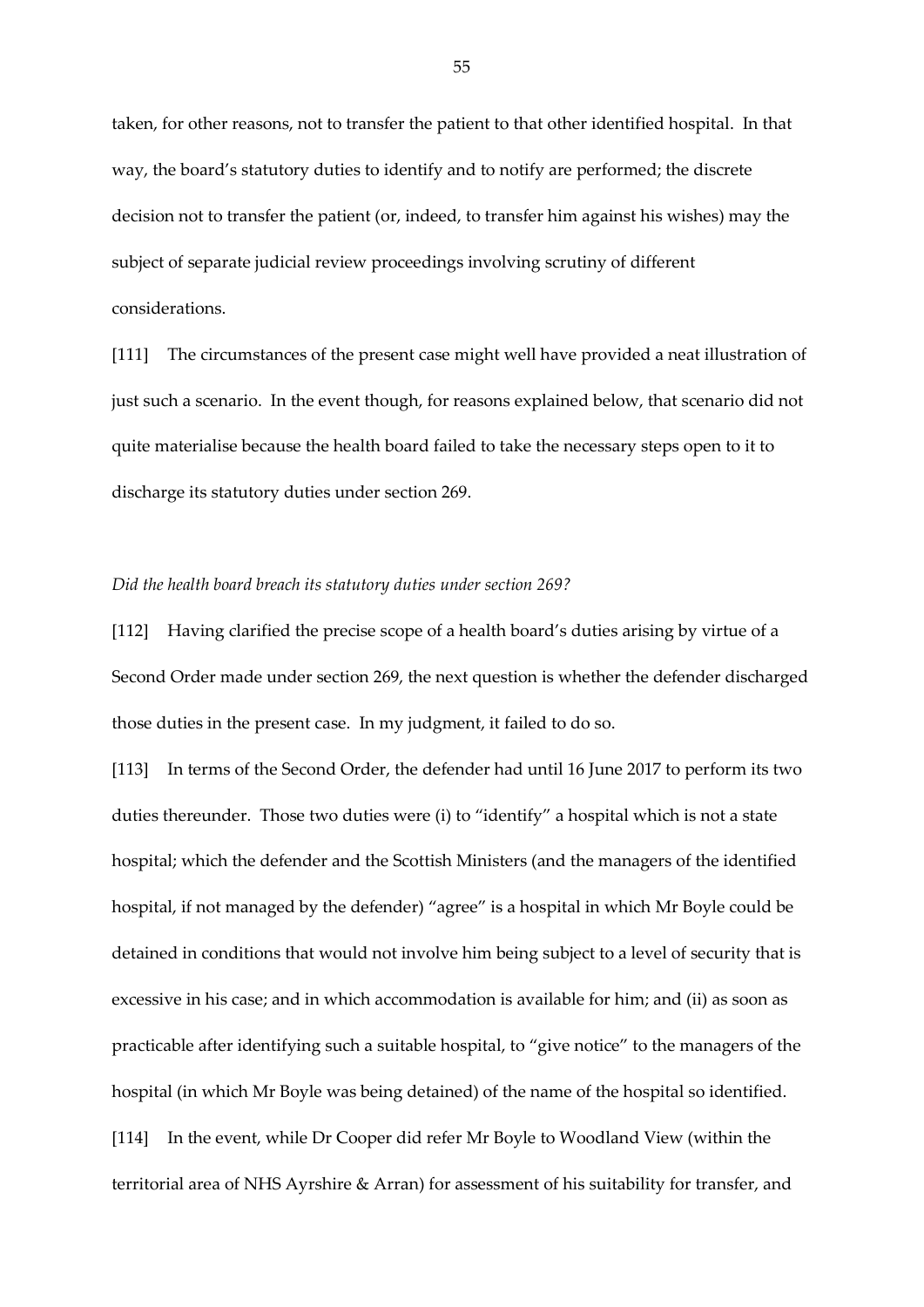while Dr Dawn Carson did attend at Rowanbank for that express purpose, the assessment was never completed. Accordingly, accommodation at Woodland View was never confirmed as being available for Mr Boyle and he was never accepted as suitable for transfer there. On the evidence, the most that could be said was that if the assessment had been completed, Mr Boyle would have been assessed as suitable for transfer to Woodland View; that accommodation would have been available for him; and that he would have been accepted as suitable for transfer there. In the event, none of this actually occurred. [115] As a result, the defender never did "agree" with the managers of Woodland View that Mr Boyle could be detained there in suitable conditions of lesser security. Likewise, the defender never did "agree" with the Scottish Ministers (for their separate interest, standing Mr Boyle's status as a "relevant patient") that Mr Boyle could be detained at Woodland View in suitable conditions of lesser security. For those reasons, that element of the defender's duty under section 269(4)(b) of the 2003 Act was never fulfilled. [116] In a similar vein, the referral never reached the stage of a bed being identified as available for Mr Boyle in Woodland View. For that reason, that discrete element of the

defender's duty under section 269(4)(c) of the 2003 Act was also never fulfilled.

[117] Lastly, the defender never did "give notice" to the managers of Rowanbank Clinic (being the hospital in which Mr Boyle was then detained) of name of a hospital (i.e. Woodland View, Irvine) having been so identified, for the purposes of complying with the Second Order under section 269 of the 2003 Act. Accordingly, that discrete element of the defender's duty under section 269(4)(c) was also never fulfilled.

[118] Ironically, if Dr Carson had simply completed Mr Boyle's assessment, I am satisfied on the compelling evidence of Dr Carson and Dr Gillatt that the pursuer would have been assessed as suitable for transfer to Woodland View, Irvine; that a bed would have been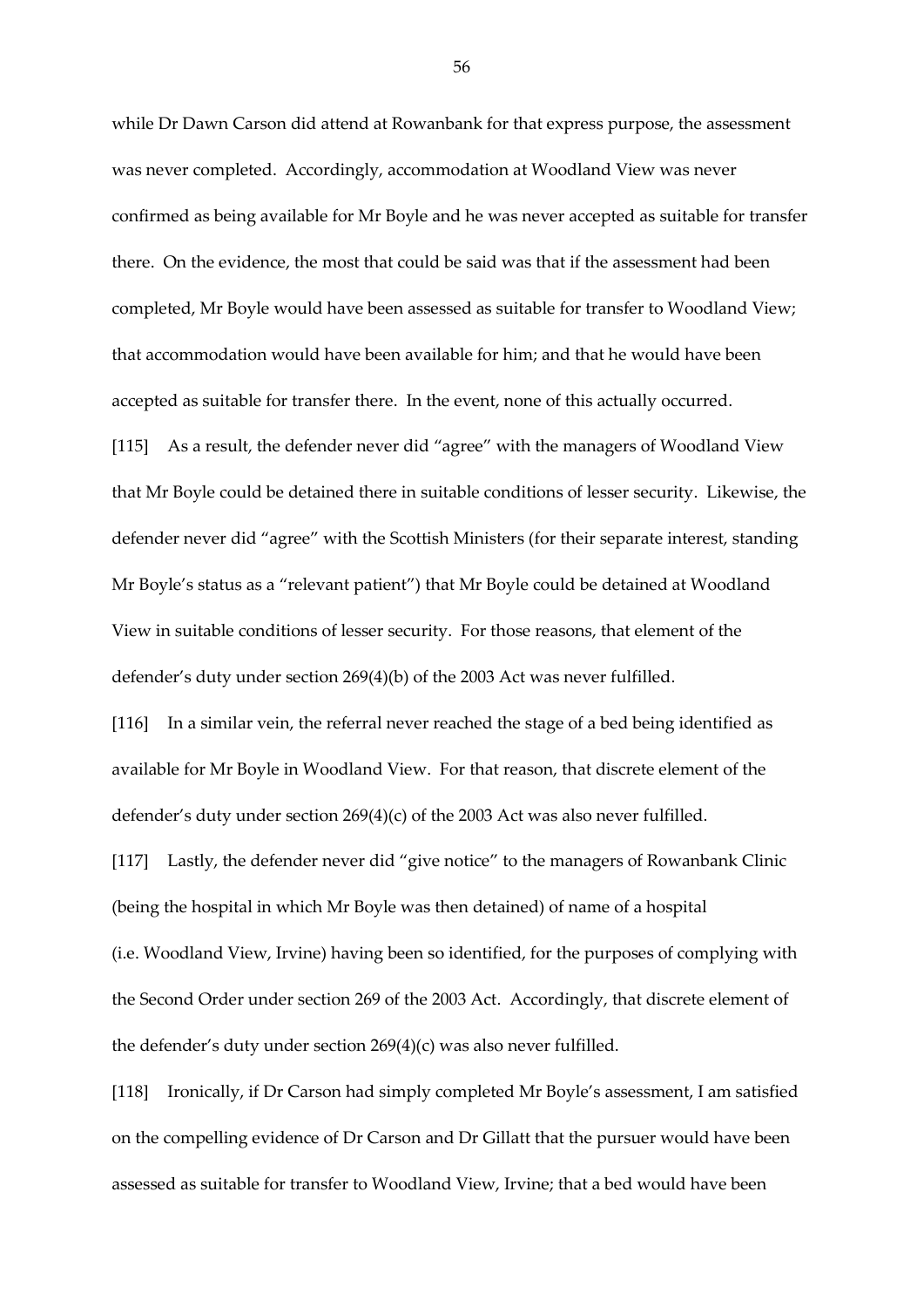identified as available for him there; that he would have been accepted by the managers of Woodland View as suitable for transfer there; that the Scottish Minsters, for their discrete interest, would likewise have agreed; and that the defender would have notified the managers of Rowanbank Clinic (where Mr Boyle was being detained) that Woodland View had indeed been so identified for the purposes of section 269(4) of the 2003 Act, all prior to expiry of the prescribed deadline in the Second Order. In that event, the defender's statutory duties under the Second Order would have been discharged.

[119] But proof of the counter-factual, however likely, is not sufficient to discharge the statutory duties under the Second Order. On the evidence, as a matter of fact, the defender did not discharge its duties of identification and notification under sections  $269(4)$  & (6). [120] The error into which the defender has fallen is that it has conflated two discrete issues: (i) first, the taking of steps to discharge its (essentially administrative) duties under section 269 to identify available accommodation in another hospital of suitable lesser security conditions; and (ii) second, the taking of a separate decision as to whether or not to actually transfer the patient to that other hospital.

[121] The error has arisen because, when addressing the first issue, the defender has allowed itself to be diverted by an irrelevant consideration, namely, Mr Boyle's expressed preference as to the location of the hospital to which he wished to be transferred. By taking that irrelevant factor into account, the defender then failed to take the necessary steps that were open to it to discharge its duties under the Second Order. Specifically, it failed to procure that its referral of Mr Boyle to Dr Carson for assessment was completed; it thereby failed to identify available accommodation at Woodland View; it failed to "agree" as much with the Scottish Ministers and the managers of Woodland View, Irvine; and it failed to give notice to the managers of Rowanbank Clinic that Woodland View had been so identified. In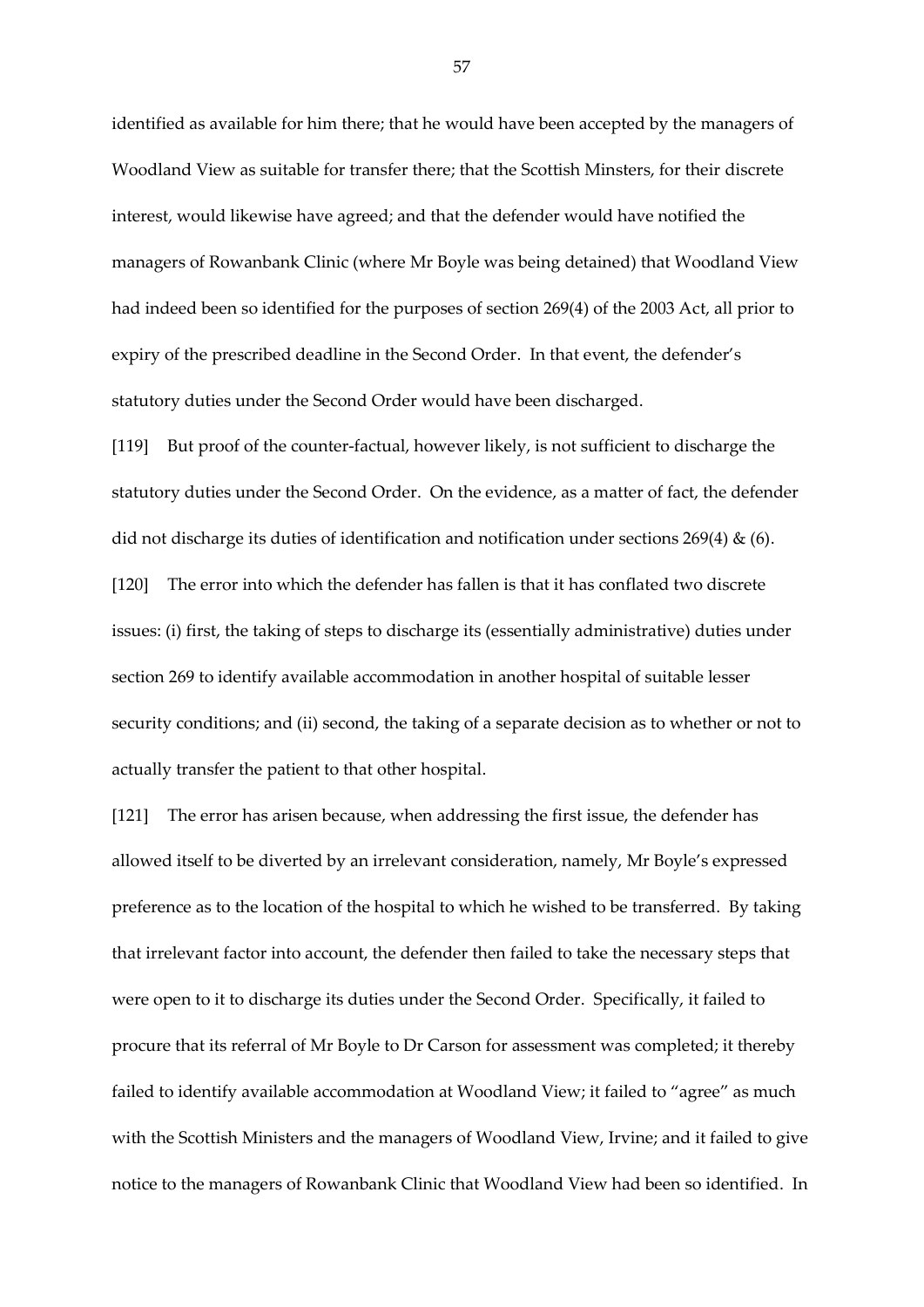all likelihood, all of this could readily have been achieved prior to 16 June 2017. If those steps had been taken, the defender would have discharged its statutory duties, and could then have addressed its mind to the second issue (namely, whether, notwithstanding the identification of available accommodation in a hospital with suitable security, it was appropriate to take a decision to transfer Mr Boyle there against his wishes). In the context of that second issue, Mr Boyle's expressed preference would certainly have been a relevant consideration alongside others (including the "range of options" available in Mr Boyle's case, such as the likelihood of a bed becoming available in due course in his preferred location: section 1(3)(e), 2003 Act). In the context of that second issue, the decision not to transfer Mr Boyle against his express wishes is likely to have been entirely justifiable in the circumstances.

[122] The same analysis applies to the prospective transfer to Surehaven in Glasgow. On 3 May 2017, the pursuer was first advised of the possibility of a bed becoming available in the privately-run LSU at Surehaven, Drumchapel; with the consent of the pursuer, a referral was sent by the Rowanbank medical staff to Surehaven requesting that the pursuer be assessed for suitability for transfer to Surehaven; on 31 May 2017, the assessment was duly carried out and the pursuer was accepted for transfer to the LSU at Surehaven; and a formal letter, confirming the pursuer's acceptance for transfer, was received by Rowanbank from Surehaven on 8 June 2017. However, none of the foregoing is sufficient to discharge the defender's two duties under the Second Order.

[123] Firstly, according to the evidence, no bed was ever identified as available for Mr Boyle within Surehaven. The "acceptance" of his transfer there, however formal, could only ever have been an acceptance in principle. It was always subject to a bed becoming available, which never happened. Accordingly, section 269(4)(c) of the 2003 Act was never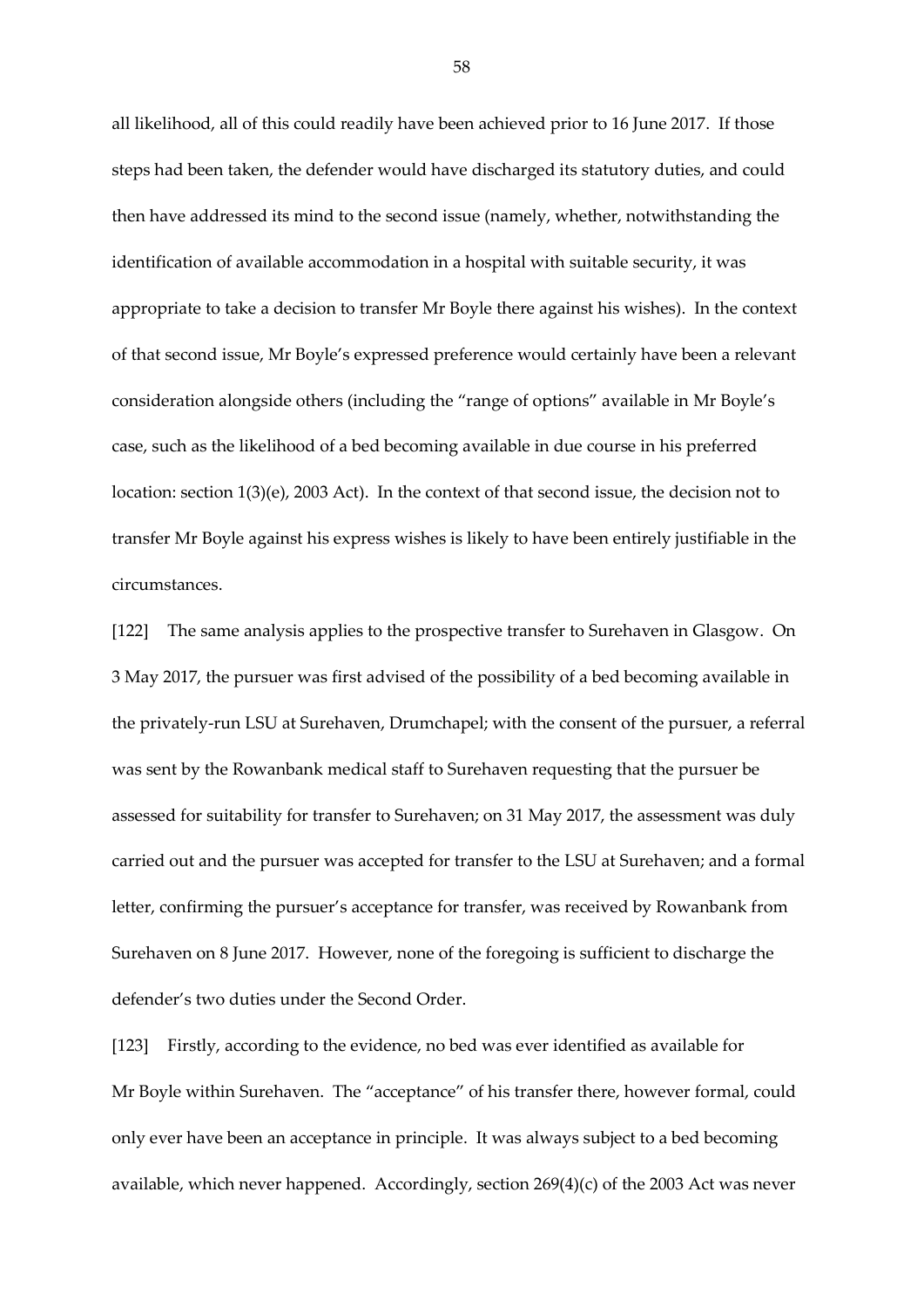satisfied. Secondly, there was no evidence of any agreement of the Scottish Ministers that Surehaven was a hospital in which Mr Boyle could be detained in security conditions suitable to his case. Accordingly, section 269(4)(b) of the 2003 Act was not satisfied. Thirdly, no "notice" was ever given by the defender to the managers of Rowanbank that Surehaven had been so identified, in compliance with the Second Order. Accordingly, section 269(6) of the 2003 Act was not satisfied.

[124] The same analysis can be applied to the original prospective transfer to Leverndale. While it is correct that a formal letter was received by Rowanbank Clinic as far back as 8 September 2016 accepting the pursuer as suitable for transfer to Leverndale, no accommodation was identified at that date as being available for Mr Boyle, or indeed for well over a year thereafter. Therefore, the requirement in section 269(4)(c) was not fulfilled as at 8 September 2016. Further the defender did not at that time "agree" with the Scottish Ministers that Leverndale was a hospital in which Mr Boyle could be detained in suitable security conditions, for the purposes of fulfilling the requirement in section 269(4)(b). According to the evidence, it was not until 11 October 2017 that any agreement "in principle" was first reached between the defender and the Scottish Ministers for the transfer of the pursuer to Leverndale. Even then, still no bed had been identified as being available for the pursuer. Only by 6 December 2017, when Mr Boyle was finally transferred, can it be reasonably be concluded (albeit by inference, absent any more specific evidence) that all of the statutory duties under the Second Order had by that date been performed, with accommodation within Leverndale plainly having been identified as available for the pursuer, agreement presumably having been reached with the Scottish Ministers as to the suitability of security conditions there for Mr Boyle, and due notice thereof having been given to the managers of Rowanbank Clinic.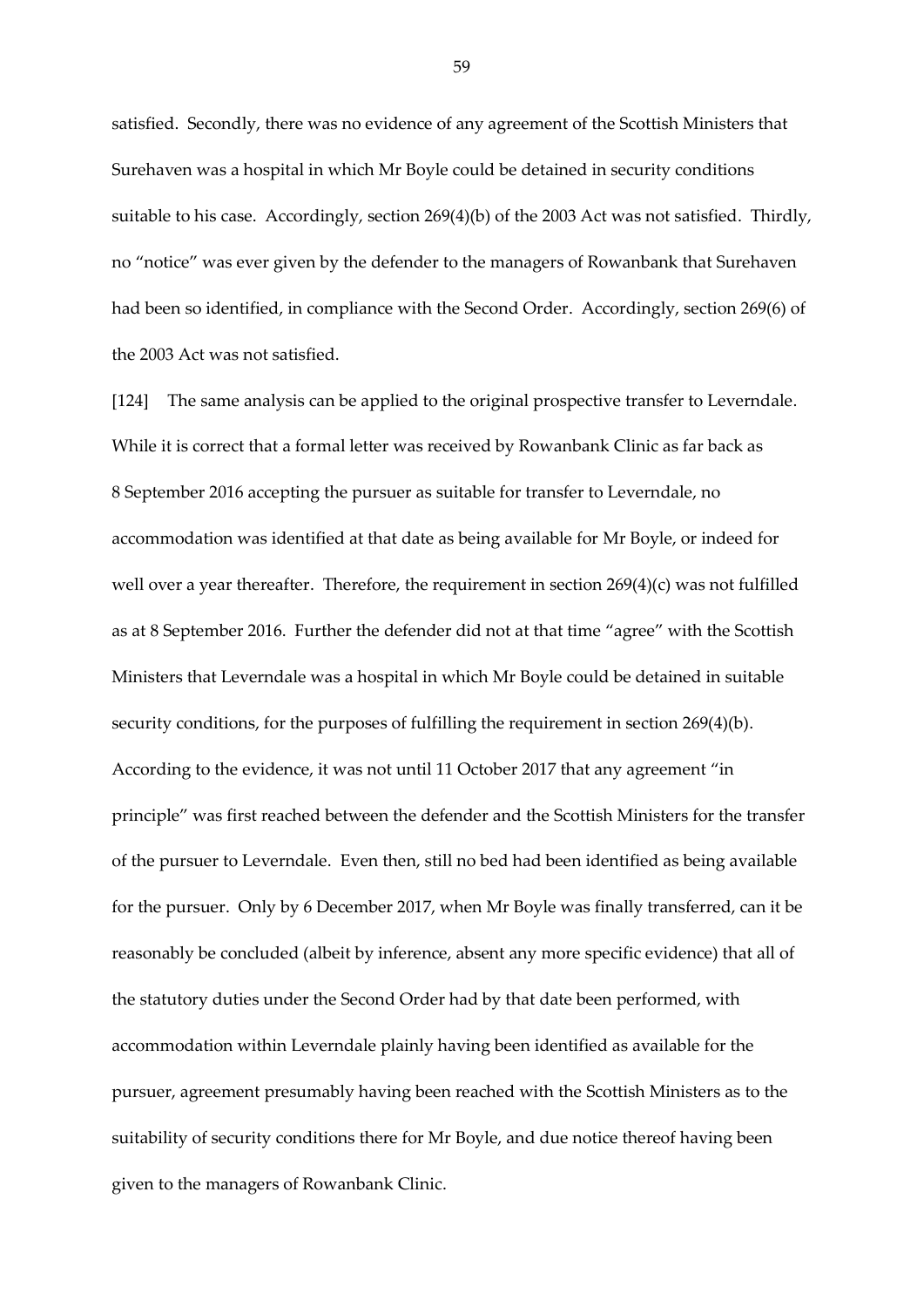[125] The upshot is that, as at 16 June 2017, the defender was indeed in breach of its statutory duties under section 269 of the 2003 Act. There is no evidence to support the conclusion that those duties were performed prior to 6 December 2017.

#### *Causation*

[126] When a breach of statutory duty is founded upon and established, it is still necessary for the pursuer to aver and to prove causation (*Bonnington Castings Ltd* v *Wardlaw* 1956 SC (HL) 26; *McWilliams* v *Sir William Arrol & Co. Ltd. and Anor* [1962] 1 W.L.R. 295).

[127] In my judgment, notwithstanding that between 16 June 2017 and 6 December 2017 the defender was in breach of its statutory duties under section 269(4) & (6) of the 2003 Act, it is incontrovertible that that breach did not cause the pursuer to suffer the loss complained of. Instead, the sole cause of the pursuer's alleged loss, injury and damage was the pursuer's own conduct in persistently refusing to countenance or accede to a transfer to the LSU at Woodland View, Irvine throughout the period from 24 February 2017 to 6 December 2017, most significantly at his meeting with Dr Dawn Carson on 20 March 2017.

[128] In leading questions in re-examination, the pursuer's counsel sought to soften the harsher edges of the pursuer's resolute refusal, by seeking to elicit evidence to the effect that Mr Boyle's communications may have been no more than an expressed preference,; that they may not have been final in nature; that they may have been misinformed by incomplete information as to the likely availability of a bed in a LSU in Glasgow. I reject those belated embellishments.

[129] On the evidence, I am satisfied that Mr Boyle had set his face firmly against a transfer to Woodland View. He was not prepared to countenance it. He had made his decision crystal-clear to everyone concerned, including Dr Carson (on her meeting with him for the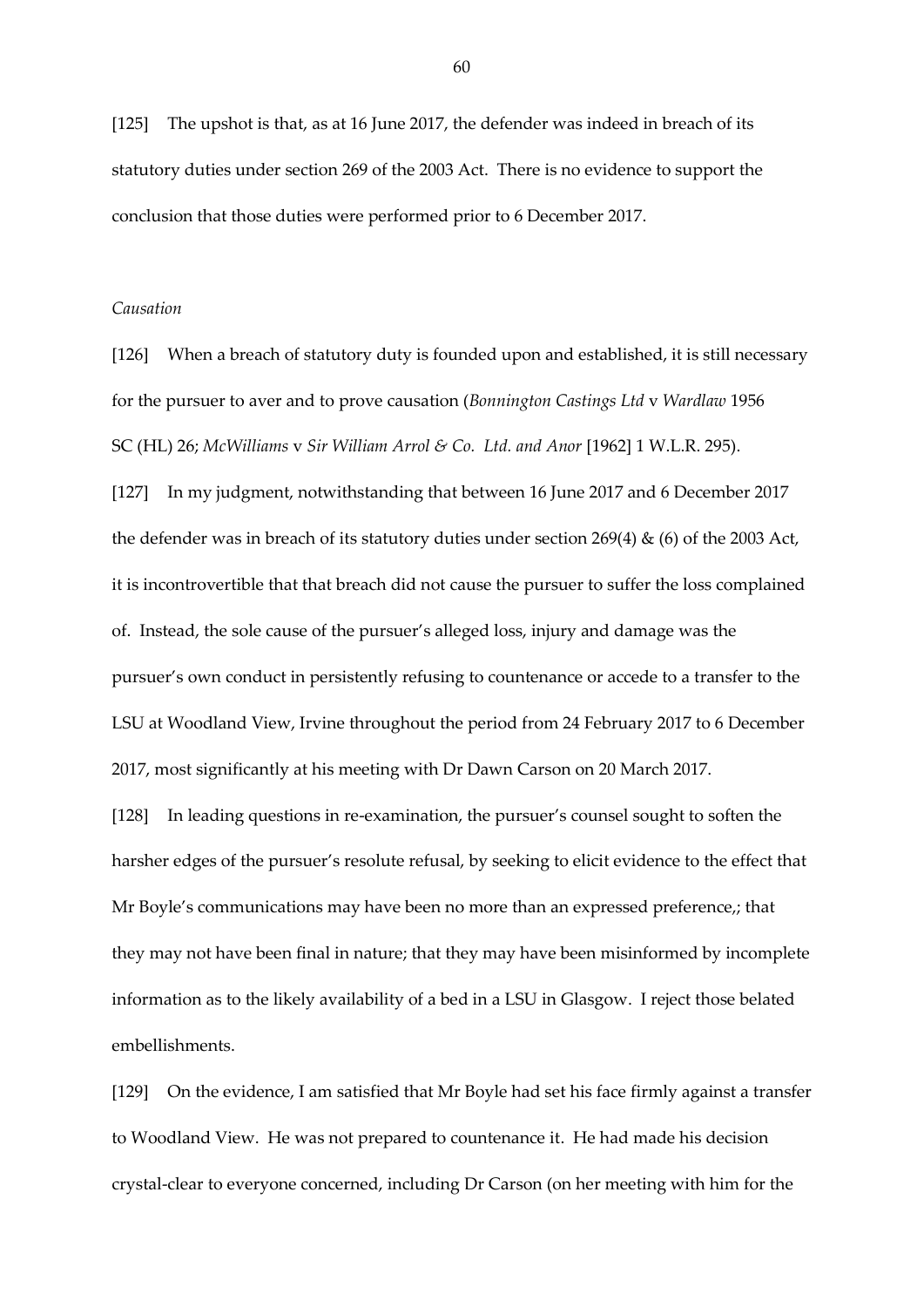express purpose of carrying out the assessment) and the Rowanbank medical and nursing staff. He knew he was taking a chance by so doing, but he was fully aware of the risks, and was willing to take them. The evidence to this effect is overwhelming.

[130] It is vouched by the written decision of the Tribunal dated 16 March 2017 (item 5/1 of process), which records Mr Boyle's clearly expressed view that he wanted to be transferred to Leverndale and nowhere else. The Tribunal records the evidence heard from the pursuer as follows:

- "15. …. [Mr Boyle] indicated that, in his view, a transfer to Woodland View was not an option as it was too far and too expensive for his family to visit him. He would rather wait in Rowanbank and wait for a place to become available in Leverndale. His partner stayed in the Cardonald area and Leverndale was much more suitable.
- 16. ….. If no move was available he would like to proceed to unescorted leave from Rowanbank and for consideration to be given to an ultimate discharge from Rowanbank…."

It is vouched by the entries extracted from the contemporaneous Rowanbank clinical notes as spoken to by Dr Gillatt. It is vouched by the documentary evidence lodged in process by the defender, comprising the contemporaneous correspondence between Dr Carson and Dr Gillatt. It is vouched by the clear, specific and consistent testimony of Dr Gillatt and Dr Carson, supported by Mr Tolland's parallel account of the chronology of events derived from his separate review of contemporaneous records available to him. It is vouched by the parties' joint minute of admissions. Paragraph 13 of that joint minute states:

"During a meeting with the RMO the pursuer stated that he did not want to be transferred to Woodland View…and that he wanted to remain in Rowanbank Clinic as it was more suitable for family visits."

It is vouched by Mr Boyle's own account under oath in these proceedings. In his oral testimony, he did not shy away from this particular issue. He was clear that he did not wish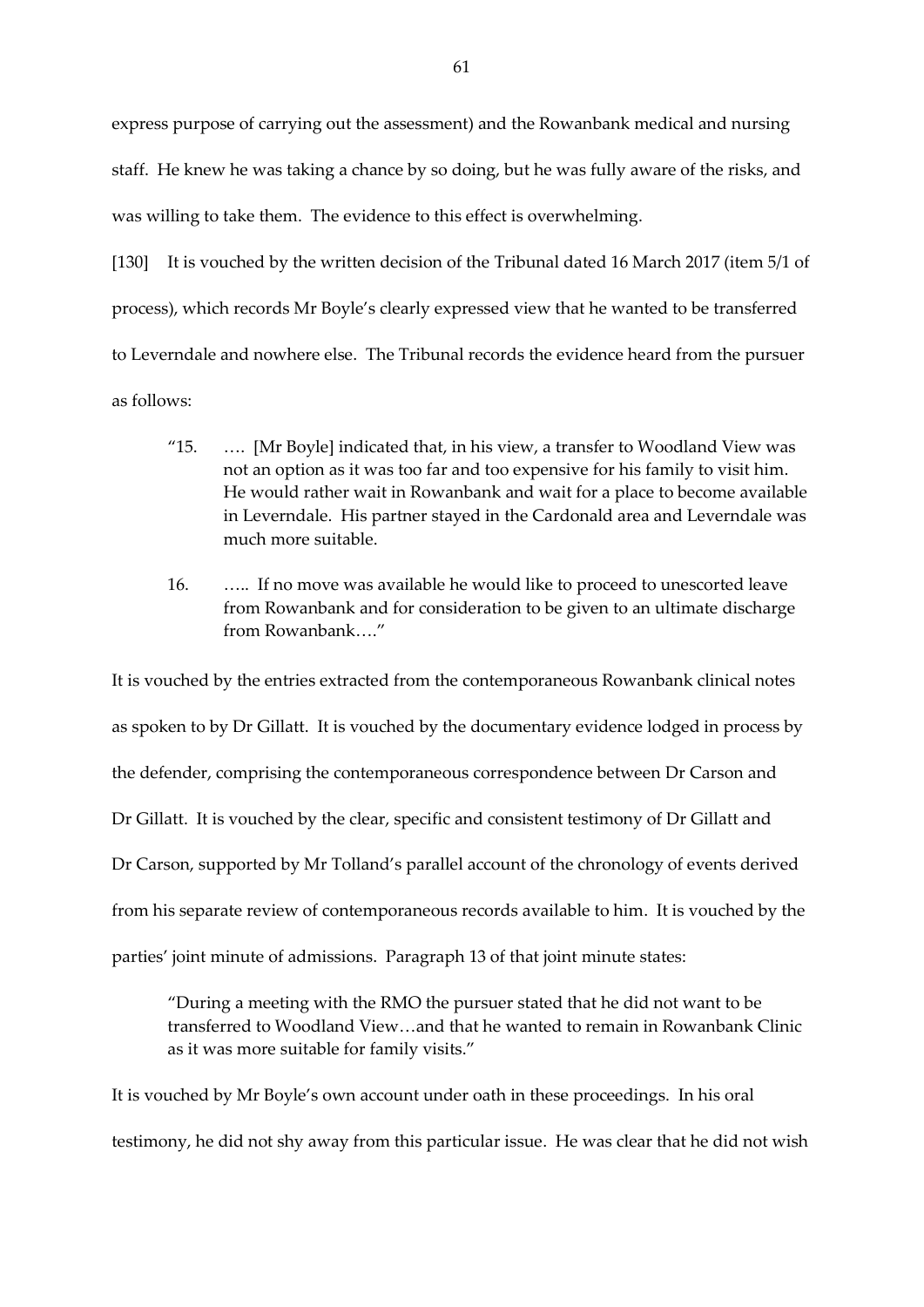to go to Irvine and had said as much to everyone who had an interest to know - to the medical and nursing staff at Rowanbank; to the Tribunal; and, most critically, to Dr Carson when she came to assess him for transfer. His recollection of his meeting with Dr Carson was vivid. By his own account, he had left her in no doubt that he was not prepared to countenance even the prospect of a transfer to Irvine. Mr Boyle was insistent that that critical meeting lasted for no more than a couple of minutes, because Mr Boyle had made his position absolutely clear to her from the outset: he was not going to transfer to the LSU in Irvine, and that was the end of the matter. There was, in his mind, nothing further to discuss. Counsel's ingenious attempts, notably in re-examination and submission, to soften the edges of that unyielding position were unconvincing.

[131] But for Mr Boyle's firm refusal, I am satisfied on the evidence that Mr Boyle would have been assessed by Dr Carson as suitable for transfer; that accommodation would have been identified as available for him there; that all the necessary notifications would have been effected; and, indeed, that Mr Boyle would in fact have been transferred, all by no later than 16 June 2016 (the date of expiry of the deadline in the Second Order). Woodland View was a new facility, only partially occupied; two places, both vacant, had been specifically ear-marked for "sale" to other health boards as "out of area" placements; only the defender had been approached to purchase those beds; and Dr Carson was confident in her testimony that Mr Boyle would otherwise have been suitable for transfer to Irvine.

[132] Though it would not have been strictly necessary for the purpose of discharging the defender's statutory duties, Dr Gillatt was also confident the pursuer's transfer could in fact have been effected by 16 June 2017. On this issue, Dr Gillatt struck me as an astute and determined individual, with the experience and know-how to ensure that the necessary procedures would indeed have been implemented within that timescale. In her oral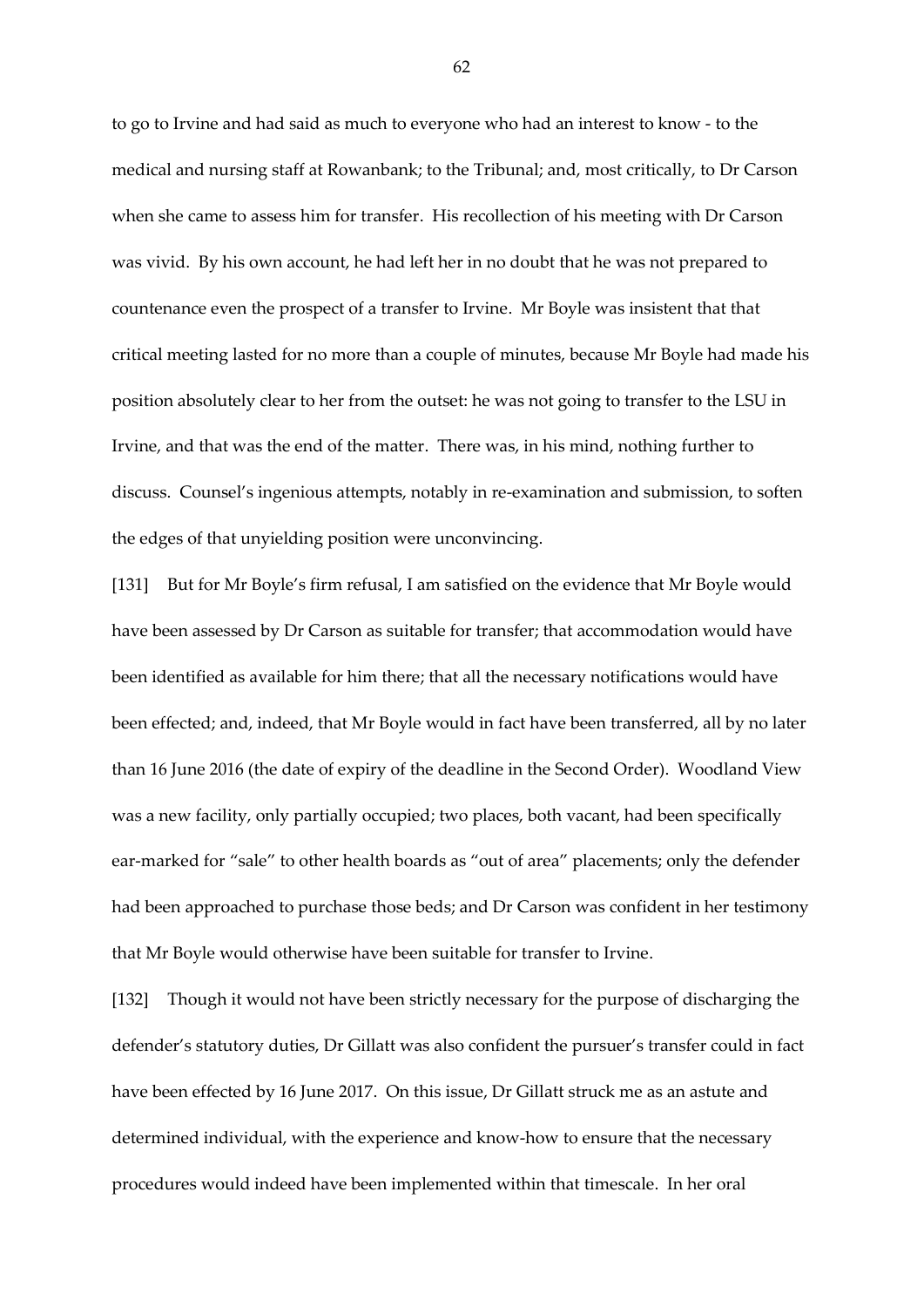testimony, Dr Carson deferred to Dr Gillatt's assessment on that timing issue, and acknowledged the speed with which Rowanbank had, in the past, addressed such issues. [133] Accordingly, in my judgment, the effective cause of the pursuer's continued detention in Rowanbank from 16 June 2017 to 6 December 2017, in conditions of excessive security, was his own voluntary decision – clear and unequivocal, persistent and unyielding – to reject the opportunity to transfer to the LSU at Woodland View.

#### *Quantum*

[134] Standing my conclusion on the issue of causation, I do not require to address the question of quantum. However, I am conscious that the scheme to allow excessive security appeals to the Tribunal only came into force in 2015 and there are no reported cases quantifying the damages payable for breach of a Second Order or indeed expressly contemplating damages as a remedy. Therefore, since we are charting new territory, it may be appropriate if I express just a few observations on the issue, for what little they may be worth.

[135] The first observation I would make is to emphasise that this claim is an action of damages for reparation for breach of a statutory duty. It does not involve the violation of any Convention Right. By way of guidance in seeking to quantify damages in this action, I was referred by counsel to only two cases: *Kolanis v United Kingdom* (2006) 42 E.H.R.R. 12 and *R (on the application of Sturnham) v Parole Board* [2013] 2 A.C. 254. Both involved alleged violations of Article 5(4) of the European Convention on Human Rights ("ECHR"), where the chance that had been lost by the breach was the chance to gain liberty from detention (albeit perhaps with conditions).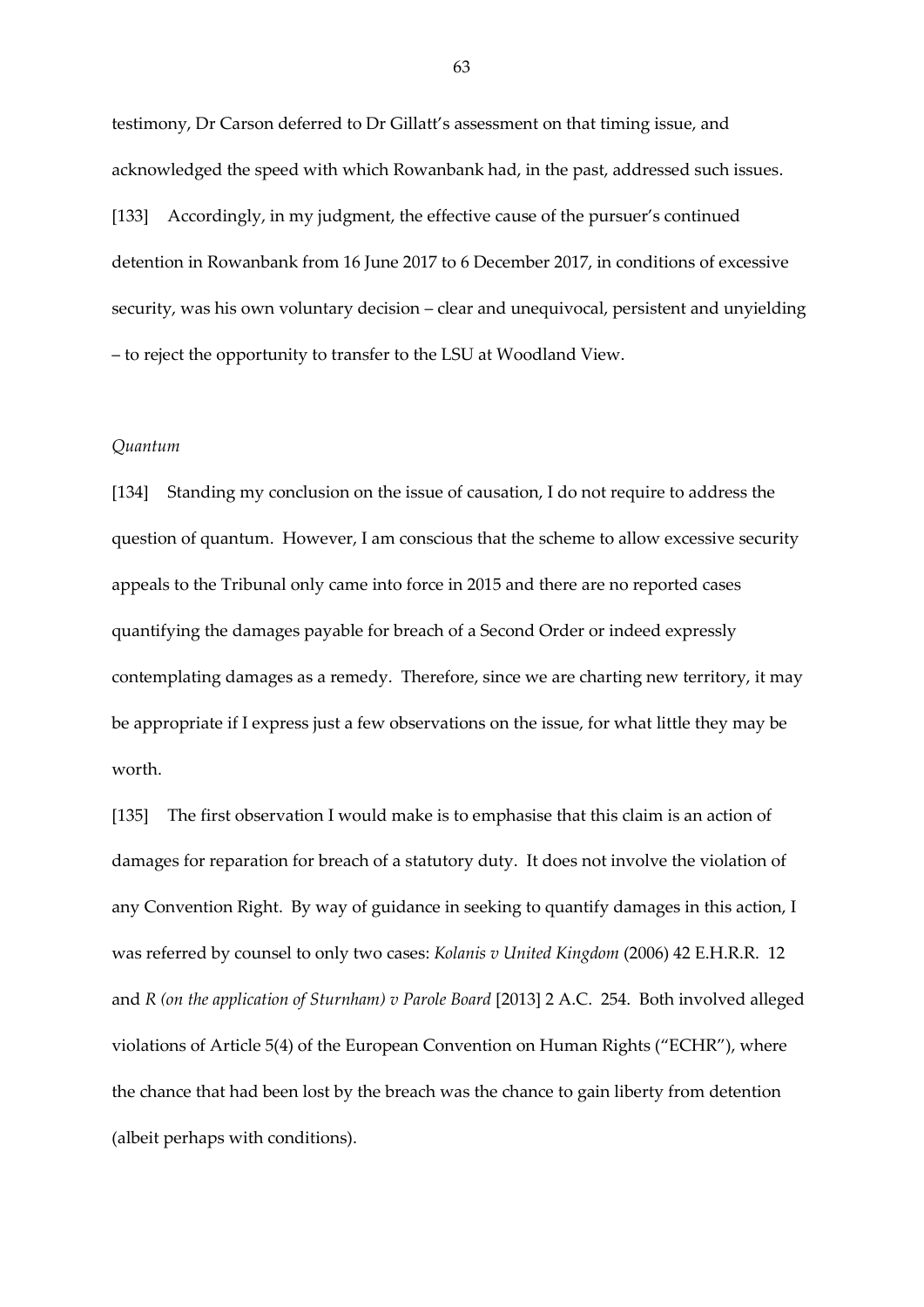[136] There is a superficial attraction in seeking to drawing analogies with such cases, but in truth the exercise is doomed. No true comparison can be drawn between, on the one hand, an award of damages as "just satisfaction" for the violation of a Convention Right under the Human Rights Act 1998 and, on the other, an award of damages in a reparation action for breach of duty at common law or under statute. The vindication of Convention Rights is considered to be of paramount constitutional importance. The fundamental nature of those rights means that awards of damages, if made, are very different in nature from conventional common law awards of damages under the law of delict or tort. Indeed, it has been observed that the Human Rights Act 1998 "is not a tort statute" at all; its objects are "different and broader" (*R (on the application of Greenfield)* v *Secretary of State for the Home Department* [2005] 1 W.L.R. 673 per Lord Bingham of Cornhill). An award of "just satisfaction" damages under section 8 of the Human Rights Act 1998 has been said to be truly "a public law remedy of constitutional damages" (Clayton & Tomlinson, *The Law of Human Rights,* para. 21.15), and belongs properly "in the sphere of public rather than private law" (*HM Advocate* v *R* 2003 S.C. (P.C.) 21 per Lord Rodger). Such awards may reflect a sense of public outrage, or may seek to emphasise the importance of the constitutional right or the gravity of the breach, or may seek to deter further breaches (*Attorney General of Trinidad and Tobago* v *Ramanoop* [2006] 1 A.C. 328). These considerations (of vindication, deterrence and the like) are far removed from the simple, long-established compensatory principle that underpins an award of delictual damages at common law. In *R (on the application of Lumba)* v *Secretary of State for the Home Department* [2011] 2 W.L.R. 671 an attempt was made in the Supreme Court to import the vindicatory principles of such awards to common law damages for tort. In the leading judgment, Lord Dyson opined that the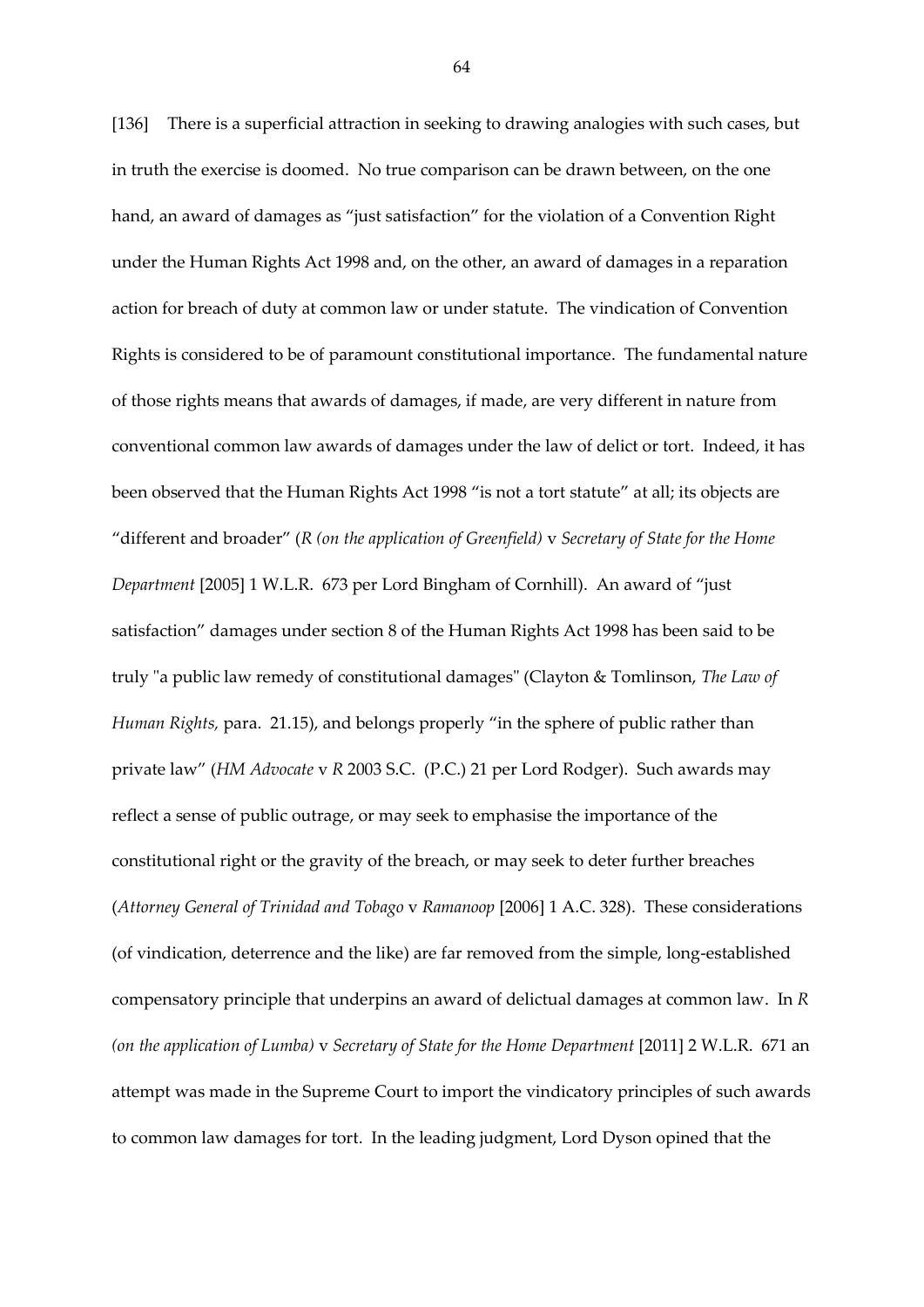implications of awarding vindicatory damages in such cases would be far reaching and tantamount to "letting… an unruly horse loose on our law".

[137] In conclusion, damages awards in cases involving violations of Convention Rights are so conceptually different from delictual damages claims that no guidance can properly be drawn from a comparison of the two.

[138] My second observation is that, on a proper analysis, it seems to me that a claim of this kind is really a claim of damages for loss of a chance. Provided the health board performs its statutory duty to identify (and to notify relevant persons) of available accommodation in a hospital of suitable lesser security conditions, the pursuer thereby attains the chance of being transferred there. In practice, one may quickly tend to follow the other, but that is not necessarily so, as the present case illustrates. The patient's statutory right is not actually to be transferred from one hospital to another; the patient's statutory right is merely to expect a resource to be identified (i.e. available accommodation in a hospital *anywhere* in the United Kingdom of suitable security conditions), so that he has the opportunity to access it when a separate decision, if appropriate to his particular circumstances, is taken to effect such a transfer, having regard to other, more extensive considerations. In the context of a lost chance claim, issues of causation and quantification must be carefully distinguished (*Allied Maples Group Ltd* v *Simmons & Simmons* [1995] 1 WLR 1602), particularly where the occurrence of the loss is dependent upon the hypothetical acts of both the claimant and independent third parties.

[139] In contrast with cases like *Kolanis* and *Sturnham, supra*, it is also worth noting that the chance that will have been lost by a breach of this statutory duty will not generally involve any sharp demarcation between detention and liberty. Instead, the chance lost by the alleged breach will generally be the chance merely to attain a less restrictive form of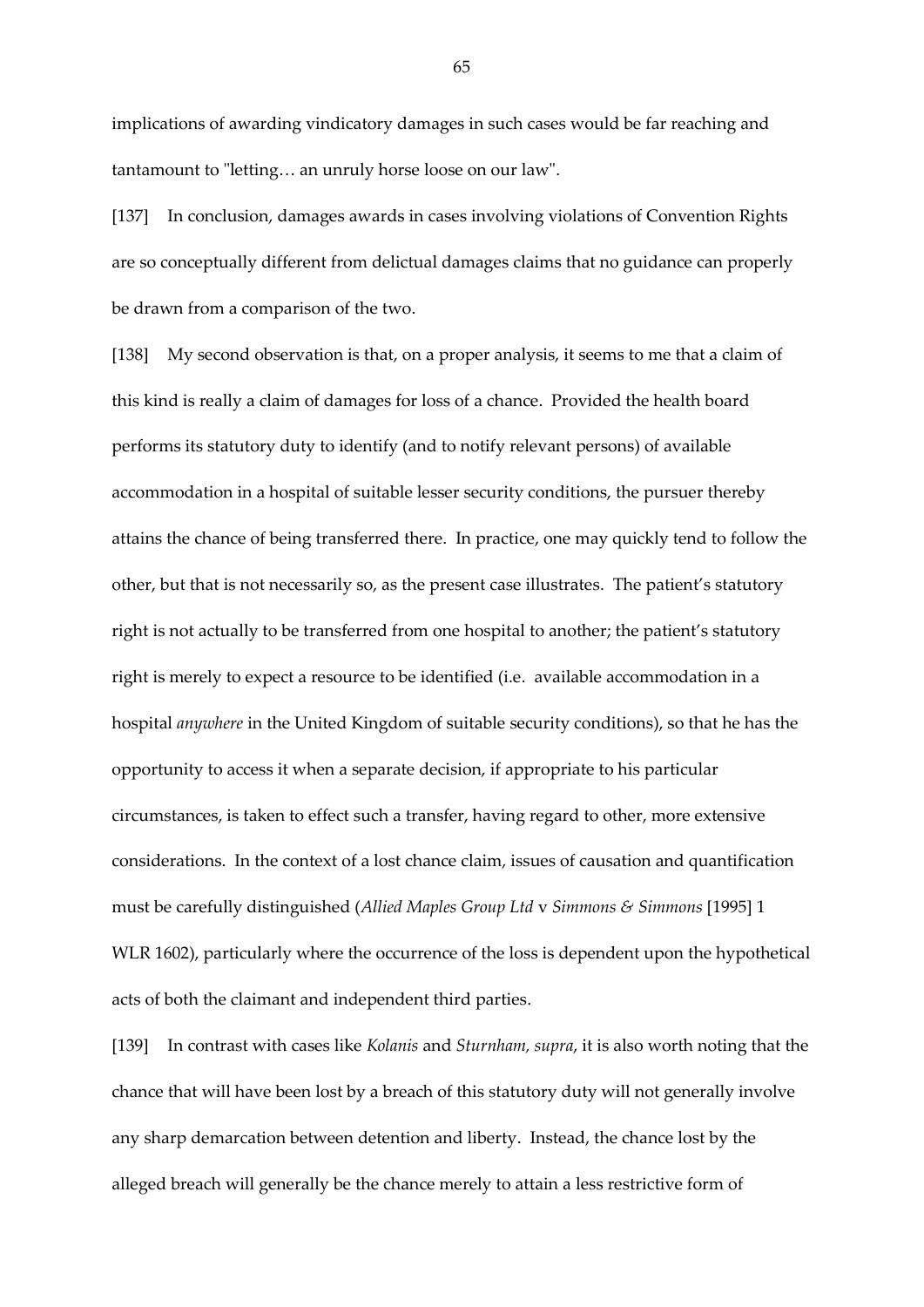detention. Quantification of the loss in such cases requires a comparison of the allegedly more restrictive "pre-transfer" security conditions actually endured by the pursuer at Rowanbank for the unwanted final six months of his detention there, with the allegedly more liberated "post-transfer" security conditions (and associated freedoms) that would have been endured by the pursuer at Leverndale in that period. Total liberation from detention is not the *de quo* of the statutory duty or correlative right.

[140] Turning to the evidence in the present case, my third observation is that I heard very little substantive evidence allowing me to make any such informed or reliable comparison of the pre-transfer and post-transfer security regimes and freedoms at Rowanbank and Leverndale respectively. As a result, I was unable to reach anything but the most general of conclusions as to the loss of amenities suffered by the pursuer during the six month delay. True, I have some testimony from the pursuer in his witness statement, but it does not advance matters greatly because it is high-level and general in nature, it lacks detail, and critically it focusses only on the pursuer's post-transfer regime of activities at Leverndale. The witness statement fails to compare that with the allegedly more restrictive pre-transfer regime endured in the latter stages of the pursuer's detention at Rowanbank. In paragraph 6 of his witness statement, the pursuer describes what I assume to be a more liberated experience enjoyed by him at Leverndale: he speaks of building up to "escorted" and "unescorted" time off the grounds at Leverndale (but how frequently, over what period, and what exactly is involved in this "time off the grounds"?); he speaks of attending group meetings "as required" (but what does that mean?); he speaks of now having "full days off the ward" for Restart Groups and family shopping days (but again how frequently, since when, and what exactly does that freedom entail?) and of having "as much time off the ward as is capable" (but what does that mean in practice?). I have no clear gauge as to the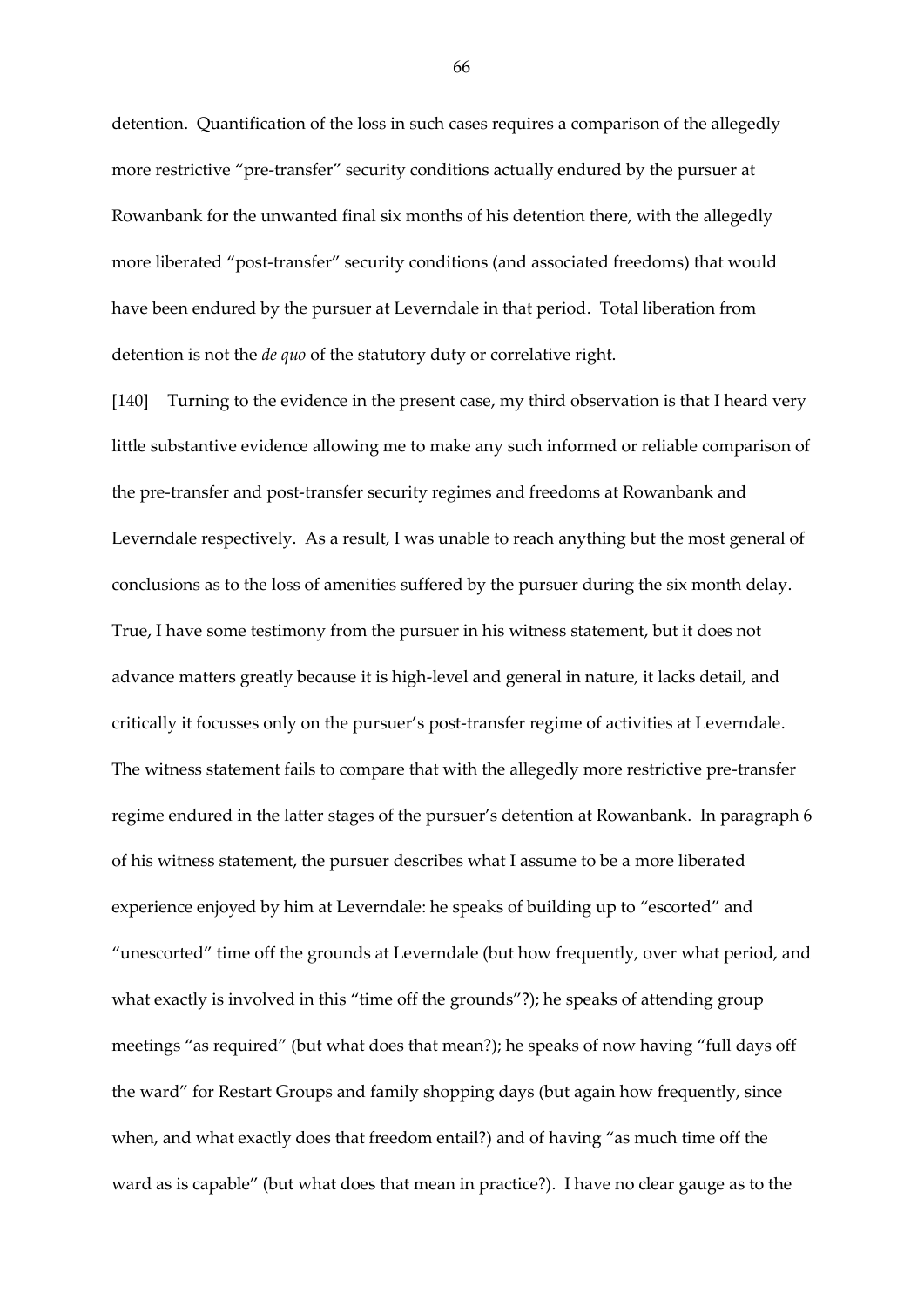substance or extent of these supposed new freedoms. More importantly though, I have no evidence as to how this post-transfer regime compares, in substance or extent, with the more restrictive pre-transfer regime that is said to have been endured by him at Rowanbank during his latter six months there. Only by having that comparison can I properly understand the nature of the "chance" that the pursuer has allegedly lost. That comparison is missing from the testimony.

[141] Interestingly, in a tranche of testimony from Dr Isaac (which I was content to accept), he explained that the level of freedom experienced by a patient, such as the pursuer, towards the latter end of his detention in a MSU is not significantly different from the freedom experienced at the early stages of detention in a LSU. If anything, the latter regime may be perceived by the patient as rather more restrictive because the patient loses some of the freedoms and privileges built up over time within the trusted and familiar environment of the MSU while he goes through a period of "testing out" (of between one month at a minimum to three months at most, according to Dr Isaac) within the new environment of the LSU. Accordingly, it seemed to me that the pre-transfer regime within the latter stages of the pursuer's detention at Rowanbank may not, in fact, have been significantly different from the post-transfer regime he would have experienced in his first three months or so at Leverndale. Quite how the post-transfer regime may have differed thereafter is not at all clear to me from the paucity of evidence available.

[142] In recognition perhaps of this inherent vagueness in defining what exactly had been lost by the pursuer by reason of the alleged "extra" six month period of detention in MSU, the pursuer sought to approach the issue of damages from the other end, by arguing that his eventual date of discharge from Leverndale into community forensic accommodation had been delayed by (at least) 6 months by reason of the defender's breach of statutory duty in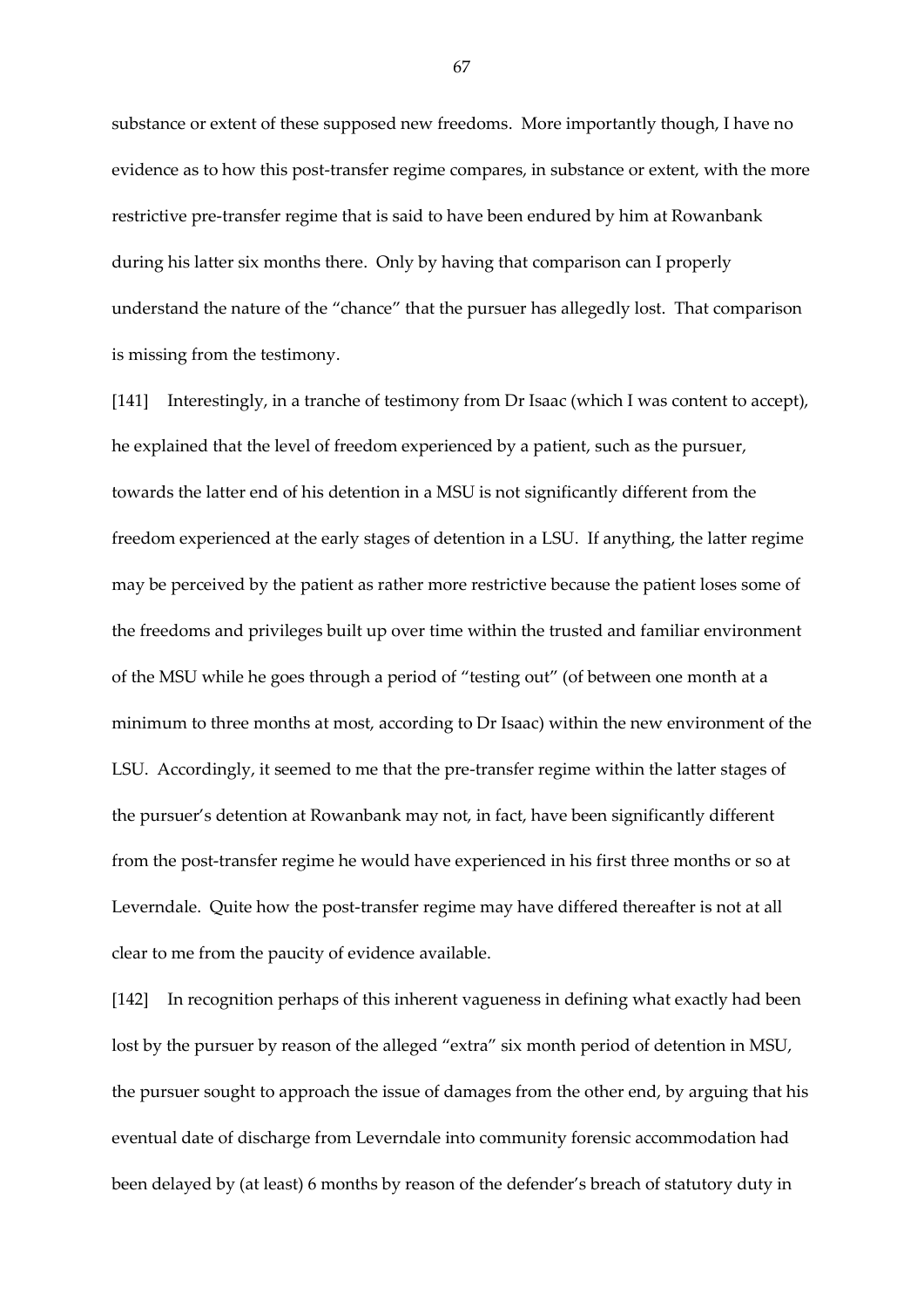transferring him there in the first place. It was an attractive argument, plausibly presented by Dr Isaac. However, I concluded that the expert evidence on this particular issue was conflicting, general in nature, and, ultimately, inconclusive.

[143] Firstly, Dr Isaac conceded that the estimation of the length of a patient's detention in a LSU, and of his eventual transfer to community forensic accommodation, is "not an exact science", nor does it operate within tightly-defined timescales. It could not be stated with precision that Mr Boyle would have been transferred from a LSU to community forensic accommodation two years after his transfer from the MSU. Besides, in Mr Boyle's case, as a person subject to a CORO, the consent of the Scottish Ministers would also have been required to any transfer into the community. There was no evidence of the factors that the Ministers might consider relevant, or of their likely attitude, or of the usual time-scale for reaching such a decision. Critically, third party involvement is also required to allow any move from a LSU to a community placement. From all accounts, community forensic accommodation is in desperately short supply, with the result that it is not at all uncommon for there to be considerable delays in facilitating the transfer of patients from a LSU to community-based accommodation.

[144] Secondly, I simply did not have the quality of evidence available from a reliable source to allow me to gauge, with any confidence, the usual or likely timescales involved in effecting the transfer of a patient such as Mr Boyle from a LSU to community forensic accommodation. Dr Isaac fairly conceded in cross-examination that he could not speak to the usual time-scales for such accommodation becoming available in Glasgow. Dr Gillatt who, alone among the witnesses, did have some direct experience of the issue (albeit historic), spoke of being aware of 12 month delays before such transfers could be effected.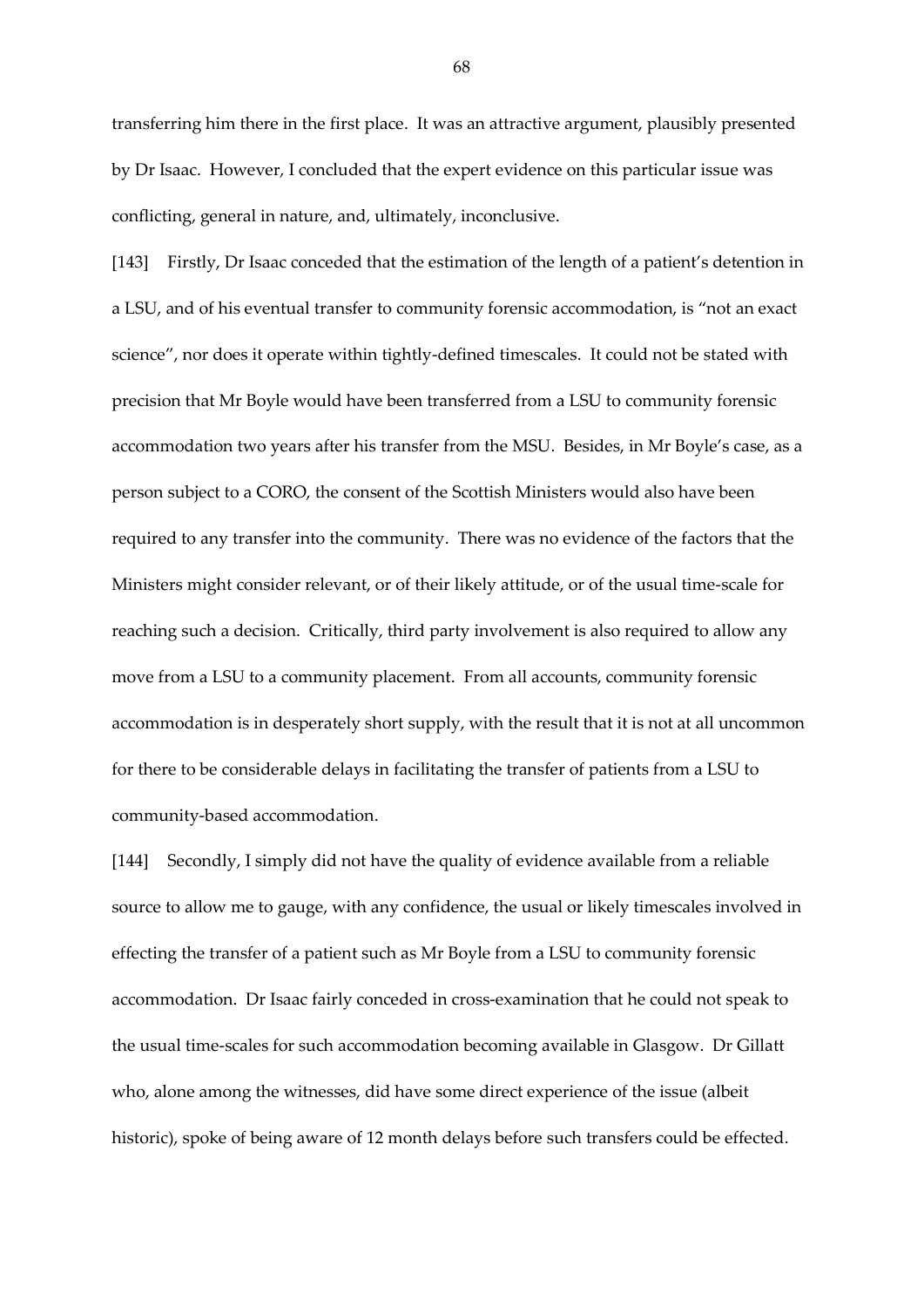[145] In my judgment, there was no reliable evidential basis before me to make a findingin-fact that the pursuer's ultimate release into the community had been delayed to any measurable extent by the six month delay in transferring the pursuer to a LSU at Leverndale. Too many variables were left unaddressed in the expert testimony. Among those fluctuating imponderables was the glaring uncertainty as to the provision by independent third parties of suitable community forensic accommodation (no reliable evidence to that effect having been led); there was uncertainty as to the attitude of the Scottish Ministers to the pursuer's return to the community (no evidence having been led of ministerial practice, policy or the likely approach in this case); and there was uncertainty as to the attitude and opinion of the patient's current RMO within, and of the managers of, the LSU at Leverndale responsible for the pursuer's care (none of whom were called to give evidence but who would, after all, have been in the best position to opine on the pursuer's actual progress within the LSU, of his current and anticipated eligibility or ineligibility for transfer from the LSU, of the usual timescales to effect such a transfer into community accommodation, and of the impact, if any, on Mr Boyle's treatment and rehabilitation of the six month delay in transferring him to Leverndale). For completeness, I also observe that, on the basis of Dr Gillatt's reliable chronology, I have found that the assault on the pursuer while he was at Rowanbank Clinic took place on 7 June 2017 (not in July 2017, as the pursuer avers on record). Therefore, it is irrelevant as a head of damage because it occurred prior to the date on which the defender first fell into breach of its statutory duties.

[146] In the foregoing circumstances, standing what appeared to me to be the deficient state of the evidence on the quantification of loss, I would have felt constrained to make no more than a nominal award of damages in favour of the pursuer in recognition of the